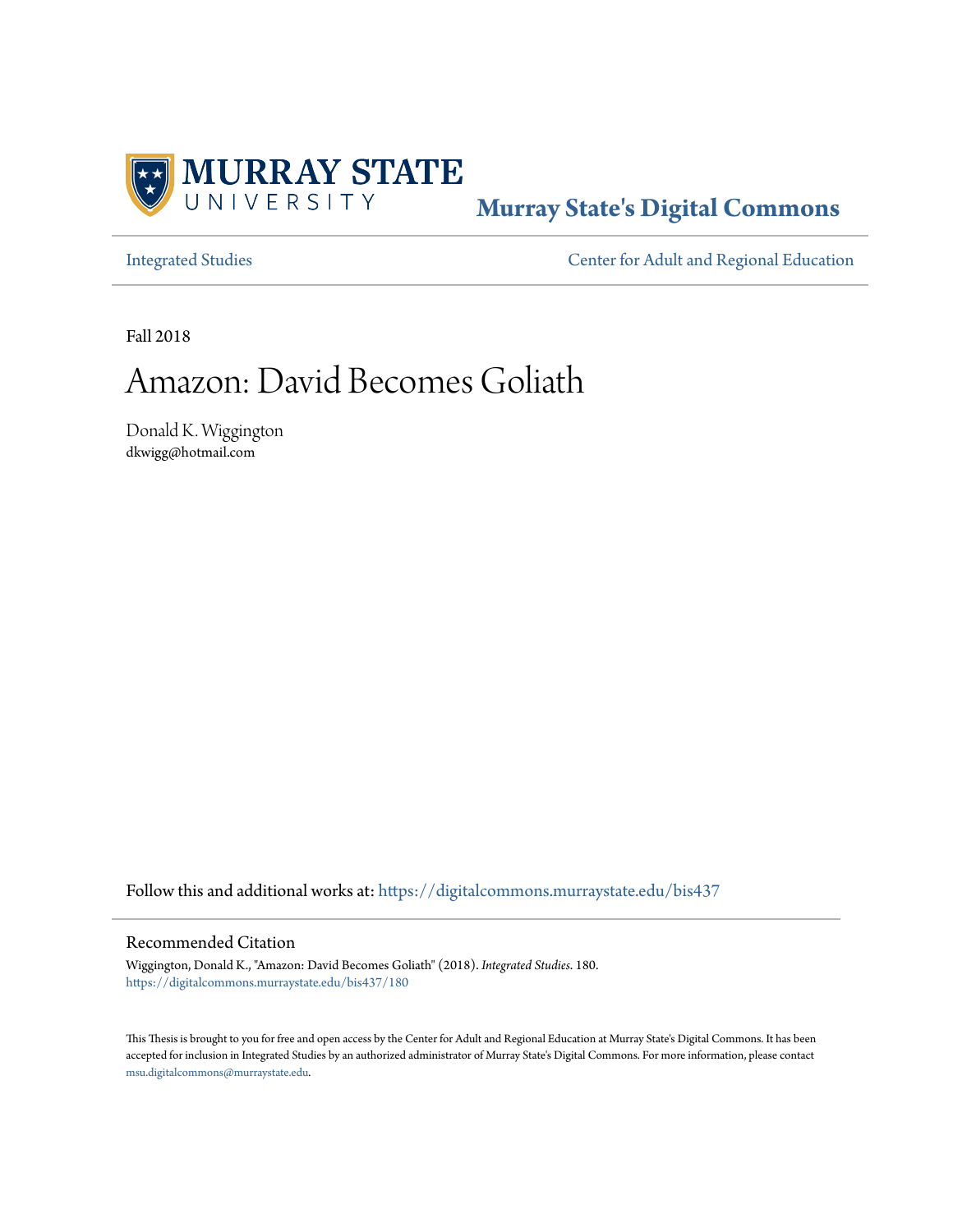Amazon: David Becomes Goliath

Donald K. Wiggington

Murray State University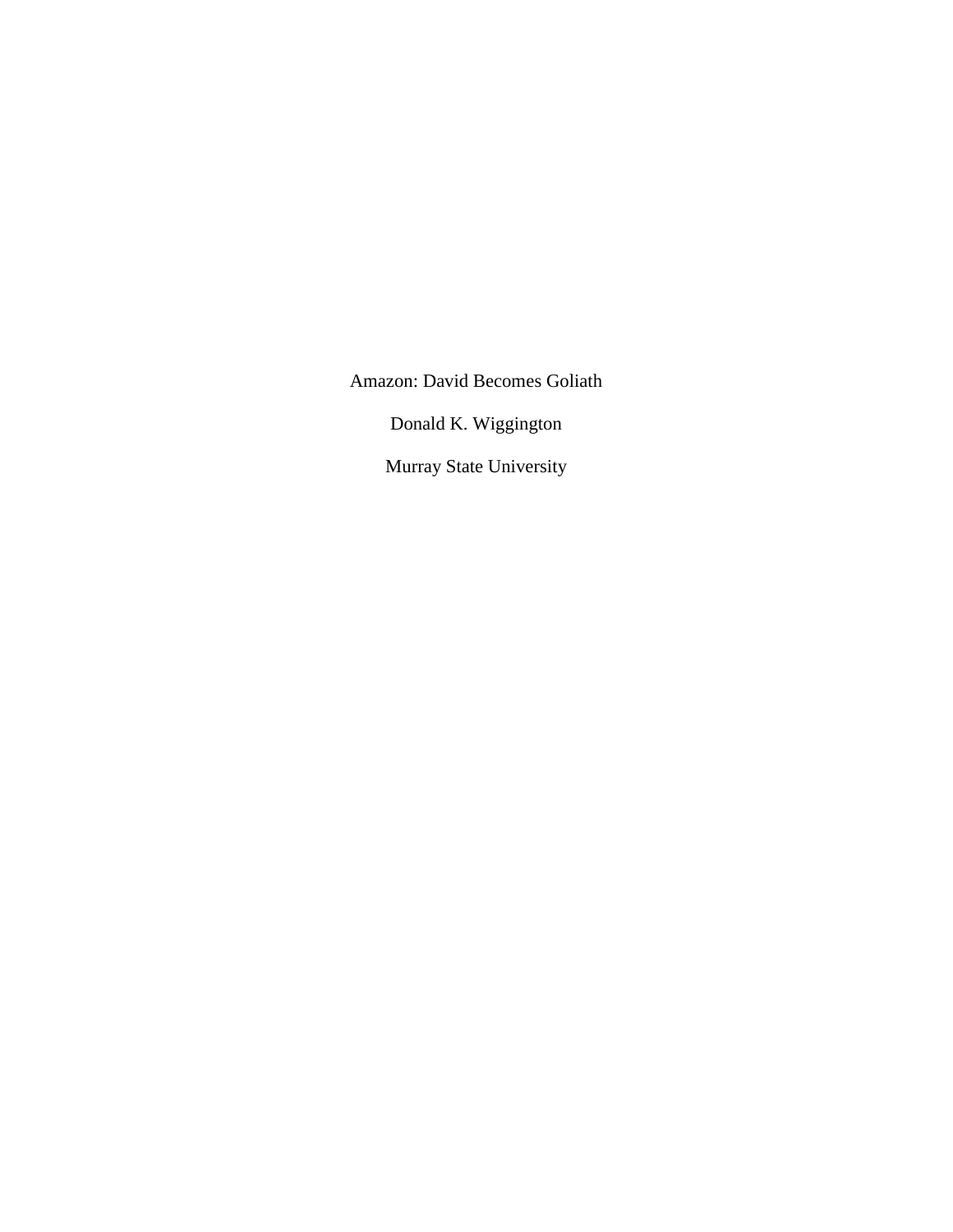#### Abstract

From humble beginnings, Amazon.com and its founder Jeff Bezos have grown to become one of the most successful companies and individuals. This paper will explain how Amazon came to be, what has made them so successful, and where they are possibly going from here. This paper will also look at six competitors of Amazon and their strengths and weaknesses in the current business world. Finally, I will share some of my personal recommendations for the company and the lessons I have learned while studying this topic. The information in this paper has been retrieved from various sources and mostly includes quotes of people that helped build this organization and also professionally prepared SWOT analysis from professional in the business analysis field.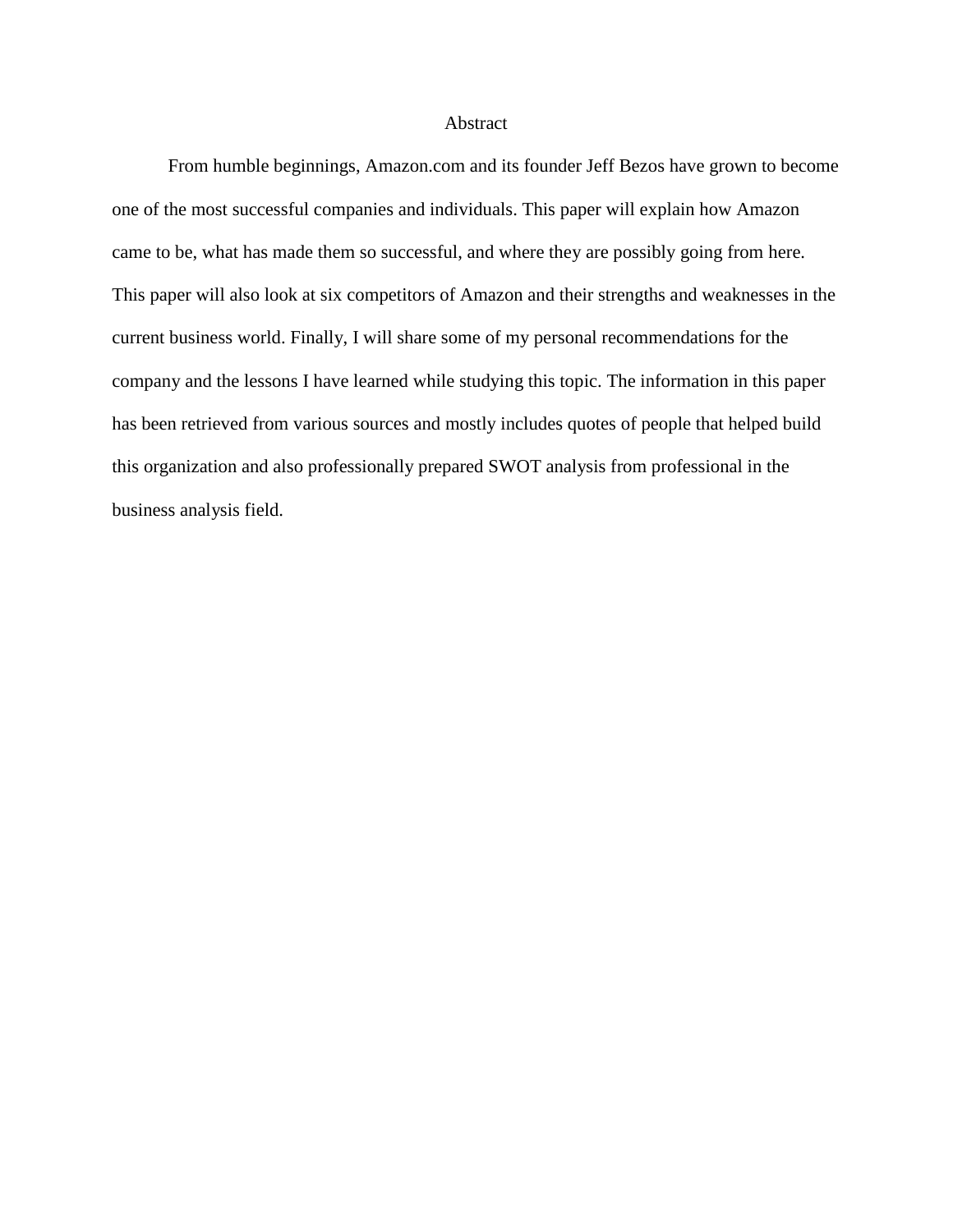# Table of Contents

| Introduction                                | $\mathbf{1}$ |
|---------------------------------------------|--------------|
| Amazon.com, Inc. History and Background     | $1 - 4$      |
| Amazon.com, Inc. through the years          | $4 - 6$      |
| Amazon.com, Inc. Culture and Business Model | $6-9$        |
| <b>Amazon Case Study</b>                    | $9-19$       |
| <b>Competitors Case Studies</b>             | 19-36        |
| <b>Amazon Innovation and Endeavors</b>      | 36-43        |
| Amazon's Future                             | 43-47        |
| Recommendations                             | 47-48        |
| <b>Lessons Learned</b>                      | $48 - 51$    |
| Bibliography                                | $52 - 53$    |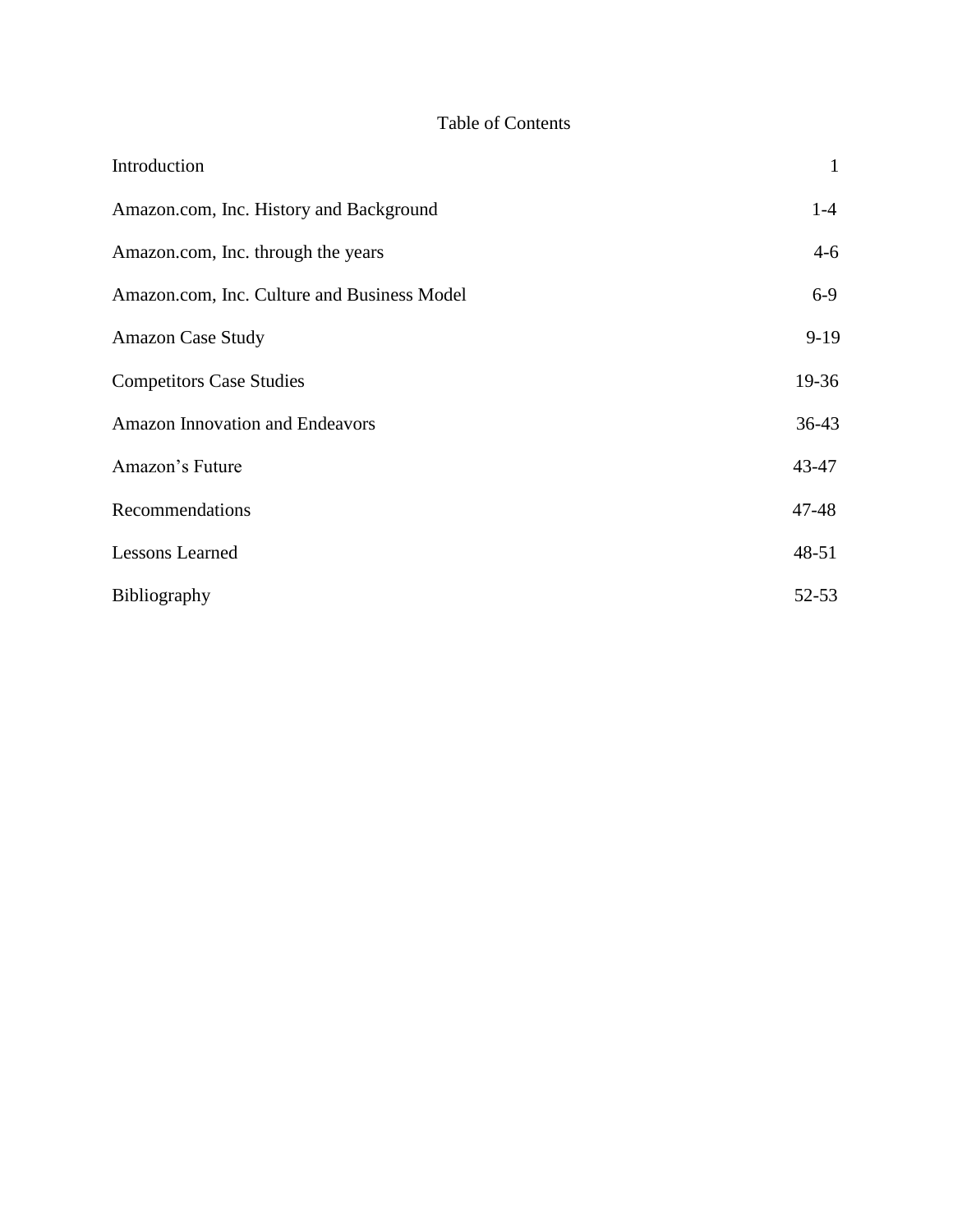"Therefore David ran, and stood upon the Philistine, and took his sword, and drew it out of the sheath thereof, and slew him, and cut off his head therewith, And when the Philistines saw their champion was dead, they fled (I Samuel 17:51)."

### Introduction

In the Christian Bible there is an account of how a young shepherd boy saw the impossible to be possible when he stood before a giant. This young boy slew the giant and through many years of hardship and pain many people, cultures, and religions recognize him simply as King David. In the American culture we love an underdog. We love to route for the little guys and girls and see them do things we never thought possible. This is in fact true of the 5'8" quirky man that had a vision and enough courage to never compromise, never give up, and to hold on and believe in what he saw. This young man saw the giants of the day like, Barnes  $\&$ Noble, eBay, and even a bit later Walmart, and he had the vision to see all three of these companies begin to quake at the sound of his boisterous laugh. Much like little David working humbly in his fields Jeff Bezos began his work in his garage. One day the garage was too small and Bezos was ready to put up a fight against some of these giants. One by one the battles over sales brewed on and so did the vigor of Bezos as these companies tried to purchase and road block this pesky little start up. To make a long story short, Bezos now sits upon the throne of retail. He has brought the Amazonians through a time of borderline bankruptcy to being the second company in the U.S. to reach a \$1,000,000,000,000 (\$1 trillion) valuation. In this paper we will delve into the journey of Bezos and Amazon and just how that David became Goliath.

#### Amazon.com, Inc. History and Background

Jeff Bezos grew up moving all around the country. His father began his career as an engineer for Exxon. Bezos received his early education from a school for gifted children in the 1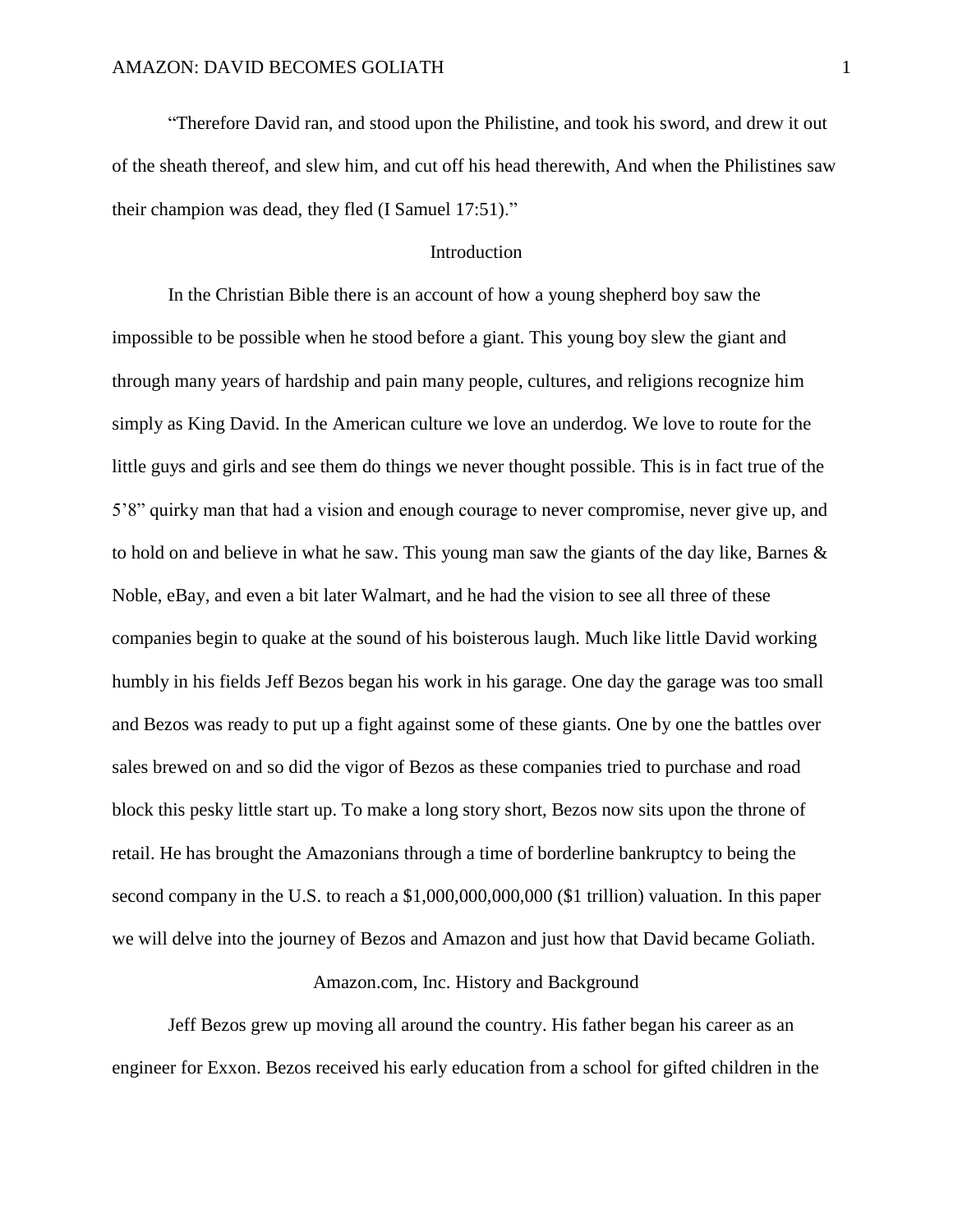Houston area. His teachers reported, "… the 12-year-old (who commuted 40 miles round-trip every day) as "friendly but serious," as well as "courtly," and "possessed of general intellectual excellence." Nevertheless, his elementary school teachers evaluated the young man as "not particularly gifted in leadership" (Spector, 2002, p. 4). As Bezos grew up there are two main influences that he credits for his outcome, his father Mike Bezos and his Grandfather Preston Gise. Of the two Bezos and his mother, Jackie, believe his time with his Grandfather most influenced this young boy. Jackie is reported to have said this about Bezos time with his grandfather, "the ranching experience taught her son the necessity of becoming self-sufficient when working with the land. "one of the things [Jeff] learned is that there really aren't any problems without solutions. Obstacles are only obstacles if you think they're obstacles. Otherwise, they're opportunities" (Spector, 2002, p.5). Bezos grew up and graduated as the Valedictorian of his high school. He attended Princeton University and, "He graduated summa cum laude in 1986 with a B.S.E. in electrical engineering and computer science, with a grade point average in his department of 4.2 out of 4.0…" (Spector, 2002, p.10). This young man was prepared for battle and ready to take on the world. The possibilities are endless for Bezos and his future is bright. He would go on to work for a company called Fitel. It was reported of him by one of the founders of the company that he was a, "capable and upbeat employee who worked tirelessly and at different times managed the firm's operations in London and Tokyo" (Stone, 2014, p.19). The same individual said, "When you gave him a good solid intellectual issue, he would just chew on it and get it done" (Stone, 2014, p.20). Later Bezos would find himself working for D. E. Shaw. "D. E. Shaw was also among the very first Wall Street firms to register its URL. Internet records show that Deshaw.com was claimed in 1992. Goldman Sachs took its domain in 1995, and Morgan Stanley a year after that" (Stone, 2014, p.24). Through Bezos time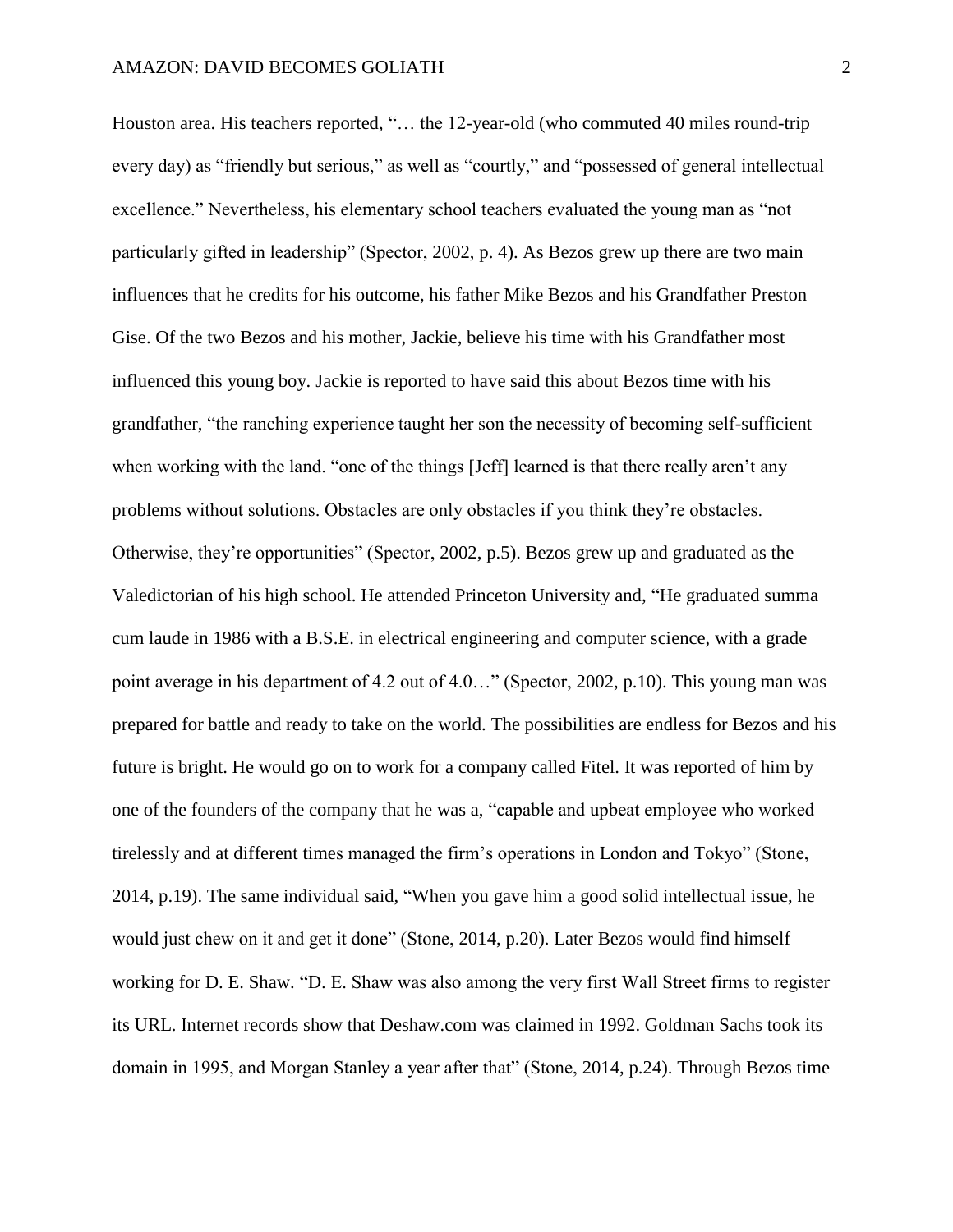at D. E. Shaw he would learn and love the potential he saw in the internet. This was the new frontier of unexplored cyber space. No one knew what the internet would become and everyone underestimated the potential the internet would hold and how that people everywhere would become so entangled and obsessed with the opportunities and offerings that the internet presented. It is at this company that Bezos would meet his wife, and discover the potential of the internet. Stone records, "Bezos interpolated from this that Web activity overall had gone up that year by a factor of roughly 2,300- a 230,000 percent increase. "Things just don't grow that fast," Bezos later said. "It's highly unusual, and that started me thinking, What kind of business plan might make sense in the context of that growth?" (Bezos also liked to say in speeches during Amazon's early years that it was the Web's "2,300 percent" annual growth rate that jolted him out of complacency. Which makes for an interesting historical footnote: Amazon began with a math error)" (Stone, 2014, p.25).

In the short hours between Bezos leaving D. E. Shaw and beginning to work on his new brain child of a business, Bezos met with one of his friends from D. E. Shaw. While gathering with his friend, Jeff Holden, Bezos shared his idea for his new endeavor and also told him that he had decided on the name Cadabra.com. After a short time had passed and Bezos and his wife had headed out to Seattle. Their first lawyer, Todd Tarbert, told them that the name Cadabra.com sounded like they were saying Cadavier.com. Tarbert felt that people would hear the wrong thing and believe that it was a funeral home business. After this meeting Bezos and his wife began thinking again for a name and they decided on Relentless.com, but many people thought this idea was too aggressive and really didn't convey what the company was all about. According to Brad Stone's account of this time it is recorded that, "…he registered the URL in September 1994, and he kept it. Type *Relentless.com* into the Web today and it takes you to Amazon" (Stone, 2014, p.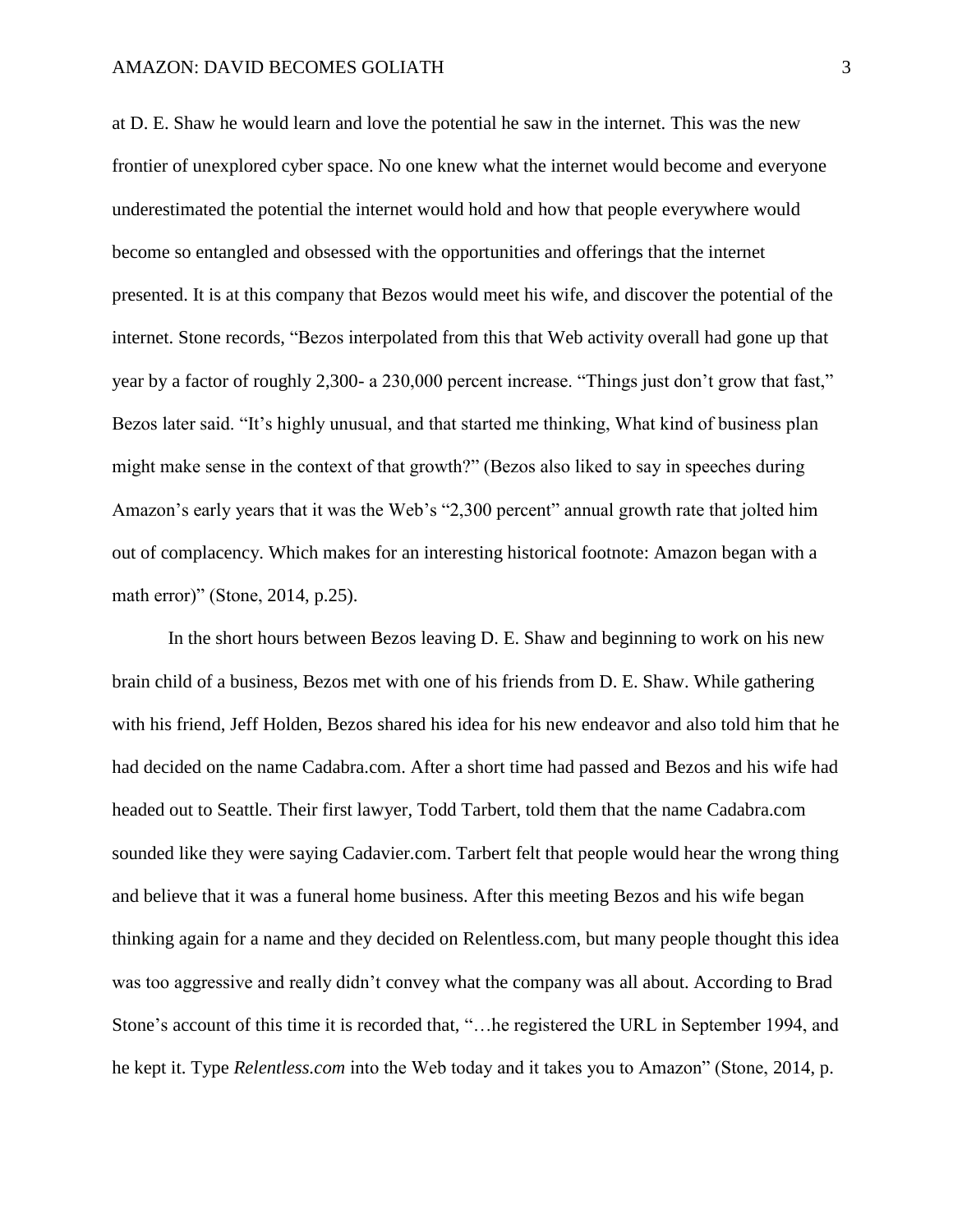31). Stone also records later how that Bezos exactly came to find the infamous name, "During that time, the name Cadabra lived on, serving as a temporary placeholder. But in late October of 1994, Bezos poured through the A section of the dictionary and had an epiphany when he reached the word *Amazon.* Earth's largest river; Earth's largest bookstore. He walked into the garage one morning and informed his colleagues of the company's new name. He gave the impression that he didn't care to hear anyone's opinion on it, and he registered the new URL on November 1, 1994. "This is not only the largest river in the world, it's many times larger than the next biggest river. It blows all other rivers away," Bezos said" (Stone, 2014, p.35).

#### Amazon.com, Inc. through the years

Amazon would begin operations in the same place that Bezos did his childhood experiments and that was his garage. Many sources report that he operated on a bare bones budget and for desks he purchased a door and turned it into desks. This original door desk would later be sold for tens of thousands of dollars. The very first employee that Bezos hired is named Shel Kaphan. Kaphan thought that his time in Seattle would be quick and that his duties would be handled from afar and so he only brought half of his belongings with him when he came.

The company grew very quick and had to be moved out of the garage of Bezos. Bezos found an office space that was above another business and would also share the basement of that building as the warehouse for this young upstart. According to Stone, "In the spring of 1995, Bezos and Kaphan sent links to the beta website to a few dozen friends, family members, and former colleagues" (Stone, 2014, p.35). This initial viewing was reported as the following, "The site was bare, crammed with text and tuned to the rudimentary browsers and slowpoke Internet connections of the time. "One million titles, consistently low prices," that first home page announced in blue underline text. Next to that was the amateurishly illustrated logo: a giant A set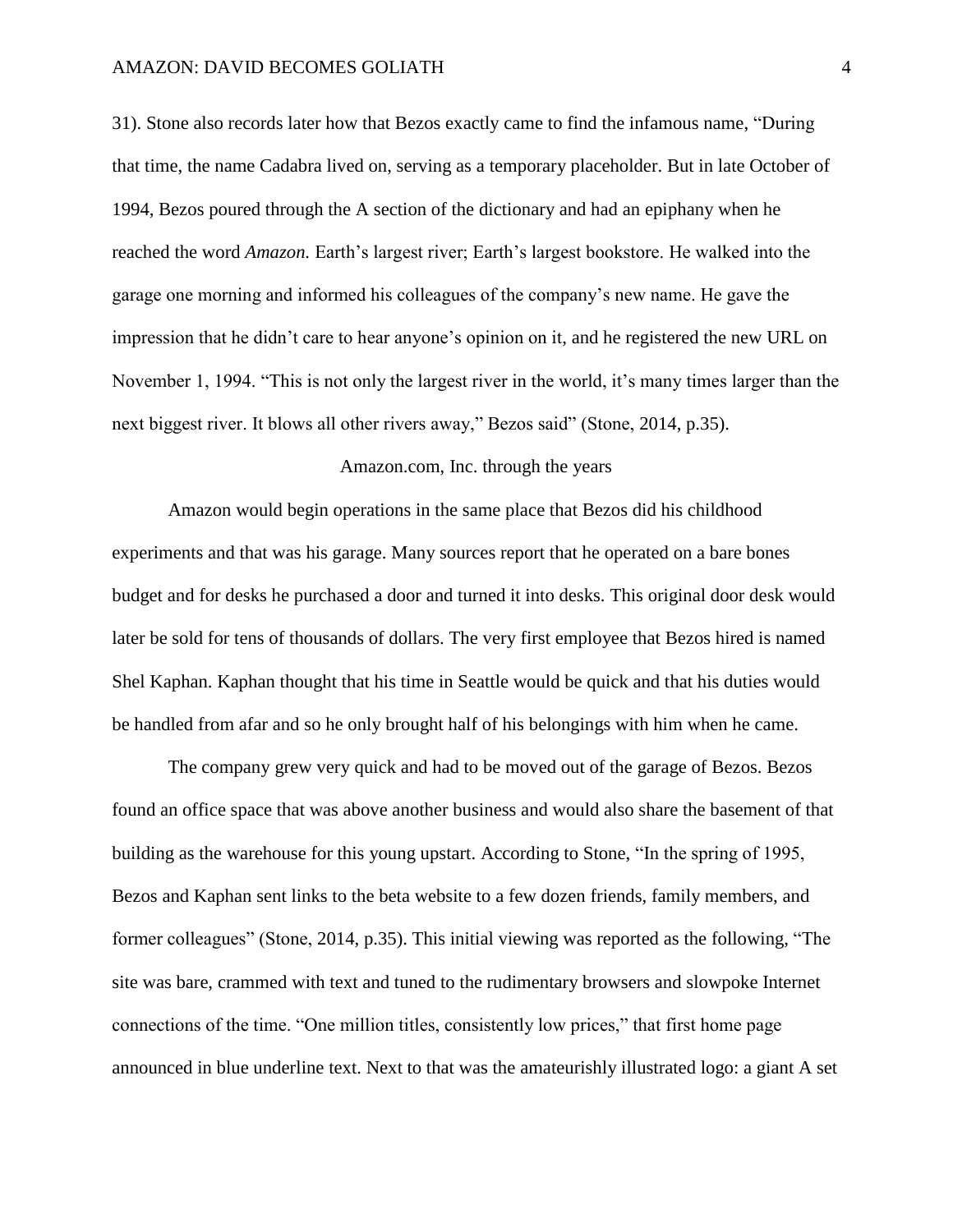against a marbled blue background with the image of a river snaking through the letter. The site seemed uninviting to literate people who had spent their lived happily browsing the shelves of bookstores and libraries. "I remember thinking that it was very improbable that people would ever want to do this," says Susan Benson, whose husband, Eric, was a former colleague of Kaphan's" (Stone, 2014 p.35-36). Amazon.com would eventually go public in 1997 with a \$18 per share price. According to the website Investipedia.com a \$100 investment on the day of the IPO would yield the investor approximately a 120,000% return which would equal about \$120,000. This is a growth rate that nobody could have ever predicted. When Bezos would prepare financial estimations for investors and loan companies he often prepared a sort of good, better, best projections. Bezos would prepare seemingly crazy numbers for the best category and even the great visionary could not see the potential that his company had within itself.

Amazon.com began as an online bookstore with the promise of more options for shopping than any bookstore could promise because they did not have to keep inventory until the customer ordered it and it arrived at the Amazon.com warehouse to be packaged and then shipped to the customer. Bezos focused on dominating the category of books, but once he saw how successful and promising that his idea was he began to pick and choose other categories that he could pick up and duplicate the process. Bezos then long term vision was to create the everything store. Bezos dreamed and imagined a day like we currently live in where you can do essentially everything you desire to do from one website. The example that Bezos gave was when he was kayaking with a friend that he wanted to create a store where you could not only buy kayaks, but could purchase books about kayaking, kayaking vacation packages, anything and everything to do with kayaks.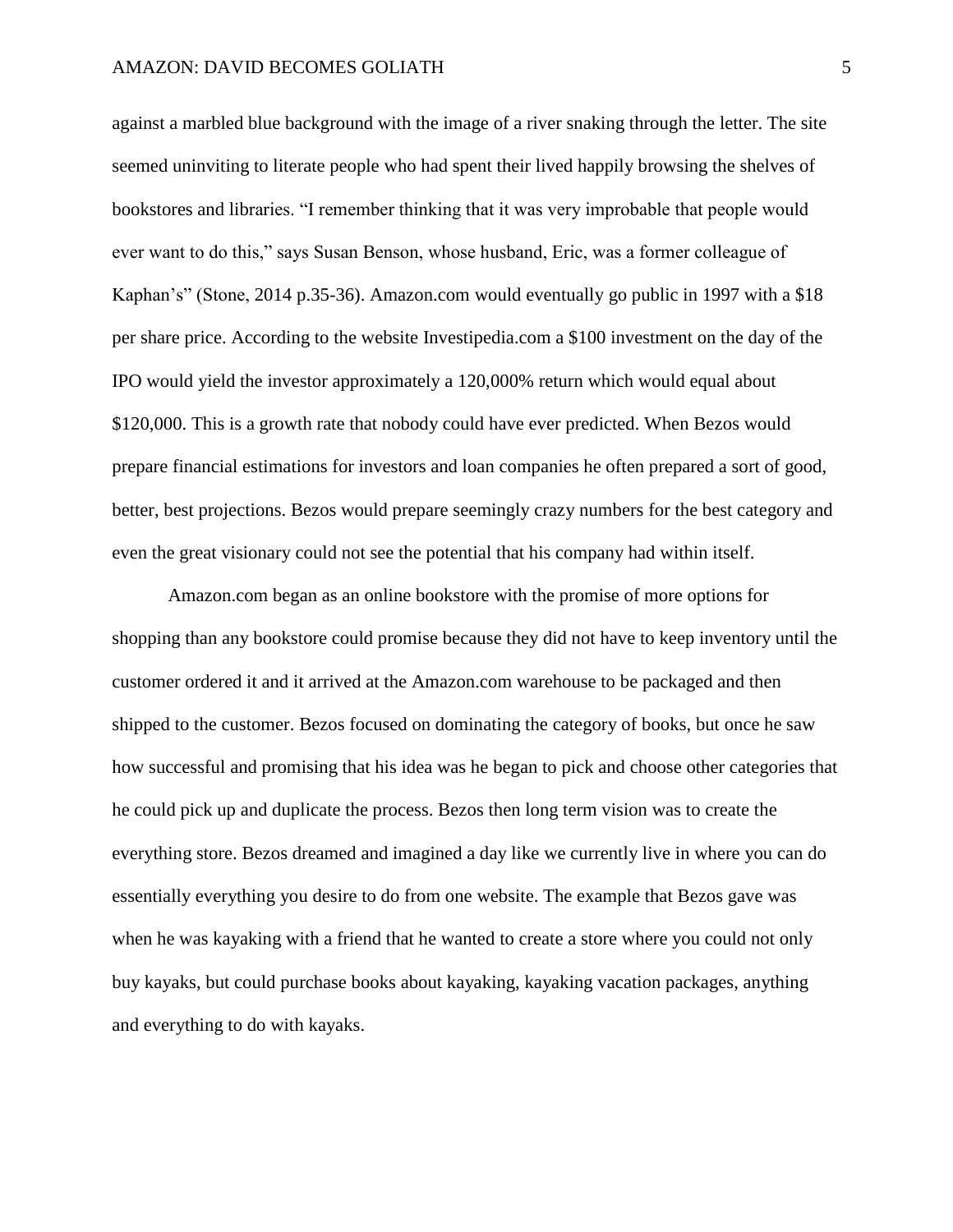One idea that Bezos had early on was to create what would be known as Amazon Marketplace. This was the introduction to  $3<sup>rd</sup>$  party sellers through Amazon.com. The main competition of this category was eBay. This idea was one of the first failures of Bezos. When the idea failed Bezos kept the idea alive but let it lay dormant for years. eBay would even offer to purchase this portion of Amazon from the company but Bezos believed so much in his idea that he waited several years later and reintroduced this idea and has become one of the most dominant forms of selling items online.

Amazon.com, Inc. Culture and Business Model

We will now look at the Amazon.com, Inc. culture by examining their mission and vision statements, their values, a Marketline SWOT analysis of Amazon.com, Inc., and take a look into some of the work days' employees have remembered as most memorable.

Amazon.com's mission statement can be summed up in a simple and short statement; Get big, Fast. Amazon's visions statement is as follows and can be found on their website (amazon.com) as; Our vision is to be Earth's most customer centric company; to build a place where people can come to find and discover anything they might want to buy online. For several years Amazon held certain values but never put pen to paper. It was 1998 when Bezos wrote down the values of Amazon.com, Inc. and this is what Brad Stone recorded in his writings, "Amazon's purchase of Telebuch in Germany and BookPages in the UK in 1998 gave Bezos an opportunity to articulate the company's core principles. Alison Allgor, a D. E. Shaw transplant who worked as he prepared for an introductory conference call with the Telebuch founders. They agreed on five core values and wrote them down on a whiteboard in a conference room: *customer obsession, frugality, bias for action, ownership,* and *high bar for talent*. Later Amazon would add a sixth value, innovation" (Stone, 2014, p.88).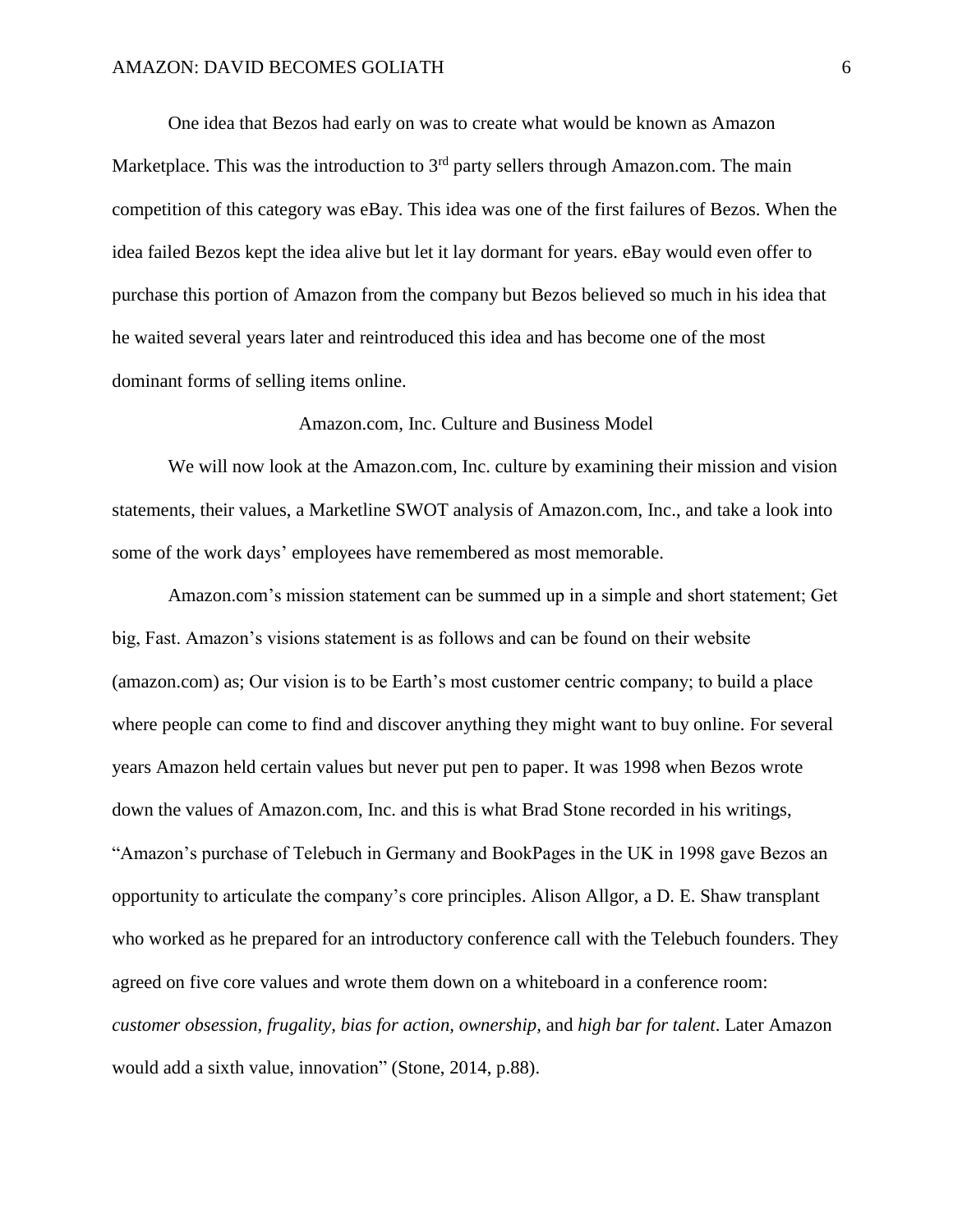Among the Amazonians they are all aware of Jeffism's. These are sayings from Jeff Bezos that can often be seen along the walls of the Amazon Headquarters. One Jeffism in particular is "Our culture is friendly and intense, but if push comes to shove we'll settle for intense." Amazon culture was very intense in the early days of the company. Employees were often over worked and understaffed. Some employees practically lived in the warehouse where they worked. The warehouse workers were rough cut people, but Bezos insisted on people being who they were as long as they got their work done. One employee pushed for more hours and Stone records this, "…Nicholas Lovejoy told Bezos he wanted to move from part-time to fulltime. To his surprise, his former D. E. Shaw colleague didn't want to hire him full-time. Lovejoy had been working a modest thirty-five hours a week, playing ultimate Frisbess, kayaking, and hanging out with his girlfriend, and Bezos was imagining a different culture for Amazon, one where employees worked tirelessly for the sake of building a lasting company and increasing the value of their own ownership stakes. Lovejoy pleaded his case, arguing he was ready to sign up for sixty hours a week like everyone else, but he couldn't change Bezos's mind. Bezos even asked him to find a full-time employee to replace himself, which seemed particularly cruel" (Stone, 2014, p.43). To this day Amazon offers a "buyout day" Where the company will actually pay you a lump sum to leave the company with no questions asked. There are stipulation and the amount depends on how long you have been with the company. Amazon has always sought the best and the brightest and they even practice hiring people that will raise the bar or hiring people that will increase the overall average I.Q. of the company. This is recorded as being part of Amazon.com, Inc. hiring practice, "To reinforce the notion of the high hiring bar, he drew inspiration from nearby Microsoft. As part of its famed recruiting process, Microsoft designated what it referred to as an as-appropriate senior interviewer, who talked to the candidate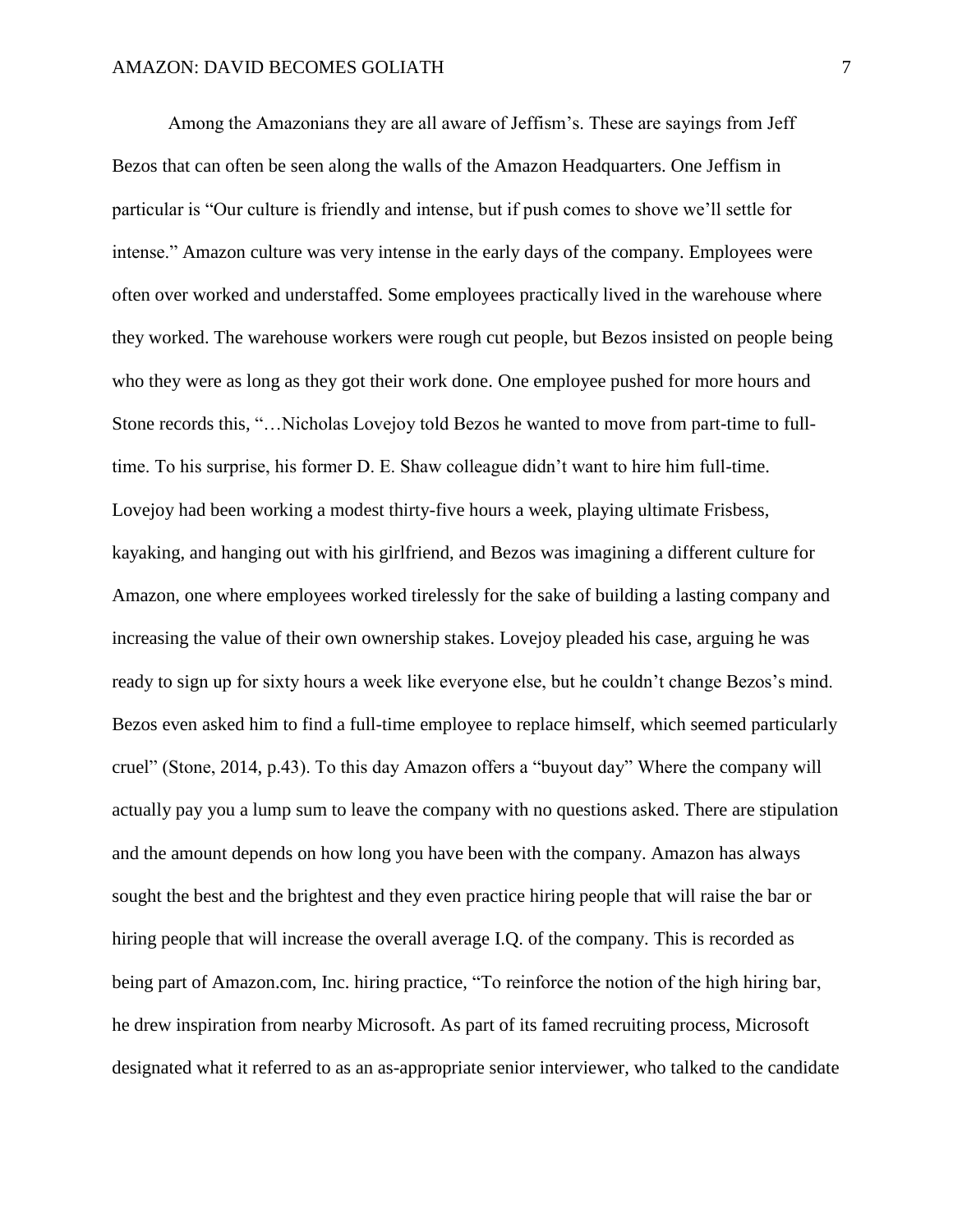last and got to make the final judgment on the hire. Assigning an experienced executive to this role helped ensure that Microsoft maintained a consistent hiring standard. Bezos heard about the Microsoft program from Joel Spiegel and David Risher and then crafted Amazon's own version, which he called bar raisers" (Stone, 2014, p.88). This type of hiring requirement also adds a layer of protection for the candidate, in case of any potential bias from the other interviews. This allows for a more unbiased hiring process while also insuring that the new crop of employees is the very best and brightest at what they are being hired to do.

Amazon first is famous among the early days of the company. Poor working conditions for employees in their warehouses and even very high levels of tension among the upper staff levels, mostly due to Bezos, has caused in years past for Amazon to be considered a poor employer, but according to an article on SHRM written by Roy Maurer, Amazon is number two on LinkedIn's Top Companies of 2017. Amazon has also received a perfect score from the Human Rights Campaign Foundation. There are not many awards that Amazon has not won, but Amazon has become one of the most sought after employers.

Amazons business model in the early years was "Get Big, Fast." In the current landscape of Amazon their business model is more defined as would be expected for one of the top companies in the U.S. In a case study prepared by Kaushik Raj Panta and Roshan Sharma they documented Amazon's business being modeled around three concepts,

- $\triangleright$  Best Prices: Amazon products are generally offered at a discount, a steep discount in the case of books.
- ➢ Unrivaled selection: Amazon often has the largest selection of goods in a particular category, especially books (outside S/H marketplace like Abebooks).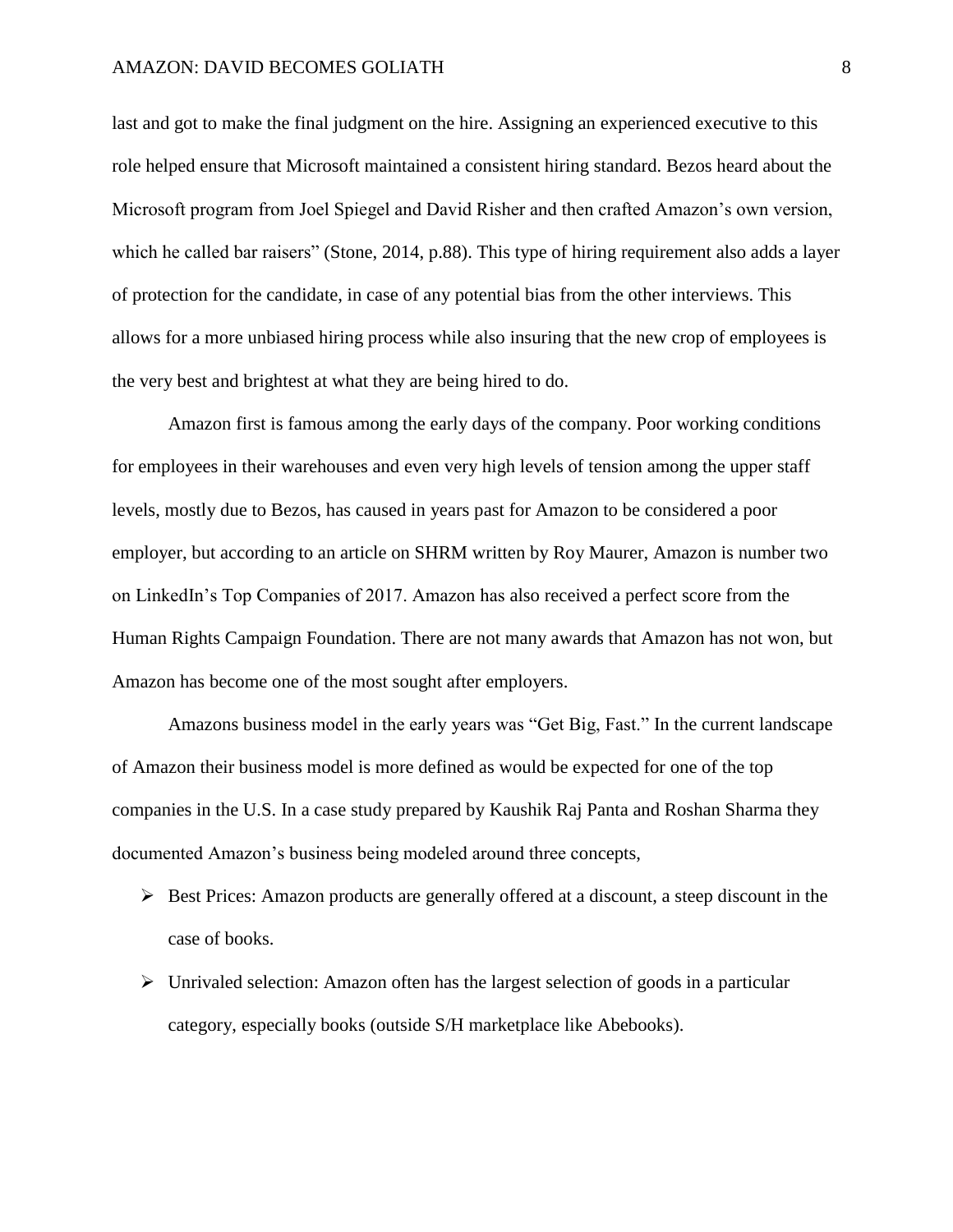$\triangleright$  Convenience: Amazon focus on the customer and try make purchasing an enjoyable experience,.. (Panta, 2017, p. 4).

#### Amazon Case Study

Considering everything presented about Amazon.com, Inc. thus far we will now present a Strengths, Weaknesses, Opportunities, and Threats (SWOT) analysis that was prepared by Marketline, which is a company that studies industry and has provided trusted analysis of industry leaders for over a decade. The Amazon.com, Inc. analysis is as follows,

#### COMPANY OVERVIEW

Amazon.com, Inc. (Amazon or 'the company') is a global online retailer. The company offers a range of merchandise, including books, apparel, electronics, home and garden tools, toys and baby games, sports and outdoor products, automotive and industrial products and other general merchandise products. It also provides services that includes web services, order fulfillment, publishing, advertising and co-branded credit cards services. Additionally, the company also manufactures and sells electronic devices, including Kindle e-readers, Fire tablets, Fire televisions (TVs) and Echo. It markets its products through website, www.amazon.com. Amazon also operates through various international websites. The company has business presence across North America, Europe and Asia-Pacific. Amazon is headquartered in Seattle, Washington, the US. The company reported revenues of (US Dollars) US\$177,866 million for the fiscal year ended December 2017 (FY2017), an increase of 30.8% over FY2016. In FY2017, the company's operating margin was 2.3%, compared to an operating margin of 3.1% in FY2016. In FY2017, the company recorded a net margin of 1.7%, compared to a net margin of 1.7% in FY2016. The company reported revenues of US\$52,886.0 million for the second quarter ended June 2018, an increase of  $3.6\%$  over the previous quarter.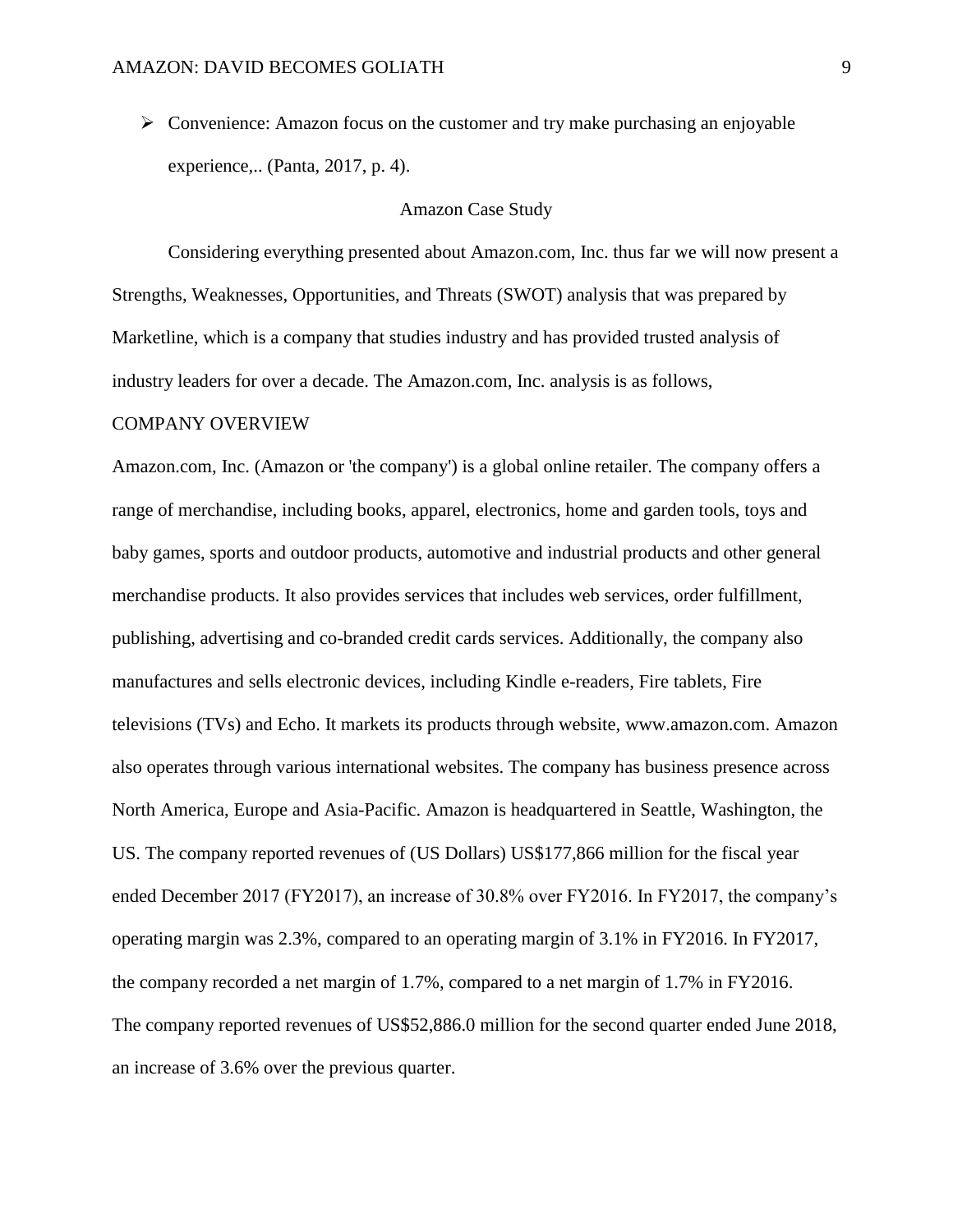# KEY FACTS

| Head Office               | 410 Terry Ave North<br>Seattle, Washington<br>Seattle, Washington USA |
|---------------------------|-----------------------------------------------------------------------|
| Phone                     | 1 206 266 1000                                                        |
| Fax                       | 1 302 636 5454                                                        |
| <b>Web Address</b>        | www.amazon.com                                                        |
| Revenue/turnover (USD Mn) | 177,866.0                                                             |
| <b>Financial Year End</b> | December                                                              |
| Employees                 | 566,000                                                               |
| <b>NASDAQ Ticker</b>      | <b>AMZN</b>                                                           |

### ANALYSIS

Amazon.com, Inc. (Amazon) is one of the largest global online retailers. Strong distribution

channel network enables the company to serve a large customer base. However, intense

competition and seasonality could affect the revenue margins and future growth of the company.

| Strength                                    | Weakness                                      |
|---------------------------------------------|-----------------------------------------------|
|                                             |                                               |
| <b>Largest Online Retailer</b>              | Patent Infringement Issues Affect Stakeholder |
| <b>Revenue Growth</b>                       | Confidence                                    |
| <b>Strong Distribution Channel Network</b>  | Declining Liquidity                           |
| Opportunity                                 | <b>Threats</b>                                |
|                                             |                                               |
| Growing Demand for Cloud Computing Services | <b>Intense Competition</b>                    |
| Increase in Online Retail Sales in US       | <b>Stringent Regulations</b>                  |
| Strategic Initiatives                       | <b>Seasonality Changes</b>                    |

# **Strength**

Largest Online Retailer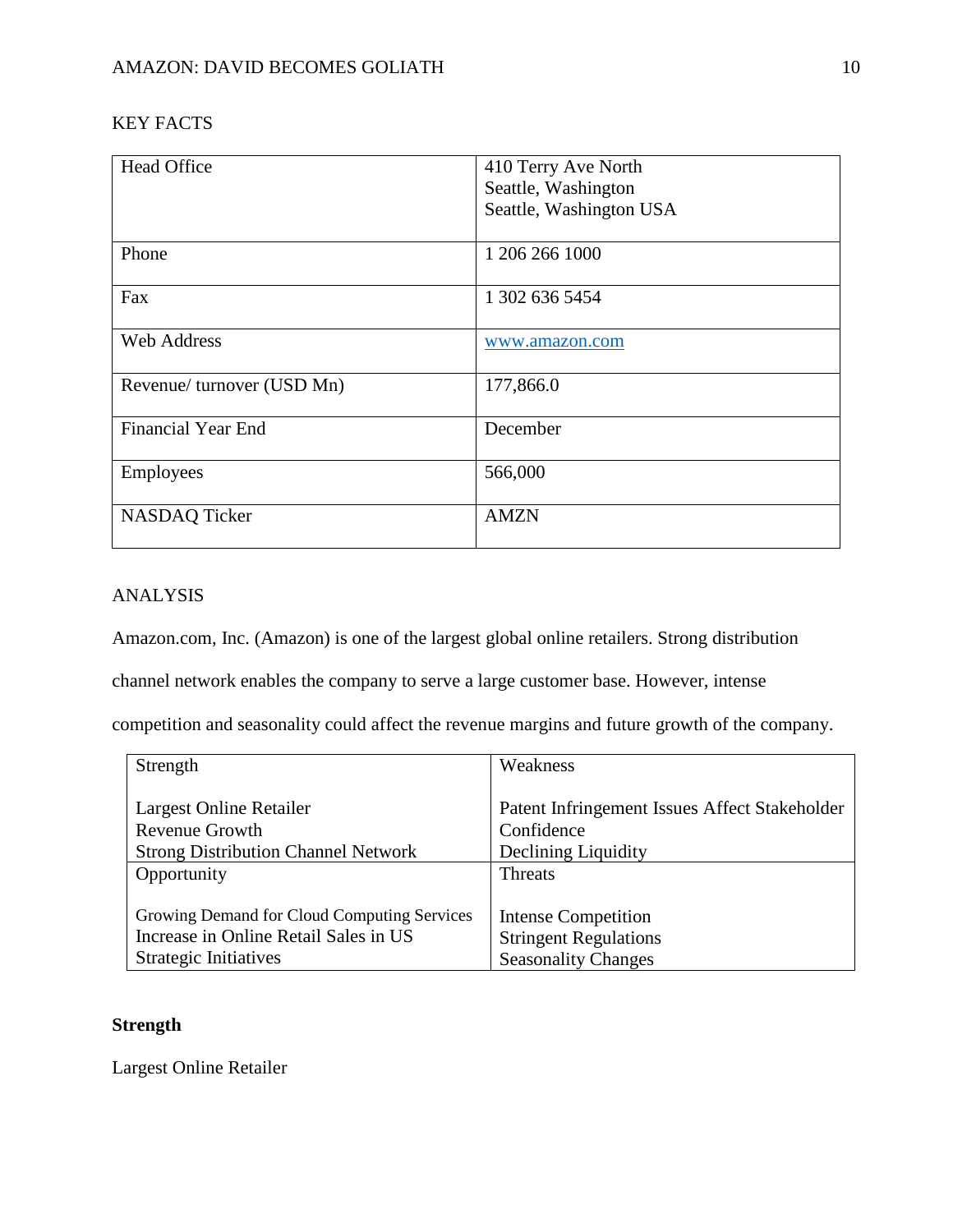Amazon is one of the largest online retailers in the world. With revenues of US\$177,866 million in FY2017, Amazon is much bigger in size than its close competitors such as eBay (revenues of US\$9567 million in FY2017), and Barnes & Noble (revenues of US\$3894.6 million in FY2017). Amazon was ranked among top 100 of America's largest corporations by a business magazine in 2017. The company was ranked among the top five most valuable brands in the top 100 most valuable brands in the world 2017 list released by the same source. It was also featured among top 10 global brands in the top 500 global brands 2017 list released by an industry source specializing in brand valuation. The company offers products in various categories through its ecommerce website www.amazon.com in the US and through www.amazon.com.au, www.amazon.com.br, www.amazon.cn, www.amazon.fr, www.amazon.de, www.amazon.in, www.amazon.it, www.amazon.co.jp, www.amazon.nl, www.amazon.es, and www.amazon.co.uk in international markets. The online format helps Amazon to rotate its inventory rapidly and reduce its inventory management cost and thereby offer merchandise at comparatively low prices. Further, the company's operating model enables it to turn its inventory quickly and have a cash generating operating cycle. The online retail format also enables Amazon to enhance customer satisfaction as it offers customers with a broader selection and greater access to information. Dominant market position in the online retail format enables Amazon to target a larger customer base.

#### Revenue Growth

Amazon recorded a robust revenue growth in the recent years ending FY2017. Robust revenue growth improves company's ability to allocate adequate funds and makes the company financially strong. In FY2017, the reported revenues of US\$1,77,866 million as compared to US\$1,35,987 million in FY2016, representing a growth of 30.8%. The increase is primarily due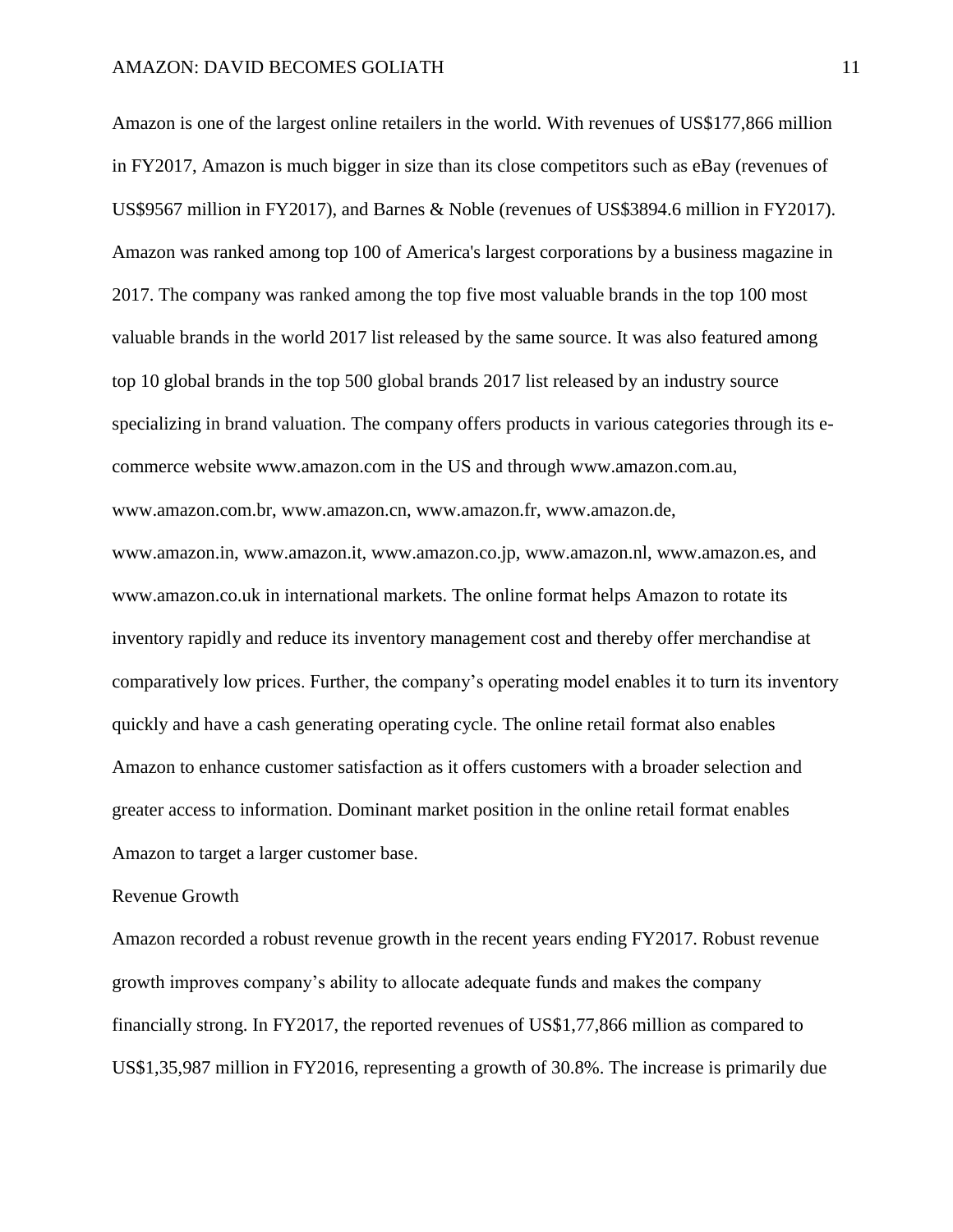to the healthy performance from each of its business segment during this period. For instance, the AWS segment of the company grew by 42.9% in FY2017 compared to previous year primarily due to increase the number of users of these services. Further, North America and International segments of the company also recorded growth of 33% and 23.4% respectively in FY2017. Growth in these segments attributed by growth in unit sales, increased sales from thirdparty sellers and also due to reduced price offerings. Thus, robust revenue growth of the company reflects the decision making of the company, which could be leveraged to fund growth plans in the future.

#### Strong Distribution Channel Network

Amazon has a strong distribution channel network that caters large number of customer. The company offers apparels and accessories, home appliances, foods and grocery items, health and beauty products, automotive and industrial equipment's, toys, electronics and gardening equipment's. Additionally, the company develops and produces media content as well as manufactures various electronic devices including fire TVs, echo devices, fire tablets and kindle e-readers. It primarily markets the electronics and media content to its centers operating in North America and other International markets and through agreements in certain countries. The company also delivers database, storage and other services to government agencies and academic institutions. Amazon is also involved in publishing and serves various authors and independent publishers to publish and display their books in its kindle stores by offering them 70% royalty option and also allows authors, musicians, filmmakers to publish and sell their content. The company sells its products through physical stores and its own retail websites. In addition, it enables various sellers and other third parties to offer their products through its e-commerce portal. Users can avail these services through mobile application compatible with both IOS and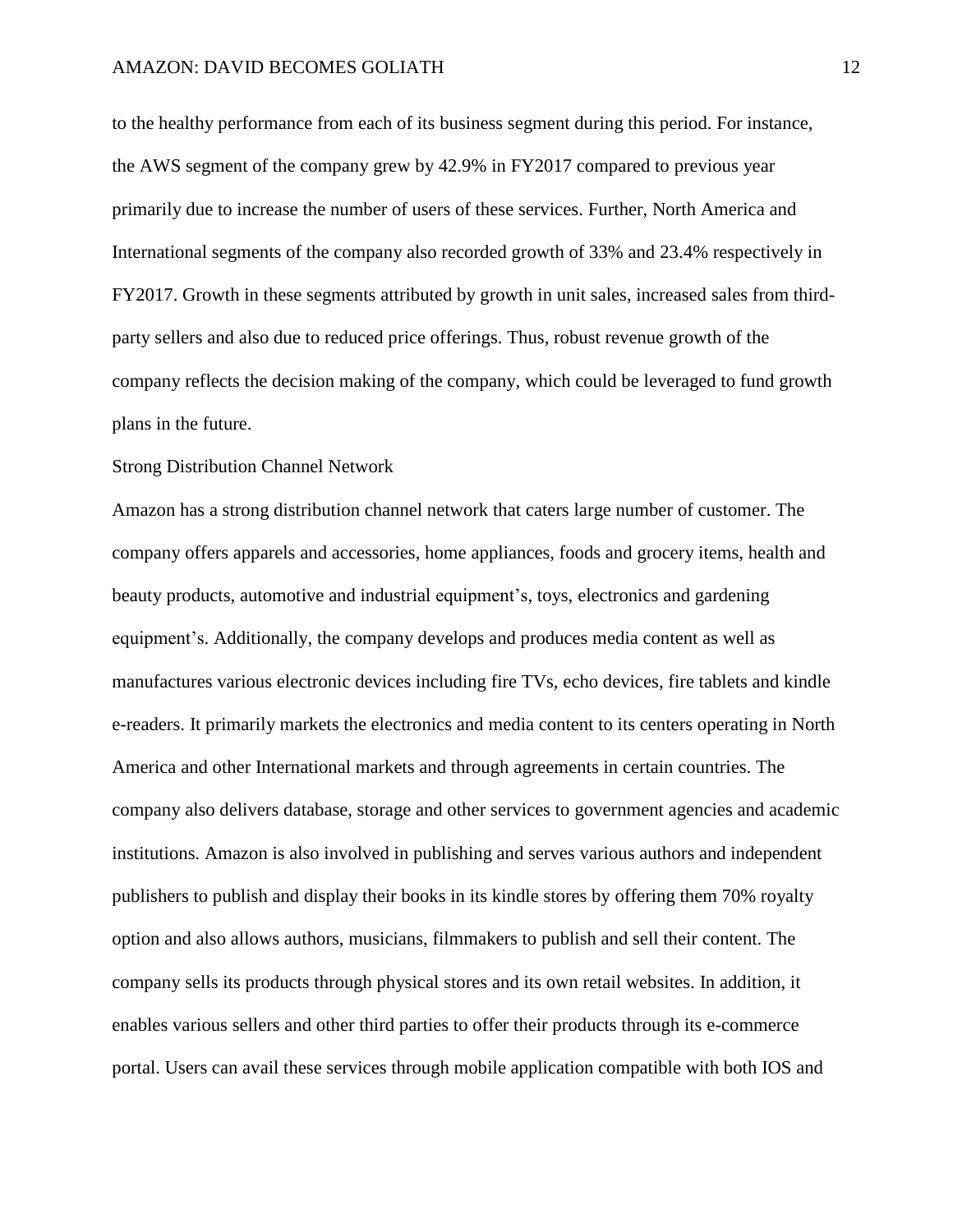Android devices. A strong distribution channel network helps the group in catering to the needs of its customer base.

#### **Weakness**

Patent Infringement Issues Affect Stakeholder Confidence

The company is involved in various patent infringement cases. For instance, in October 2017, SRC Labs, LLC and Saint Regis Mohawk Tribe filed a complaint against Amazon Web Services, Inc., Amazon.com, Inc., and VADATA, Inc. in the US District Court for the Eastern District of Virginia. The complaint alleges, among other things, that certain AWS EC2 Instances infringe U.S. Patent Nos. 6,434,687, entitled "System and method for accelerating web site access and processing utilizing a computer system incorporating reconfigurable processors operating under a single operating system image"; 7,149,867, entitled "System and method of enhancing efficiency and utilization of memory bandwidth in reconfigurable hardware"; 7,225,324 and 7,620,800, both entitled "Multi-adaptive processing systems and techniques for enhancing parallelism and performance of computational functions"; and 9,153,311, entitled "System and method for retaining DRAM data when reprogramming reconfigurable devices with DRAM memory controllers." The complaint seeks an unspecified amount of damages, enhanced damages, interest, and a compulsory on-going royalty. Patent infringement cases have affected Amazon's brand image in the past and may further harm its brand equity in the future. Declining Liquidity

Amazon reported decline in liquidity in FY2017. It reported current ratio was 1 in FY2017. Amazon's current ratio was lower than its competitors, eBay Inc and Best Buy Co, Inc. which reported a current ratio of 2.2 and 1.3 respectively in the same year. Declining ratios indicates that the company is in a weak financial position. The performance of the company depends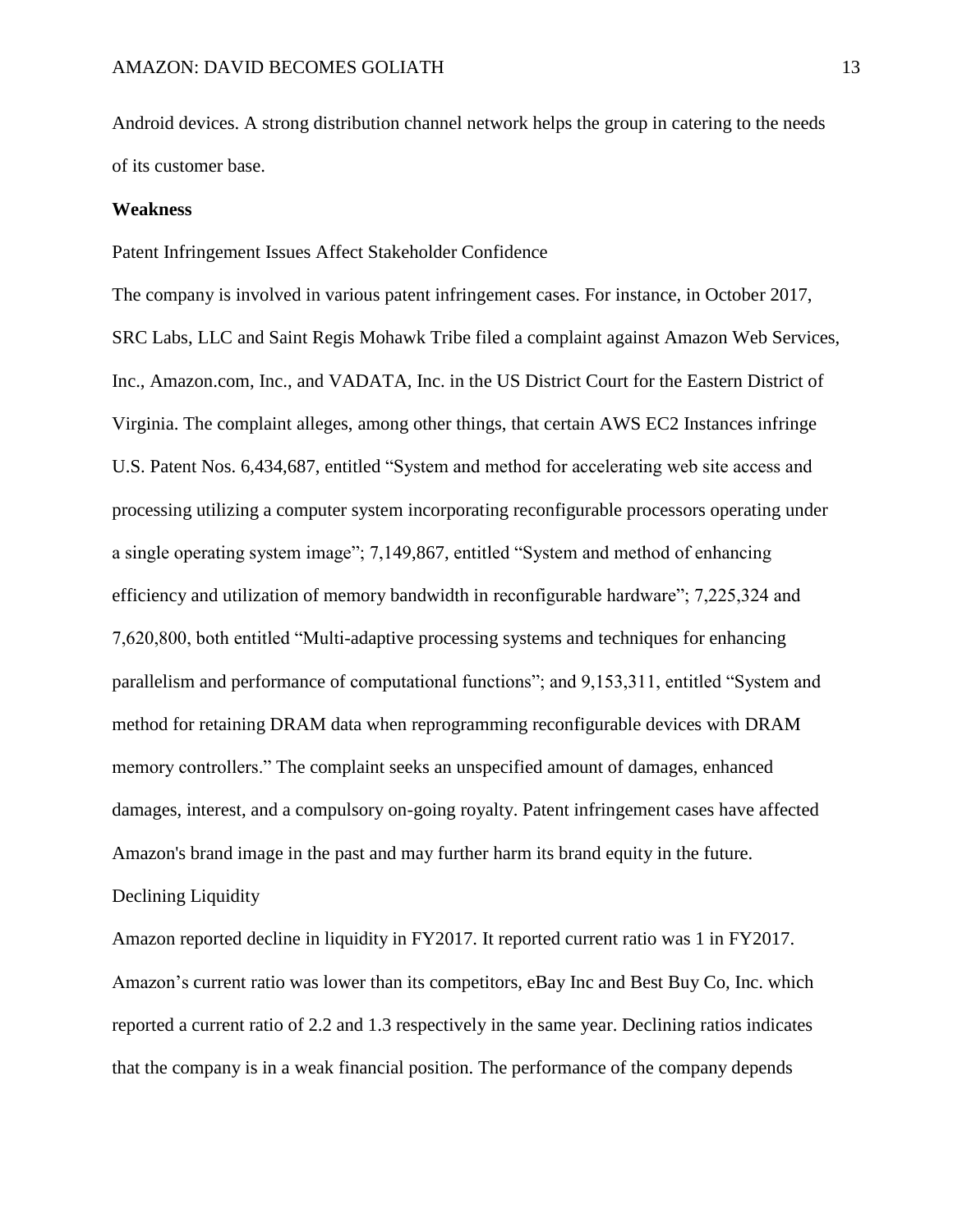largely on the cash reserves and its ability to generate cash from operations. Increase in payables could hamper its operations.

#### **Opportunity**

#### Growing Demand for Cloud Computing Services

Cloud-based operations enable enterprises to scale their operations instantly, handle demand fluctuations, and access systems and services over a variety of devices at a lower cost. According to inhouse research, the global cloud computing market is expected to grow at a CAGR of 35.1% to reach US\$297.2 billion by 2020 from US\$66.0 billion in 2015. During the forecast period, public cloud is expected to attract the major share of investments from enterprises with a market share of 58.4%, followed by private cloud (27%) and hybrid cloud (14.6%). In terms of variants of cloud, Software-as-a-Service (SaaS) is projected to remain the most popular cloud computing solution among enterprises with 56.9% of the market share by 2020, followed by Infrastructureas-a-Service (IaaS) and Platform-as-a-Service (PaaS) with 24.8% and 18.3% market share, respectively. North America is expected to account for 60.3% market share, followed by Europe (20.6%), Asia-Pacific (13.5%), Central and Latin America(4.2%), and the Middle East and Africa (1.4%) during the forecast period. The increase in spending on public cloud services is attributable to higher scalability, enhanced performance, and quick access to new technologies in discrete manufacturing, professional services, and banking industries. For 11 years, AWS has been the world's most comprehensive and broadly adopted cloud platform. It offers over 90 fully featured services for compute, storage, networking, database, analytics, application services, deployment, management, developer, mobile, IoT, AI, security, hybrid, and enterprise applications, from 42 Availability Zones (AZs) across 16 geographic regions in the US, Australia, Brazil, Canada, China, Germany, India, Ireland, Japan, Korea, Singapore, and the UK.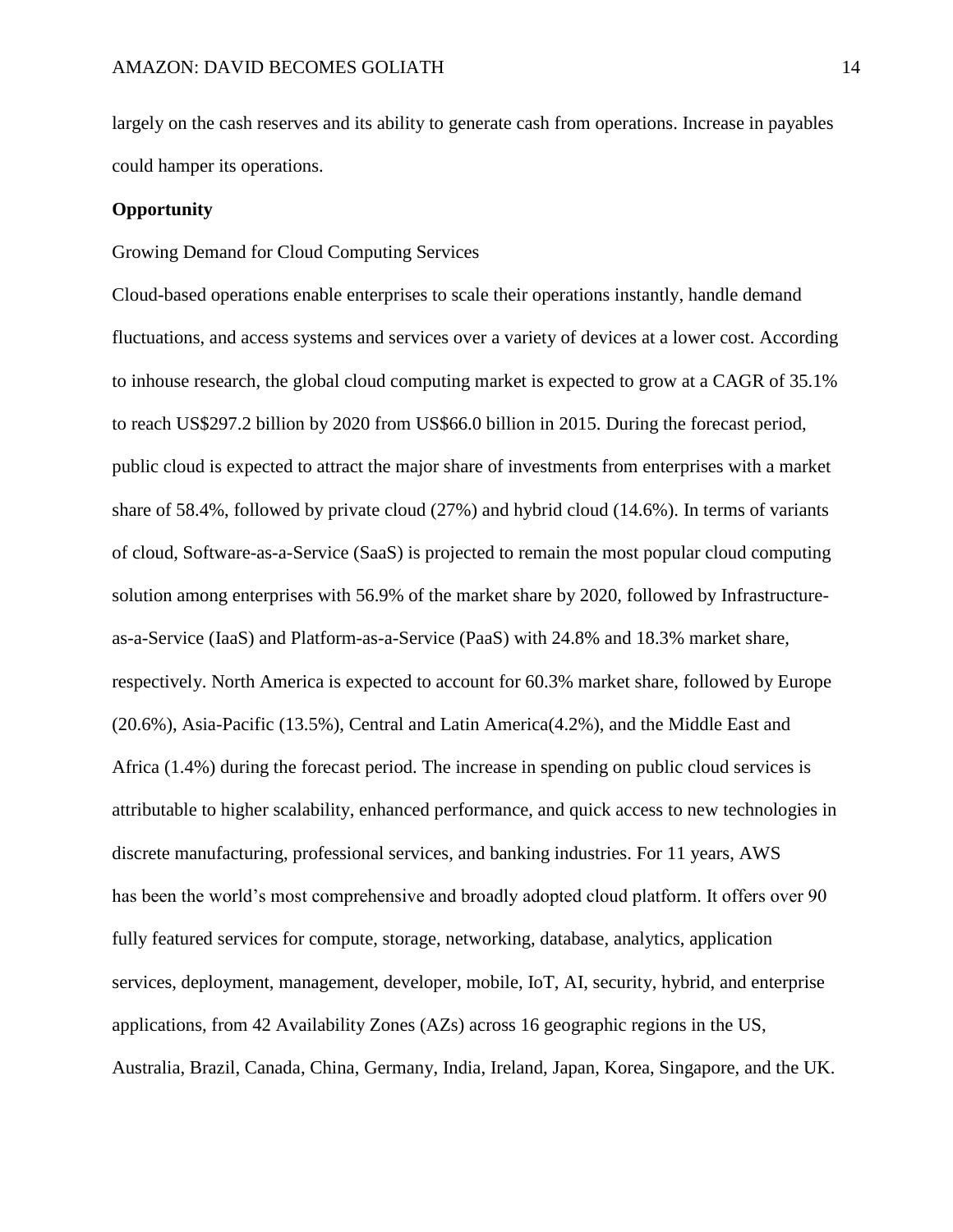Amazon has been expanding its web services business significantly. Thus, the company can leverage the increasing demand for cloud computing services to expand its business further. Increase in Online Retail Sales in US

The company stands to benefit from growing online retailing, which provides consumers the convenience of shopping from home. With the increase in interactive methods and limitless content, the retail ecommerce is growing at a faster rate. According to in-house report, the US online retail sector recorded growth of 15.5% in 2017 and is expected to reach a value of US\$447.4 billion by 2020, an increase of 50.3% since 2017. The US online retail sector generated total revenue of US\$297.8 billion in 2017, with an anticipated CAGR of 8.5% over 2017–2022, which will drive the sector to a value of \$447.4bn by the end of 2022. The online retail sector is heavily fragmented, with a number of large companies including Amazon. Ecommerce sales in the third quarter of 2017 accounted for 9.1% of total sales. The use of smart phones, tablets and other internet enabled devices contributed to growing E-commerce market. The online retail sector's growth will continue to be strong during the forecast period, largely driven by supply; the largest multichannel retailers will focus on increasing their proportion of online sales, while Amazon, as the leading online retailer, will continue to heavily expand its operations.

### Strategic initiatives

Amazon intends to strengthen its position. For that, the company has made a number of investments and acquisitions over the past few years. For instance, in April 2018, the company acquired Ring Inc, global home security company to reduce crime neighborhoods. As a result of the acquisition, Amazon would work with Ring to create products and services that brings gives more security communities to neighbors. The acquisition includes Ring Video Doorbell, Ring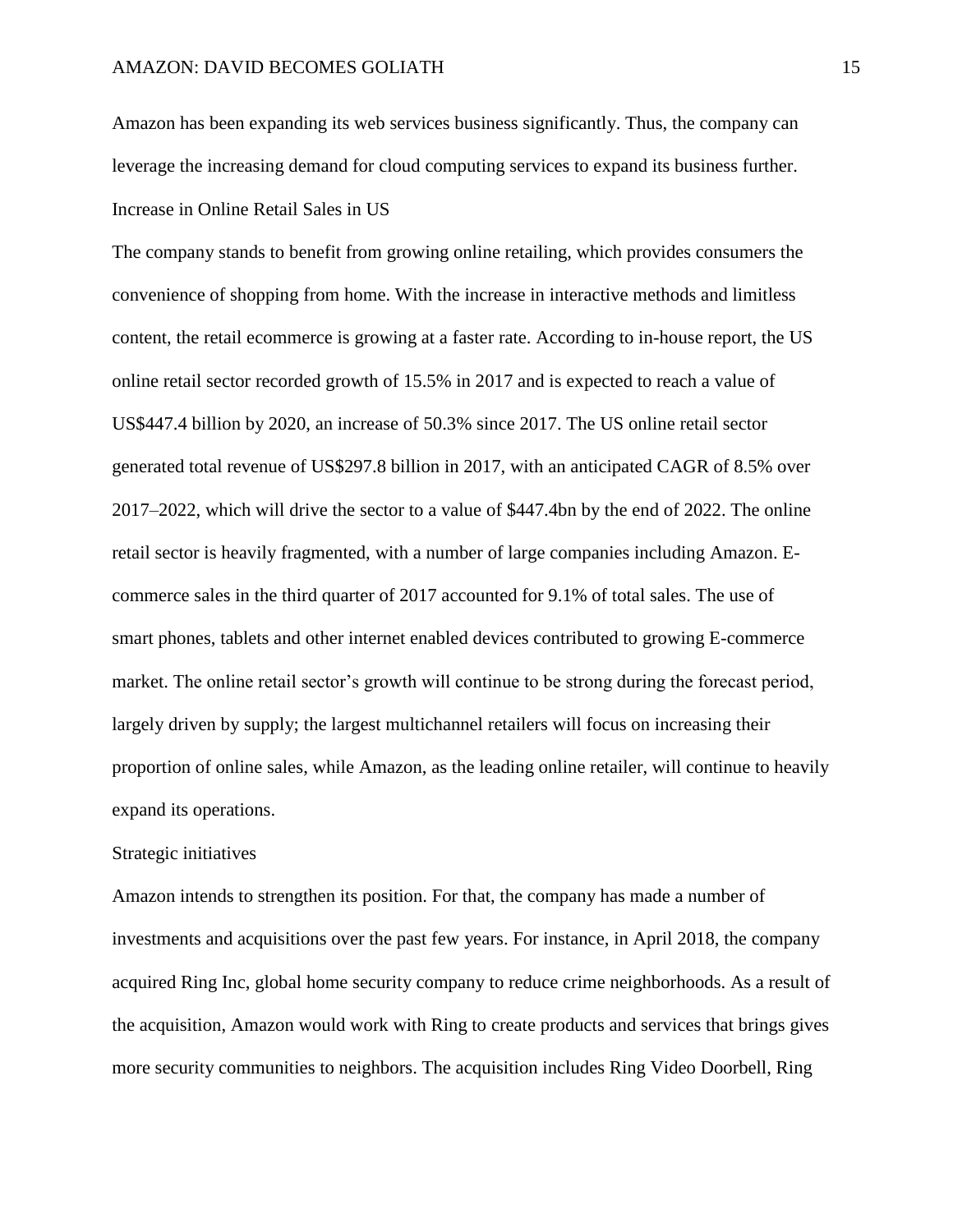Spotlight Cams, Ring Floodlight Cams and Ring Accessories. The products and services of Ring would be sale through Amazon and help the company to increase number of customers and sales. Again in the same month, the company announced plans to open its fourth Nevada facility of 80,000 sq. in North Las Vegas. It ships products including household items, books and toys. This initiative is expected to help the company to offer its products in a new state and expand its customer base. In February 2018, the company partnered with Bank of America Merrill Lynch for providing loans to merchants. This could help the company to expand its lending program for small businesses that primarily sells on Amazon's websites. It also reduces the risk and also allows it to access capital which in turn allows the company to provide credit to more number of merchants. In January 2018, the company partnered with Bonitasoft, the largest open source provider of low-code business process management and digital transformation software. This allows various organizations to operate the software with AWS cloud technology. The company helps various organizations to create a low-code business process management and digital transformation software. Its new version 7.6 is designed to reduce the time needed to deploy the platform to just a few minutes via automatic provisioning. Such strategic initiatives are likely to help Ashland strengthen its business; thus helping it to compete with its peers and also help it to increase its future revenues.

#### **Threat**

#### Intense Competition

Amazon operates in a highly competitive market. The company faces competition from different sectors around the world. The main competitive factors in its retail business include selection, price, and convenience, including fast and reliable fulfillment. The competitive factors for its seller and enterprise services include the quality, speed, and reliability of the company's services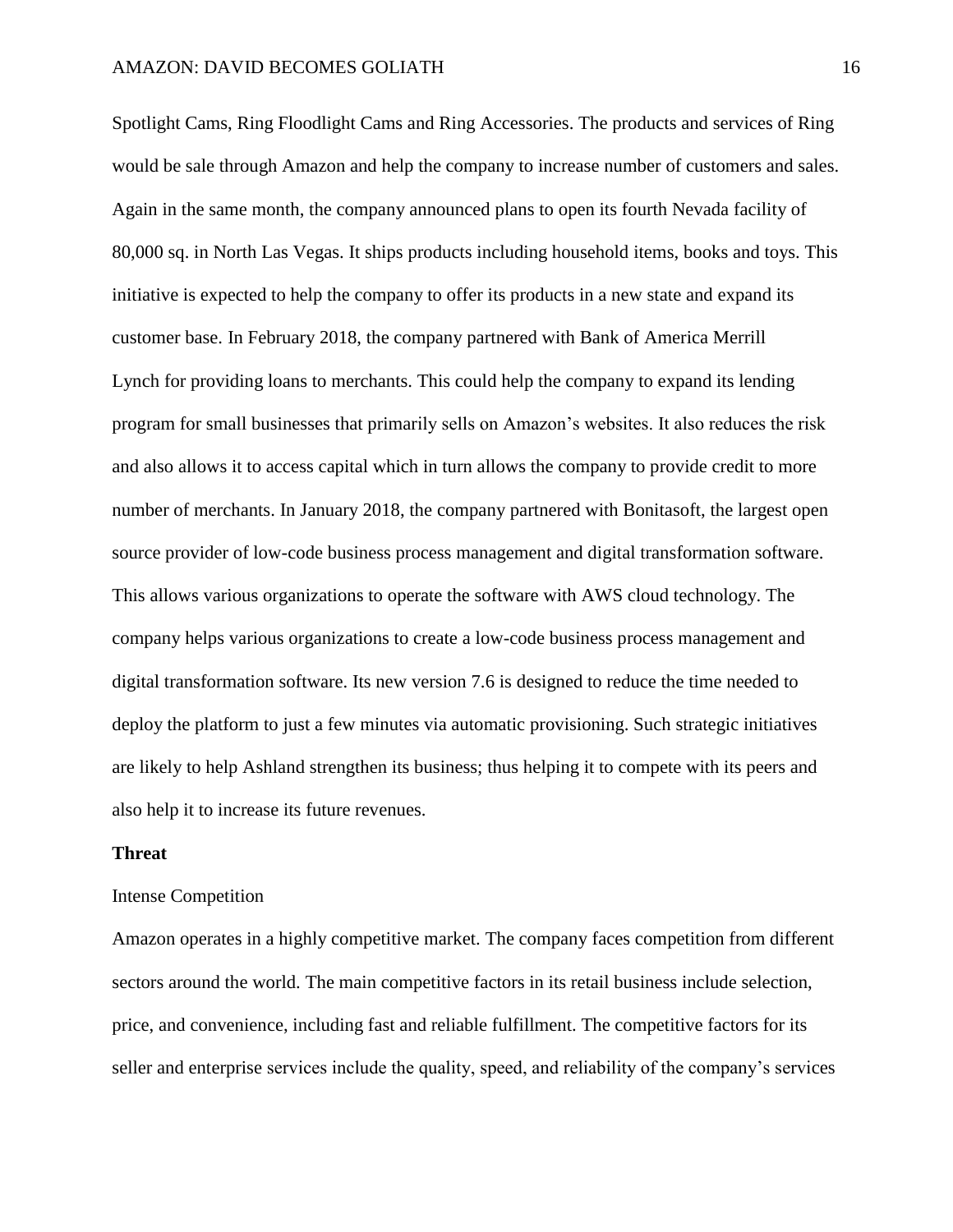and tools, as well as customers' ability and willingness to change business practices. The key competitors include online, offline, and multichannel retailers, publishers, vendors, distributors, manufacturers, and producers such as eBay, Wal-Mart, and Target. In the media segment, it competes with Apple (iTunes) and Google (Playstore). The company's Amazon CloudSearch competes with web search engines such as Google, whereas Amazon product Ads competes with comparison shopping websites. The company's AWS platform competes with global technology giants such as IBM's Bluemix, Google's cloud platform, and Microsoft's Azure platform in the public cloud services market. The company also competes with Best Buy, Dollar Tree, Wal-Mart, Sears, and Target in the electronics and general merchandise segment. Some of its major competitors have greater resources, strong heritage and customer base, greater brand recognition, and greater control over inputs important to its various businesses. These competitors can gain better terms from suppliers, adopt more aggressive pricing, pursue restrictive distribution agreements that restrict its access to supply, direct consumers to their own offerings, lock-in potential customers with restrictive terms, and spend more resources to technology, infrastructure, fulfillment, and marketing. Therefore, increased competition could affect the revenue growth and profitability of Amazon.

#### Stringent Regulations

Increasing intervention of the US Government may affect future prospects of the company. The company is subject to general business regulations and laws, as well as regulations and laws specifically governing the Internet, e-commerce, electronic devices, and other services. Any existing and future law related to taxation, privacy, data protection, pricing, content, copyrights, distribution, transportation, mobile communications, electronic device certification, electronic waste, energy consumption, environmental regulation, electronic contracts and other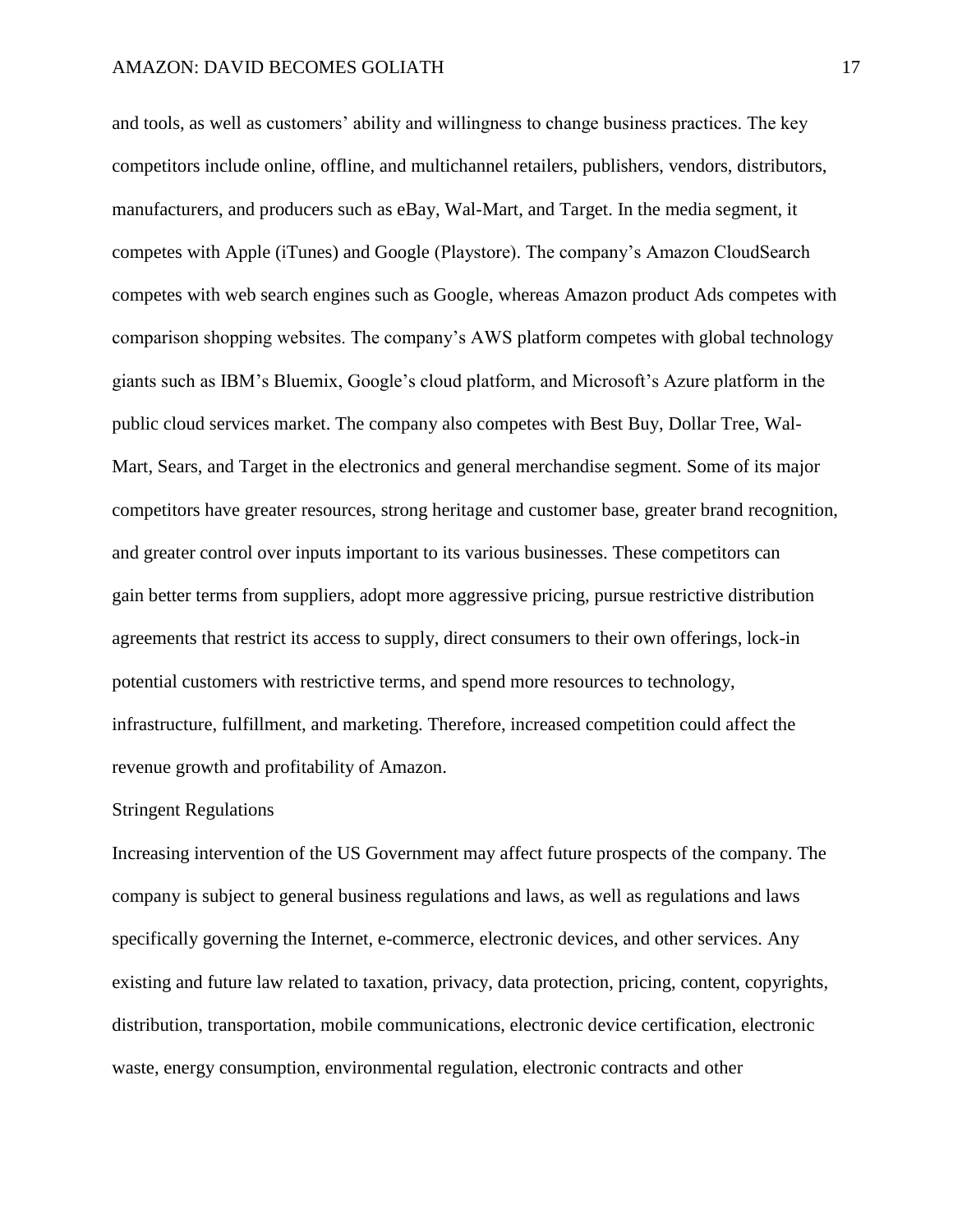communications, competition, consumer protection, employment, trade and protectionist measures, web services, the provision of online payment services, information reporting requirements could impact the growth of company. Unfavorable regulations and laws could diminish company's demand for its products and services and increase its cost of doing business.

#### Seasonality Changes

Changes in seasonality could affect Amazon's business operations. For reducing risk, the company stocks or restocks popular products in sufficient amounts to meet the customer demand. Seasonality changes could affect the financial and future growth of the company. Overstocking products is required to take inventory make down and incur commitment cost that could reduce profitability. The company may experience an increase in net shipping cost due to complimentary upgrades, split-shipments, and additional long-zone shipments necessary to ensure timely delivery for the holiday season. In the event, if large number of customers access the company's site within a short period of time, due to increased demand, the company may experience system interruptions that make its websites unavailable or prevent it from efficiently fulfilling orders. The interruption could reduce the volume of goods that the company sells and the demand for its products and services. Also, the company would not be able to adequately staff its fulfillment network and customer service centers during these peak periods.

Amazon.com, Inc. and Jeff Bezos have always bet big and for the most part have won even bigger. This SWOT analysis shows a current state of the company itself. Amazon is positioned as the number one online retailer. Amazon is also taking on many new endeavors and seems to be in a position to continue to grow and expand at its current rate, but also is showing signs of financial stress as can be seen be the issue of liquidity. For the financial year 2017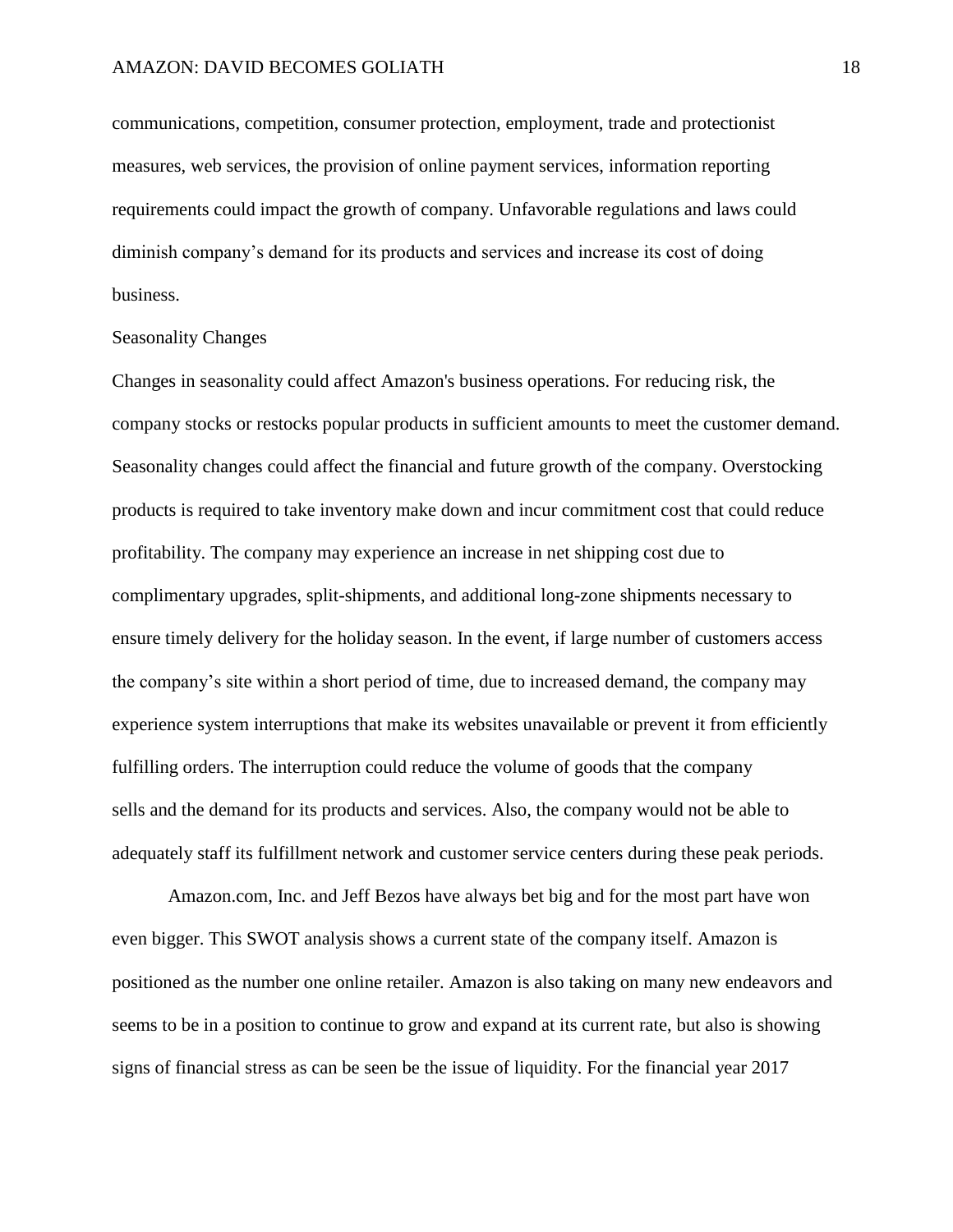Amazon.com, Inc. grew over 30%. As mentioned above Amazon.com, Inc. has grown approximately 120,000% from its IPO. The true potential of dot-com companies is in a sense unlimited. This statement can be backed by the lack of need of physical inventory for the company to succeed. Amazon.com, Inc. holds many items in its warehouse that would be considered high velocity items, or items that sell very quickly. Another benefit that will be considered later is the  $3<sup>rd</sup>$  party sellers. Typically,  $3<sup>rd</sup>$  party sellers handle and store their own overstock which means Amazon.com, Inc. is able to make money without ever having to handle anything but money. In this digital age companies such as Amazon.com, Inc. can continue to grow and expand as long as entrepreneurs are willing to sell their items on Amazon.com, Inc.

#### Competitors Case Studies

This portion of the paper will focus on three successful competitors along with three companies that are struggling in this current landscape. The three successful competitors we will look at will be Walmart, eBay, and Apple. The three struggling competitors will be Toy's "R" Us, Sears, and J.C. Penney. The reason for choosing these companies is multifaceted, Walmart is the number one retailer, eBay has been at wits with Amazon almost as long as any company, and Apple is developing technology that is rivaled by few and Amazon is becoming a huge technology development company. Although Toy's "R" Us is closed now they were one of the first, if not the first, company to partner to sell their product on Amazon.com. Sears was chosen because in the days of the Sears and Roebuck Catalog they were the everything store of days gone by. J.C. Penney has be chosen because of Amazon's move into the fashion industry and these could be potential storefronts for Amazon in the event that the company goes out of business (Marketline, 2018b., p.1-9).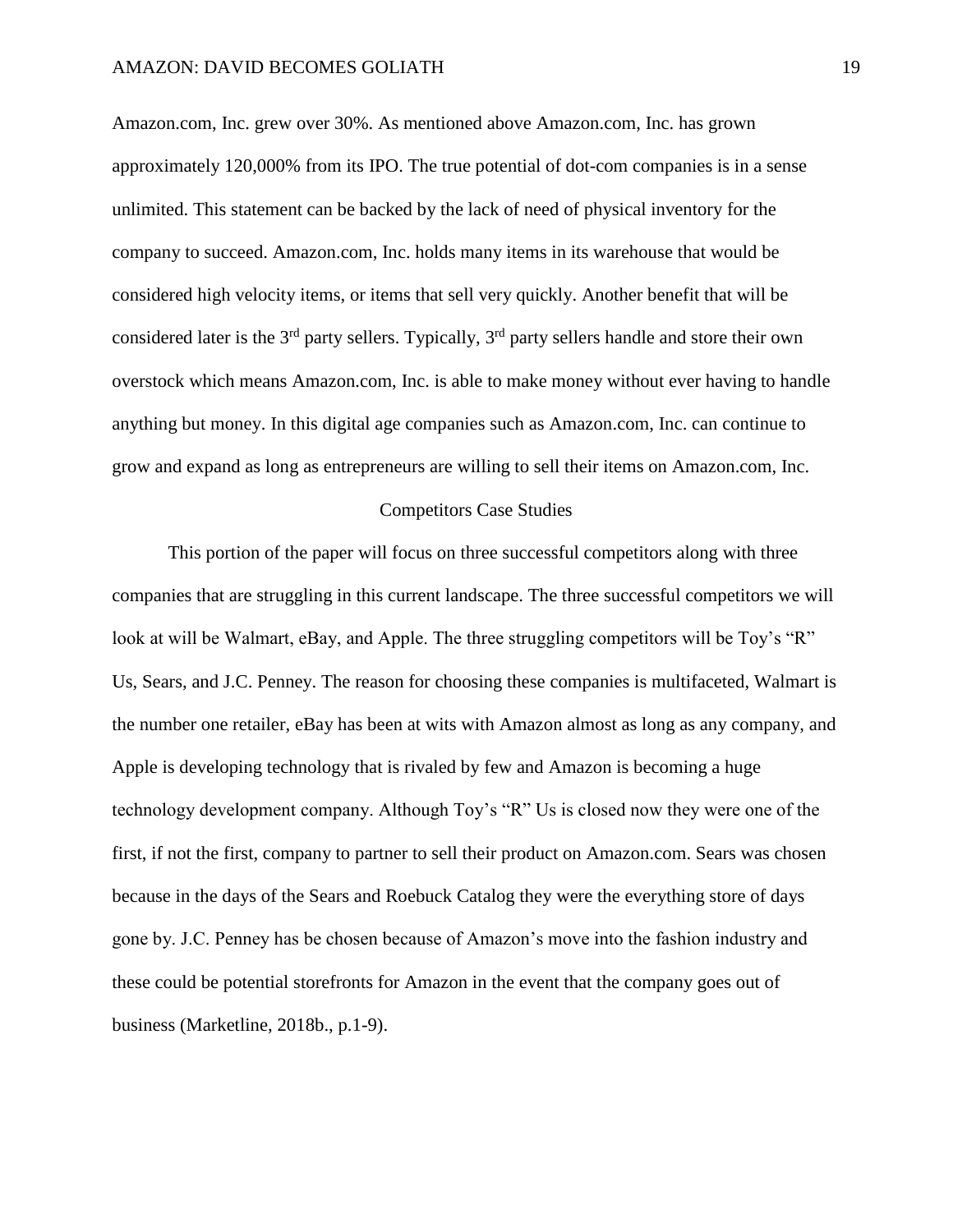#### Walmart, Inc. Case Study

Walmart, Inc., according to their website, was founded by Mr. Sam Walton on July 2, 1962. Walmart is headquartered in Bentonville, AR. They have 11,718 stores worldwide with a reported revenue of \$500.34 billion USD. Walmart has approximately 2.3 million employees worldwide. Their current CEO is Doug McMillon. Walmart's mission statement says "to save people money so they can live better" and their vision is "Be THE destination for customers to save money, no matter how they want to shop." Once again I chose to use the SWOT analysis prepared by Marketline to provide a look into the current world and state of Walmart. The analysis is as follows,

| Strength<br>Multi-channel Selling<br><b>Customer-centric Business Operation</b><br><b>Inventory Turnover Ratio</b>  | Weakness<br>Declining Profit Margin<br>Legal Issues                                                                         |
|---------------------------------------------------------------------------------------------------------------------|-----------------------------------------------------------------------------------------------------------------------------|
| Opportunity<br><b>Emphasis on E-commerce Market</b><br><b>Remodeling Strategy</b><br>Providing Value-added Services | Threat<br>Foreign Exchange Risks<br><b>Intense Competition</b><br>Manpower Costs in the US<br><b>Global Expansion Risks</b> |

Above Table (Marketline, 2018c., p.4)

One very important difference in Amazon and Walmart is the fact that Walmart is dealing with Multi-channel or Omni-channel shoppers. These are individuals that are using Walmart.com and also shopping in one of the brick and mortar store fronts that Walmart has. According to a Walmart store manager Amazon.com raked in 80% + of online holiday shopping and number two was Walmart.com with 4%. This is a staggering number especially since every year more and more shoppers are shopping online as it is easy and lower prices can often be offered online. This is because that there are many dollars saved not having to have an item shipped to a store and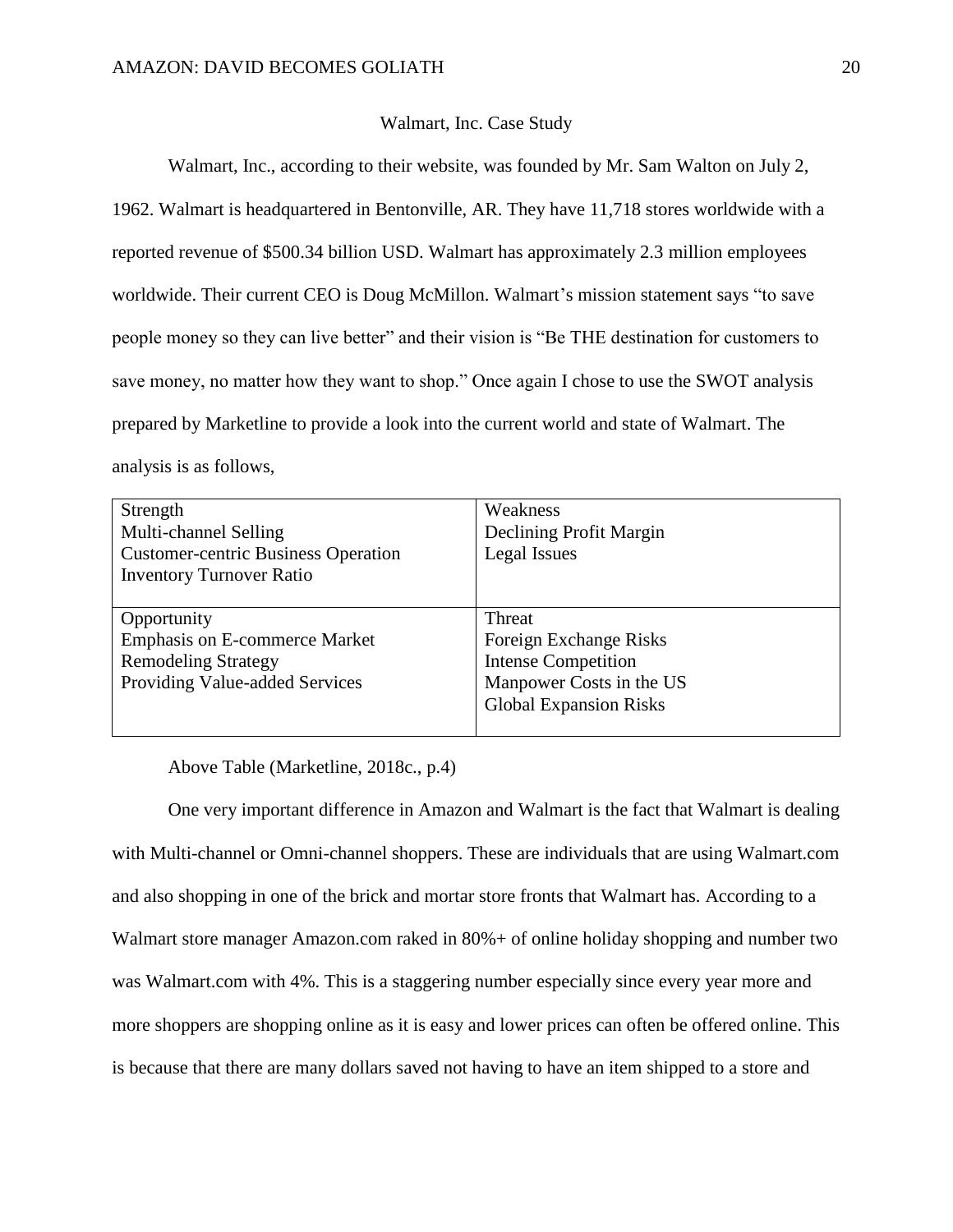pay for workers to unload that item, stock that item, return that item to its home when it is misplaced by customers, and finally there is a cashier that will have to be paid to check that item through the point of sale. This is not to mention the cost of the building, monthly bills, and supplies needed to receive, maintain, and merchandise that item. The advantage of Walmart is their ability to appeal to the Omni-shopper which are those that shop online and in store. Walmart has many online services such as free two day shipping, online grocery pickup, pickup today, site to store, and they also have all the instore options for customers that cannot wait two days, two hours, or two minutes.

Walmart has been working on updating all their stores by making their electronic departments appear more like tech stores, their food areas feel more like farmer's markets or food markets, and by updating their in-store technology to be competitive and create a better shopping experience for their customers. Walmart has also updated their app to include aisle locations for items and also includes GPS location within the store to guide the customer to their items. Increased self-checkouts have been added so more associates can be available to help customers that are not up to date with technology and would prefer a more personal shopping experience.

#### Ebay Inc. Case Study

eBay Inc. was founded by Pierre Omidyar on September 3, 1995. eBay went public on September 24, 1998. According to the Marketline SWOT analysis for eBay, eBay currently has 14,100 employees and had a revenue in 2017 of \$9.567 billion USD. eBay is traded under the ticker EBAY. eBays mission statement is as follows, "to provide a global trading platform where practically anyone can trade practically anything." eBay's vision statement says, "to be the world's favorite destination for discovering great value and unique selection." Amazon and eBay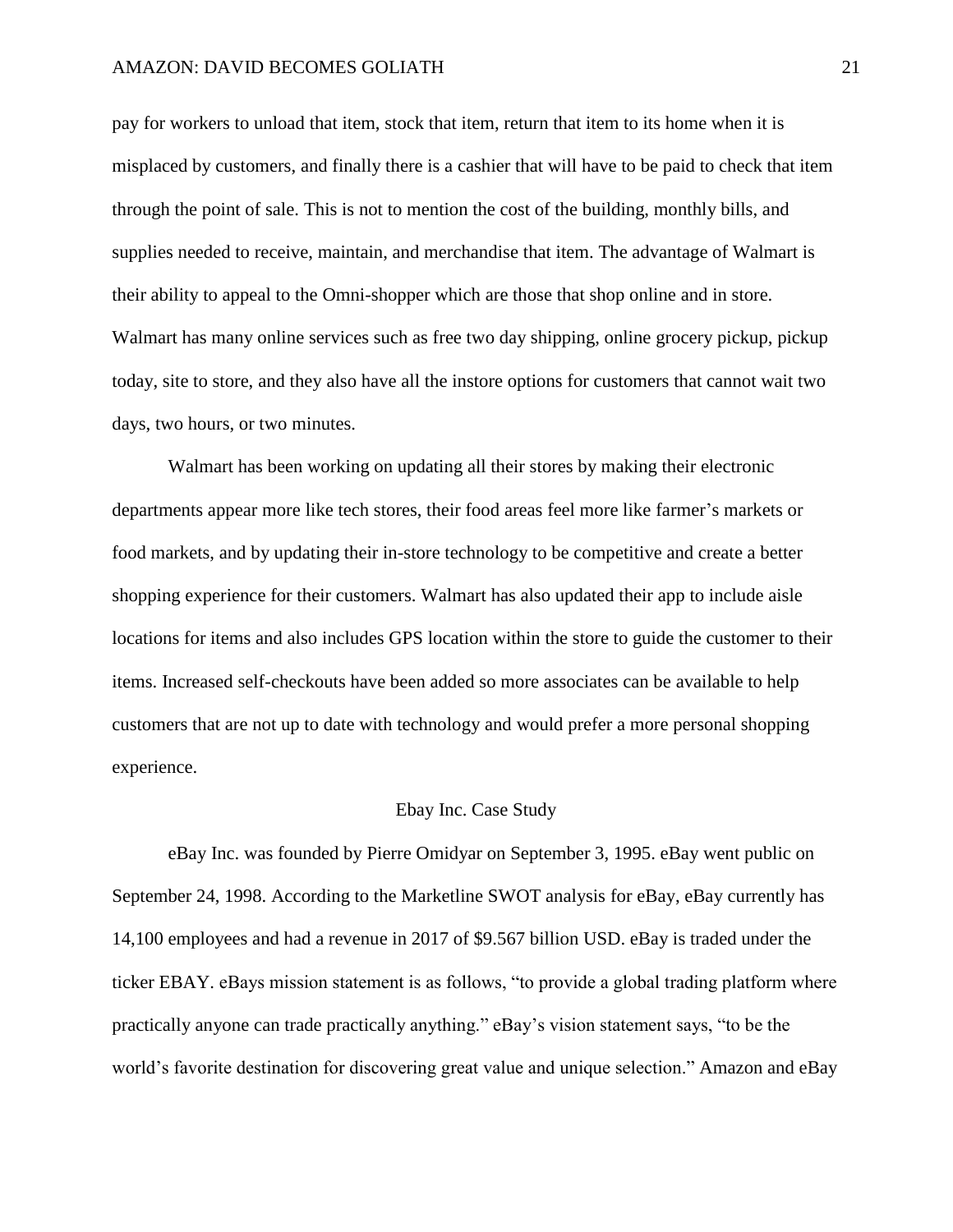have been competing from their beginnings. One advantage that eBay has had from its inception is the that eBay simply facilitates the selling of merchandise that eBay never has to touch. One issue that Amazon faced in the beginning is that Amazon had to order books receive them, package, and then ship them. The advantage of eBay is that sellers manage their merchandise and then ship it to the buyer. eBay has also made some strategic acquisitions like Stubhub.com which are proving to not only to be a good investment but is aiding in the overall boosting of the company. eBay showed a 6.5% increase in revenue from 2016 to 2017. StubHub alone grew by 21% the same year. The SWOT analysis is as follows,

| Strength                                         | Weakness                       |
|--------------------------------------------------|--------------------------------|
|                                                  |                                |
| Presence on Online Marketplace Platforms         | Declining Profitability        |
| Product Assortment                               | Litigations and Lawsuits       |
| Distinguished Programs                           |                                |
| Revenue Growth                                   |                                |
| <b>Innovative Technology</b>                     |                                |
|                                                  |                                |
| Opportunity                                      | <b>Threat</b>                  |
|                                                  |                                |
| Acquisitions                                     | Foreign Currency Risk          |
| Agreements                                       | <b>Stringent Regulation</b>    |
| Positive Outlook for E-Retail Industry in the US | <b>Expansion by Competitor</b> |
|                                                  |                                |

Above Table (Marketline, 2018e., p.4).

According to the Acquisitions portion of the SWOT analysis eBay has been purchasing companies in Canada, Japan, and India which not only provides these countries access to current sellers but will provide potentially millions of new buys and sellers for the current marketplaces to shop from and sell to. One positive for almost all companies mentioned is that the online retail market is climbing. According to the SWOT analysis of eBay, section Positive outlook for E-Retail Industry in the US, the following is reported; "The company stands to benefit from the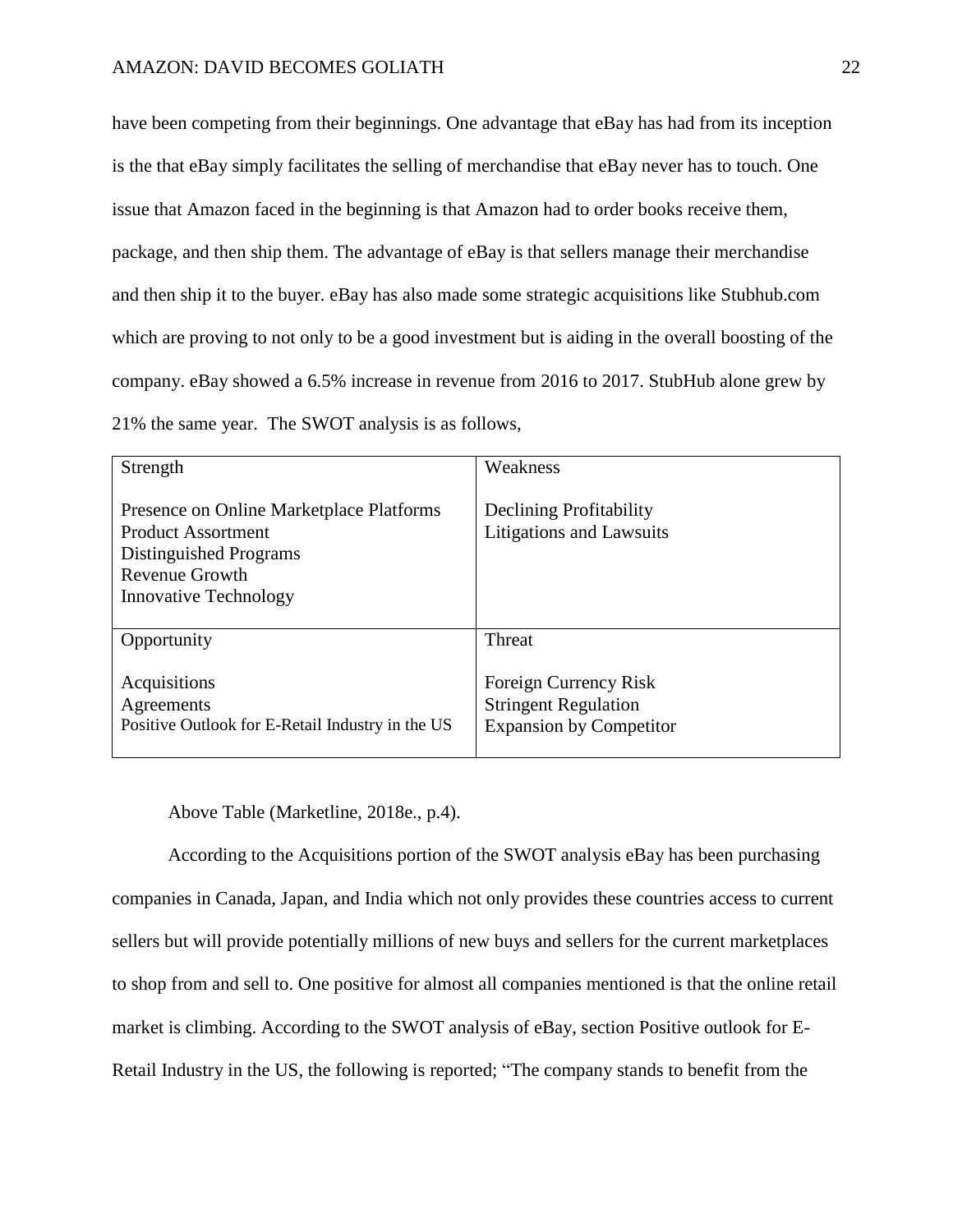growing online retailing, which provides consumers the convenience of shopping from home. With the increase in interactive methods and limitless content, retail e-commerce is growing at a rapid pace. According to the report published by the Census Bureau of the Department of Commerce in November 2017, the estimated retail e-commerce sales in the US for the third quarter of 2017 was US\$115.3 billion, which shows an increase of 3.6% over that in the second quarter of 2017. The retail e-commerce sales in the US for the third quarter of 2017 reportedly increased 15.5% over that in the third quarter of 2016. E-commerce sales in the third quarter of 2017 accounted for 9.1% of the total sales. The use of smart phones, tablets and other Internet enabled devices contributed to growth in E-commerce market" (Marketline, 2018e., p. 7).

One of the threats facing eBay and all other major companies in the modern world is the red tape of bureaucracy. eBay along with other major corporations are held to standards that mom and pop stores are not held to. eBay must abide by the laws of the land that their companies and subsidiaries are located in. This is also why that Amazon chose to be located in Seattle, because they could have the convenience of the major city, but avoid having to collect taxes from many of their customers since they had to collect sales tax from customers living in the state, Washington, that Amazon was also located. This is why Bezos did not stay in New York or move closer to Silicon Valley in California.

According to the above mentioned SWOT analysis eBay's major competition is "Staples Inc., J.C. Penney Company, Inc., Target Corporation, Buy.com, Amazon.com, Inc. and Nextag.com" (Marketline, 2018e., p.8).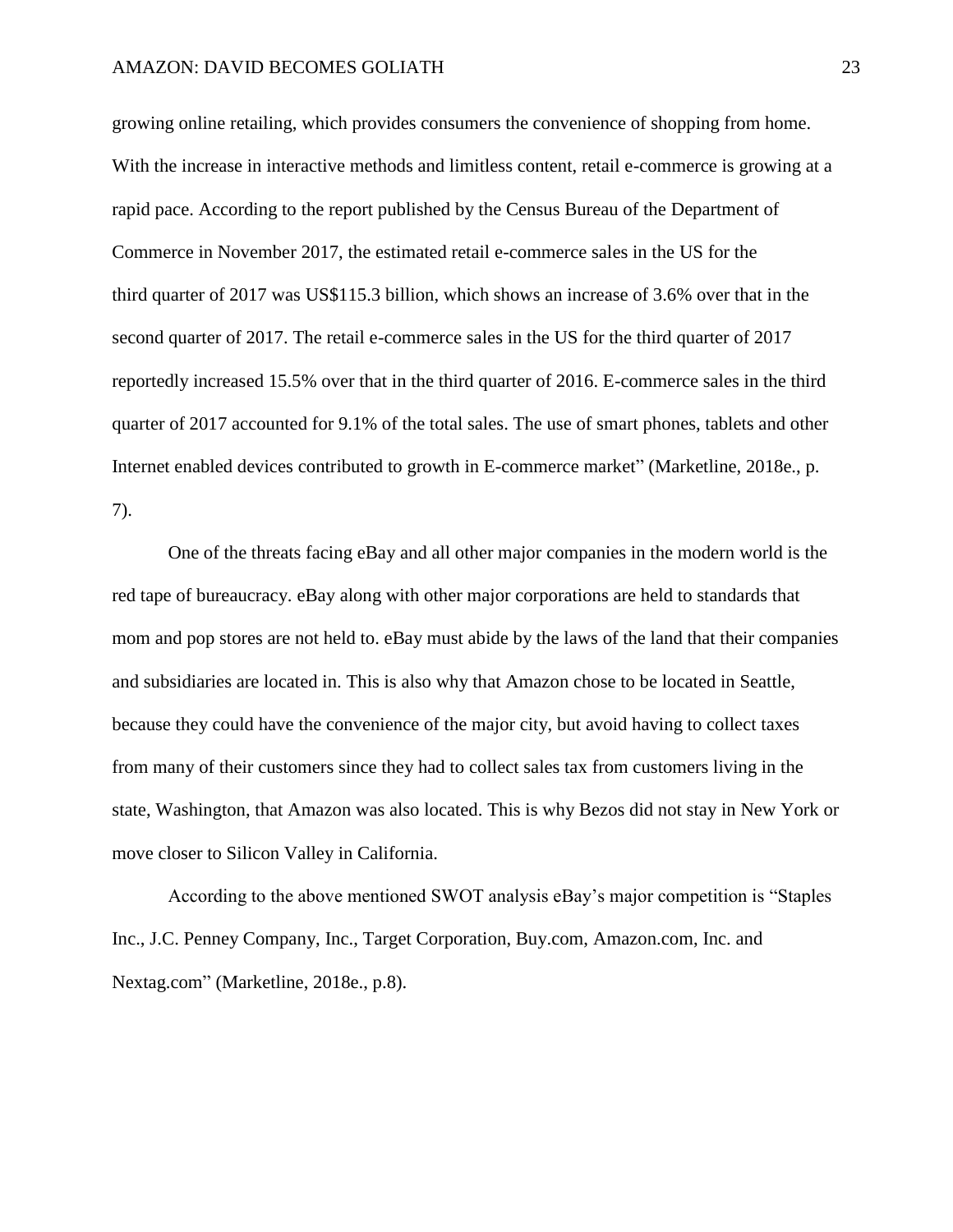#### Apple Inc.

Apple Inc. is a publically traded company that was founded by Steve Jobs, Steve Wozniak, and Ronald Wayne, on April 1, 1976. The company is headquartered in Cupertino, California. There are about 500 retail locations and the company employees about 123,000 employees. Apple's revenue for 2017 was \$229.234 billion USD. The current CEO of Apple is Tim Cook. The mission statement of Apple can be found on their website (apple.com) and is, "Apple designs Macs, the best personal computers in the world, along with OSX, iLife, iWork and professional software. Apple leads the digital music revolution with its iPod, and iTunes online store. Apple has reinvented the mobile phone with its revolutionary iPhone and AppStore, and is defining the future of mobile media and computing devices with iPad." The following is the SWOT analysis for Apple Inc. as prepared by Marketline,

| Strength                                                                                                                                                                                                     | Weakness                                                                                                                   |
|--------------------------------------------------------------------------------------------------------------------------------------------------------------------------------------------------------------|----------------------------------------------------------------------------------------------------------------------------|
| Formidable Competitive Advantages through<br>Horizontal and Vertical Integration<br><b>Strong Research and Development</b><br>Capabilities<br><b>Robust and Extensive Distribution Channels</b>              | High Dependence on iPhone and iPad Product<br>Lines<br><b>Legal Proceedings</b>                                            |
| Opportunity                                                                                                                                                                                                  | <b>Threat</b>                                                                                                              |
| North American Smartphone Market<br><b>Smart Wearable Devices Market Offers</b><br><b>Robust Growth Opportunities</b><br>Focus on Artificial Intelligence<br>Apple Pay Provides Robust Growth<br>Opportunity | Premium Pricing Could Limit Growth in<br><b>Emerging Markets</b><br>Foreign Exchange Risks<br><b>Competitive Pressures</b> |

Above Table (Marketline, 2018a., p.4).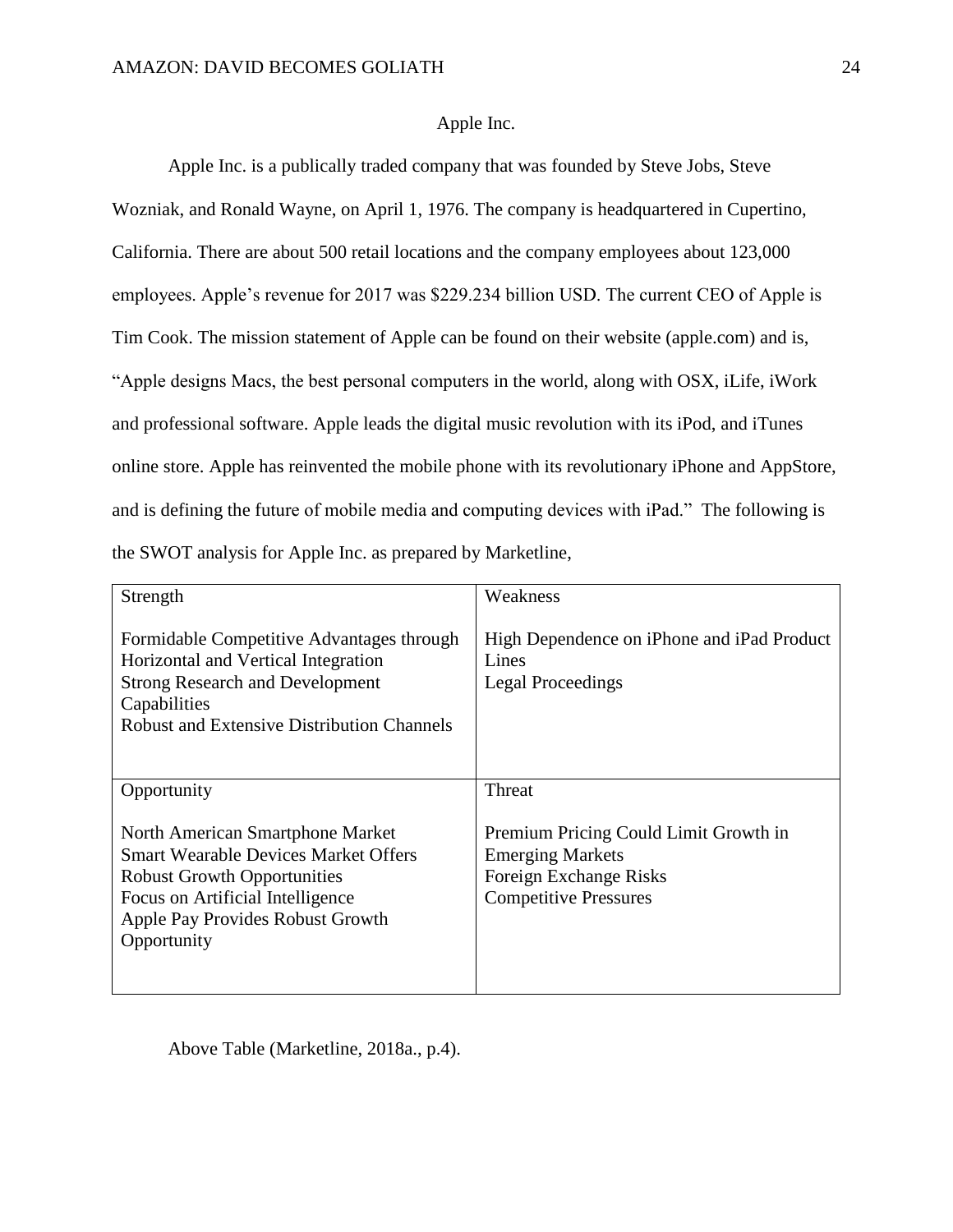Apple released the new iPhone and Apple Watch Series 4 on September 21, 2018. The largest model the iPhone XS Max retails for around \$1,250.00 USD the new Apple Watch Series 4 44mm retails for around \$429.00 USD. Apple has recently increased the cost of their phones which caused some major backlash when the iPhone X came out and retailed for \$1,000 USD. People have become so dependent on these devices and operating systems that they might complain about the price but find ways to buy the phone and the service that they want. Apple has always focused on providing the customer with the very best, fastest, and most secure products they can. Steve Jobs when focusing on the customer is reported to have said, ""Well, let's say you can shave 10 seconds off of the boot time. Multiply that by five million users and that's 50 million seconds, every single day. Over a year, that's probably dozens of lifetimes. So if you make it boot ten seconds faster, you've saved a dozen lives. That's really worth it, don't you think" (Hertzfeld, 1983)? Amazon has worked in the technology field for several years and has competing devices such as the Kindle, Amazon Fire Stick, and Alexa. Apple has a long list of products but competes using iPad, Apple TV, and by having Siri available on almost every device they produce. Apple also has a unique universal feature throughout their entire line of products. If you have an iPhone, iPad, iPod, or an Apple watch the same layout and operational processes are used for all these devices. Size varies and functionality might vary but overall Apple has a universal backdrop for their devices that allow users to pick up new devices and be able to immediately know how to use them.

One major weakness this company faces is that the vast majority of their revenue comes from iPhone and iPad sales. According to the SWOT analysis 70% of Apples sales for 2017 came solely from iPhone and iPad sales. Another weakness is, "In December 2017, Apple faced a lawsuit, which alleges that the company did not disclose that there is a slowdown in its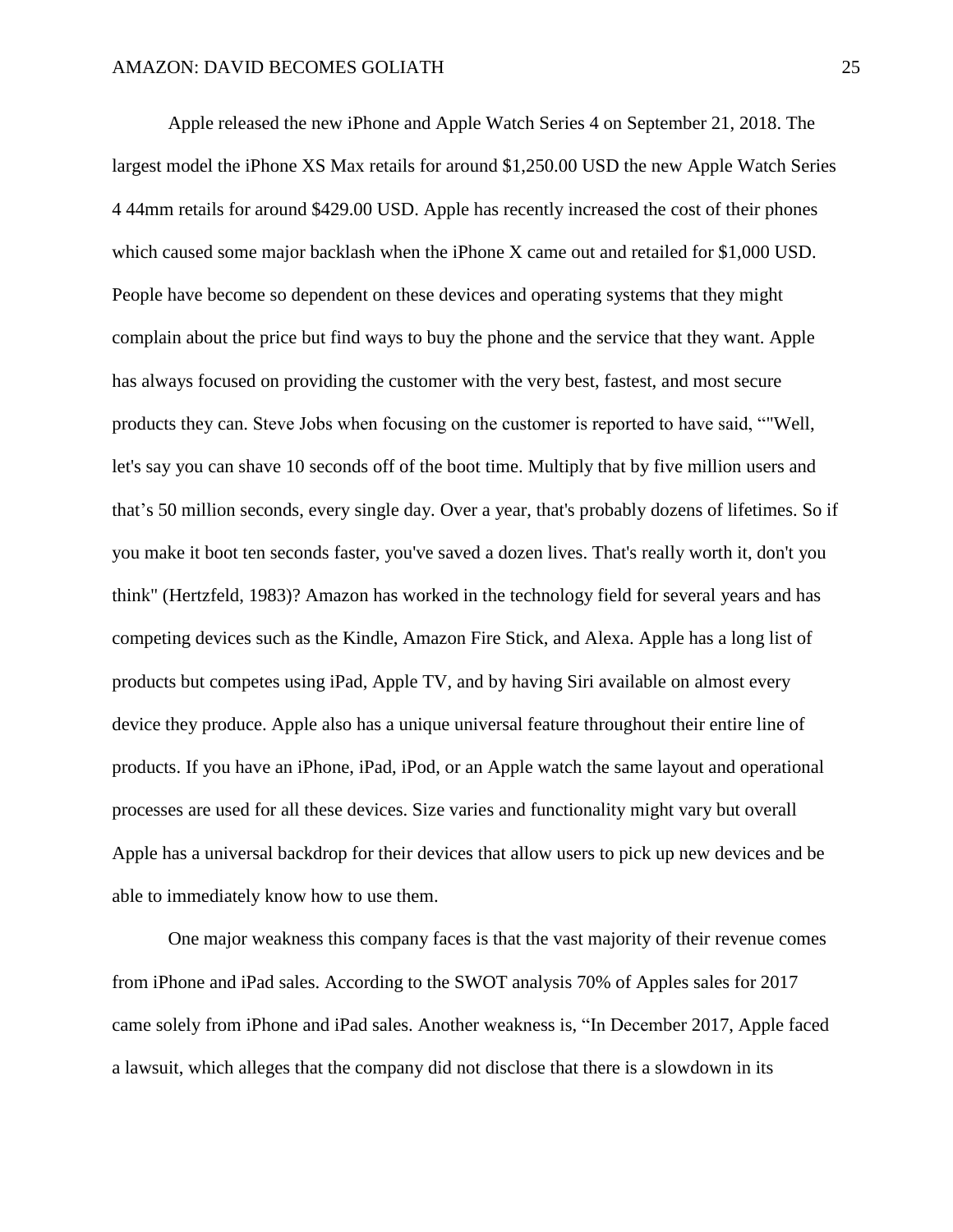software updates in older-model iPhones, which resulted in shortage of battery life" (Marketline, 2018a., p.6). This issue presented the company with a lot of negative press, but seems to an effective way to make sure customers are buying newer technology. Although this seems to be unethical the fall out will be seen in years to come as other technology companies are more than likely doing similar things, or build less superior products which is another way of insuring consumers purchase new technology as it is developed. One advantage that Apple does have over the competition is the projected growth of the wearable device market is projected to grow by over 23% from 2016-2023 according to the SWOT analysis. Projections for technology companies have been like projections for e-retail companies; they are often underestimated. One thing analysts cannot predict are fads and what some trend setter on social media is going to adopt or endorse causing sales to rise or fall. Also new regulations often hurt more than they help produce a more business friendly environment for these major companies and major employers.

#### Toys "R" Us, Inc. Case Study

From the time of laying out this paper and researching this company they have closed all their U.S. stores and have sold some of the stores in Canada to another company. Toy "R" Us officially closed its doors in the U.S. on June 29, 2018. The following is a SWOT analysis prepared by Marketline written before the company filed bankruptcy but was published after the company had closed its doors.

| Strength                                                                         | Weakness                                                |
|----------------------------------------------------------------------------------|---------------------------------------------------------|
| Multiple channels selling<br>Wide geographic presence<br>High liquidity position | Decline in revenue<br>Lower inventory turnover ratio    |
| Opportunity                                                                      | Threat                                                  |
| Customer loyalty programs<br>Strategic partnership                               | Rising labor costs in the US<br>Intensified competition |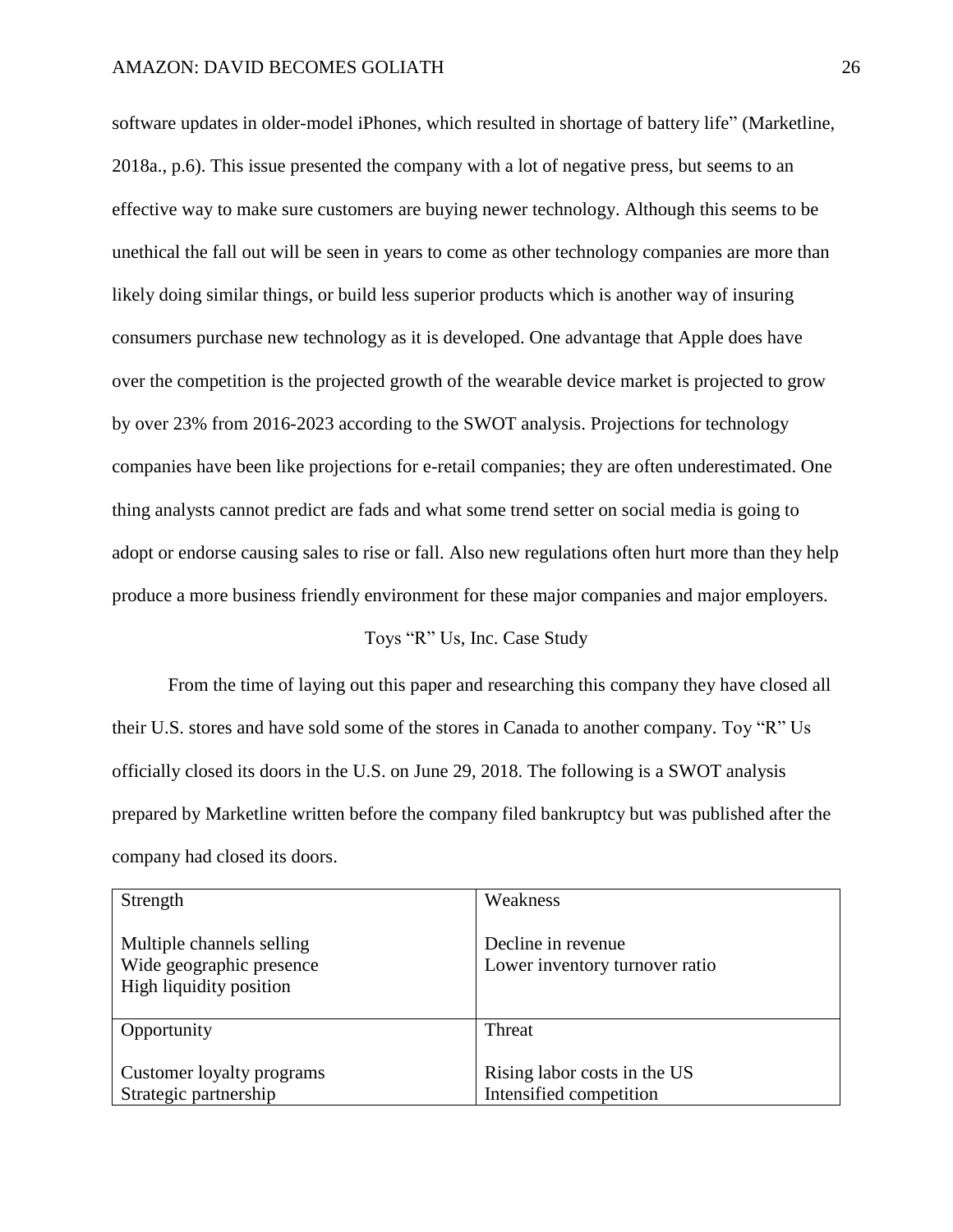| Growing e-commerce sales across the globe   Foreign exchange risks |
|--------------------------------------------------------------------|
|                                                                    |

Above Table (Marketline, 2018d., p. 4).

According to this SWOT analysis Toys "R" Us has a better liquidity position than competitors like Target, Amazon, and Sears. The following is an explanation of what this means for the company, "TRU recorded an increase in its current ratio during the FY2017. In FY2017, the current ratio of the company was 1.2 as compared to 1.1 in FY2016. This was primarily due to increase in its total current assets from US\$3,288 million in FY2016 to US\$3,389 million in FY2017, an annual increase of 3.1% over the previous year, resulting from increase in the trade receivables from US\$225 million in FY2016 to US\$255 million in FY2017 with an annual increase of 13.3% over the FY2016. The company's current ratio was above its nearest competitors such as Target Corporation, Amazon.com Inc and Sears Holdings Corporation, which reported values of 0.9, 1.0 and 1.1 respectively during the FY2017. Higher liquidity position might put TRU at a advantage to gain any potential opportunities arising in the market" (Marketline, 2018d., p. 5). The opposite side of this argument is that Toys "R" Us is fighting an uphill battle, "TRU reported weak inventory turnover ratio during the FY2017. The decline in the turnover ratio and higher inventory turnover days signify that the company incurs high inventory carrying costs, which affect its operating performance. In FY2017, TRU reported inventory turnover ratio of 3.0 as compared to 3.3 in FY2016, it also reported lower inventory turnover ratio compared to its major competitors, Build-A-Bear Workshop Inc., GameStop Corp., Sears Holdings Corporation, Target Corporation and Amazon.com Inc. which reported values of 3.8, 4.9, 4.4, 5.8 and 6.9 during the FY2017. Lower inventory turnover than competitors indicates that the company takes more days to clear its inventory in comparison with its competitors. With the given turnover ratio, TRU takes 122 days to sale its inventory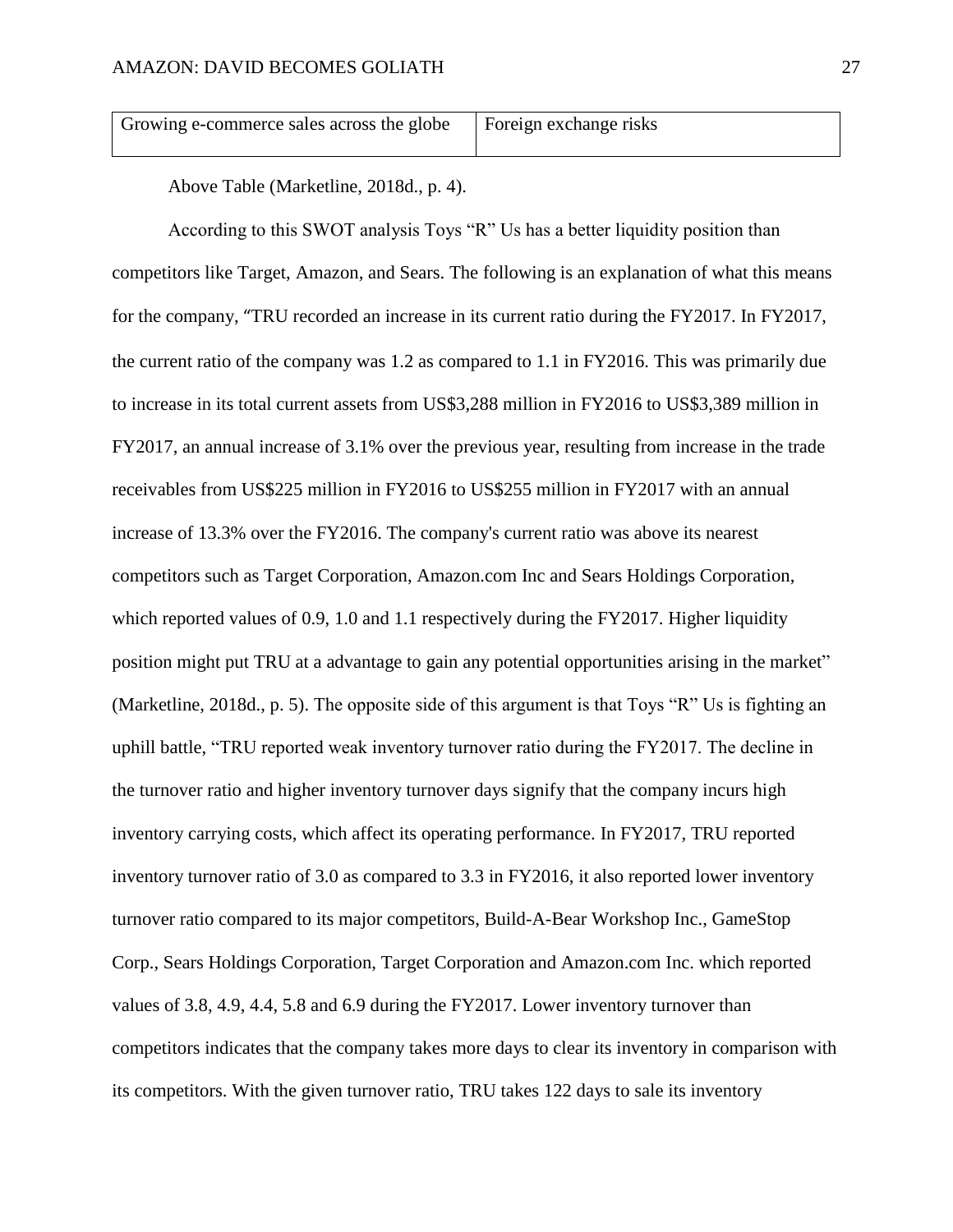compared to 96 days by Build-A-Bear Workshop Inc., 74 days by GameStop Corp., 83 days by Sears Holdings Corporation, 63 days by Target Corporation and 53 days by Amazon.com Inc" (Marketline, 2018d., p.6). It would be fair to say that Toys "R" Us has struggled for many years to keep pace with much of the competition and advancements in technology. In the earlier years of Amazon.com, Toys "R" Us and Amazon partnered together because the cost and failure of Toys "R" Us' first website cost the company millions. Amazon.com also was struggling in the toy business losing tens of millions of dollars. The following is recorded of Amazon and Toys "R" Us working together through a hard time when each company needed the other. "Ironically, it was the industrywide overreach of 1999 that finally sent Amazon down the path of becoming a platform. Toys "R" Us, though it had taken a \$60 million investment from Softbank and the private equity firm Mobius Equity Partners to create the Internet subsidiary ToysRUs.com, stumbled badly during the 1999 holidays. The offline retailer suffered a raft of negative publicity from frequent outages of its website and late shipments of orders, which in some cases missed Christmas altogether. The company ended up paying a \$350,000 fine to the Federal Trade Commission for failing to fulfill its promises to customers, Amazon, meanwhile, had to write off \$39 million in the unsold toy inventory that Bezos has so fervently vowed he would personally drive to the local dump.

One night after the holidays, ToysRUs.com chief financial officer Jon Foster cold-called Bezos in his office, and the Amazon CEO picked up the phone. Foster suggested joining forces; the online retailer could provide the critical infrastructure, and the offline retailer would bring the product expertise and relationships with suppliers like Hasbro. Bezos suggested the Toys "R" Us execs meet with Harrison Miller, the category manager of the toy business. The companies held a preliminary meeting in Seattle, but at that point Amazon saw little reason to collaborate with a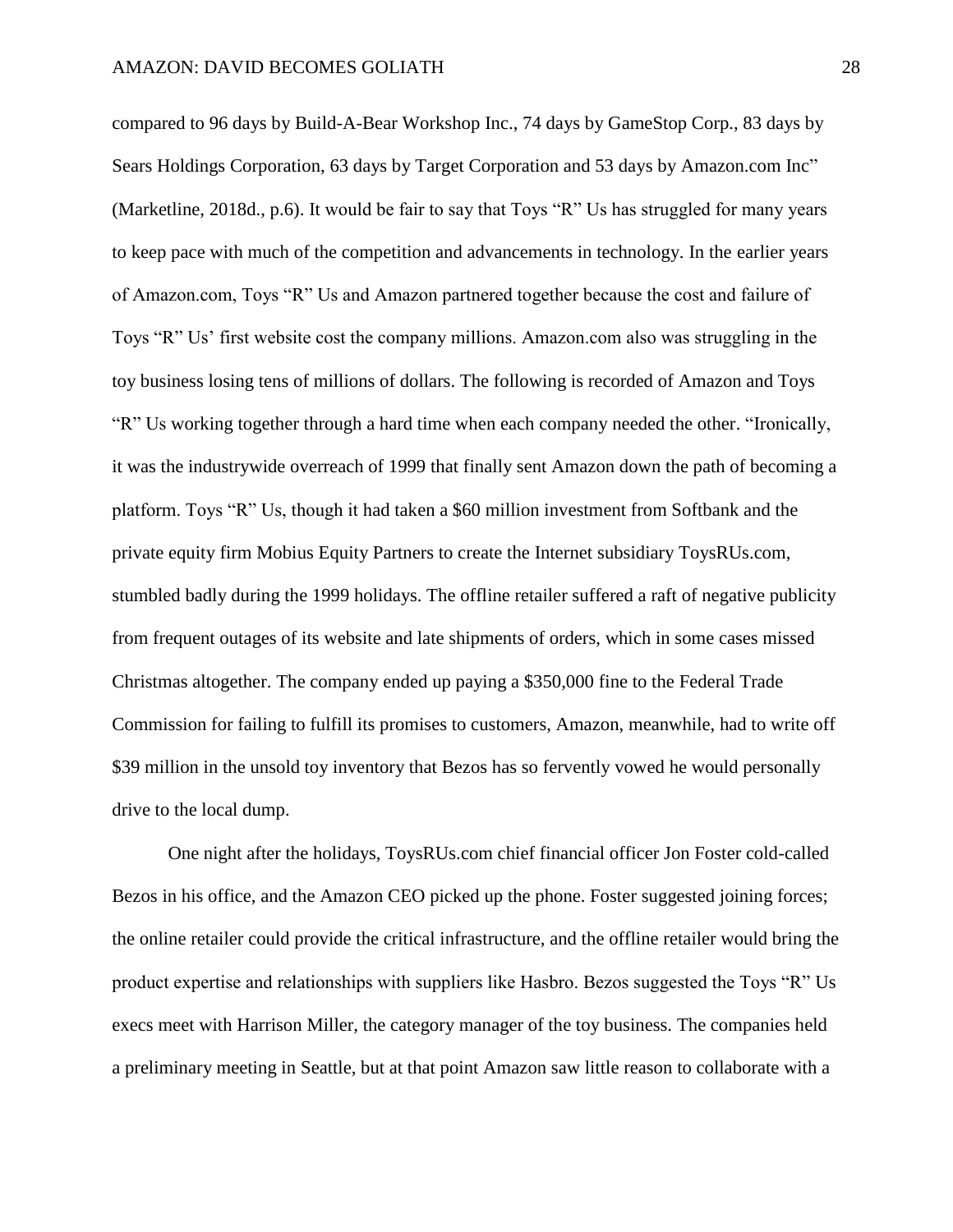key competitor.

The next spring, Miller and Amazon's operations team studied the problems of stocking and shipping toys and concluded that achieving profitability in the category would require sales of nearly \$1 billion. The biggest challenge was selecting and acquiring just the right selection of toys-precisely the kind of thing Toys "R" Us did well.

A few weeks later, Miller and Mark Britto, who ran Amazon's business-development group, met with ToysRUs.com executives in a tiny conference room at Chicago's O'Hare International Airport and began formal negotiations to combine their toy-selling efforts. "It was dawning on us how brutal it was to pick Barbies and Digimons, and it was dawning on them how expensive it would be to build a world-class e-commerce infrastructure," Miller says.

It seemed like a perfect fit. Toys "R" Us was adept at choosing the right toys for each season and had the necessary clout with manufacturers to get favorable prices and sufficient supplies of the most popular toys. Amazon of course had the expertise to run an online retailing business and get products to customers on time. The negotiations were, as was often the case when Jeff Bezos was involved, long and, according to Jon Foster, "excruciating." When both teams met for the first time, Bezos made a big show of keeping one chair open at the conferenceroom table, "for the customer," he explained. Bezos was primarily focused on building comprehesvie selection and wanted Toys "R" Us to commit to putting evey available toy on the site. Toys "R" Us argued that this was impractical and expensive. Meanwhile, it wanted to be the exclusive seller of toys on Amazon.com, which Bezos felt was too constricting.

The companies were at loggerheads for months. To get the deal done, they met somewhere in the murky middle. Toys "R" Us agreed to sell the few hundred most popular toys, and Amazon reserved the right to complement the Toys "R" Us selection with less popular items.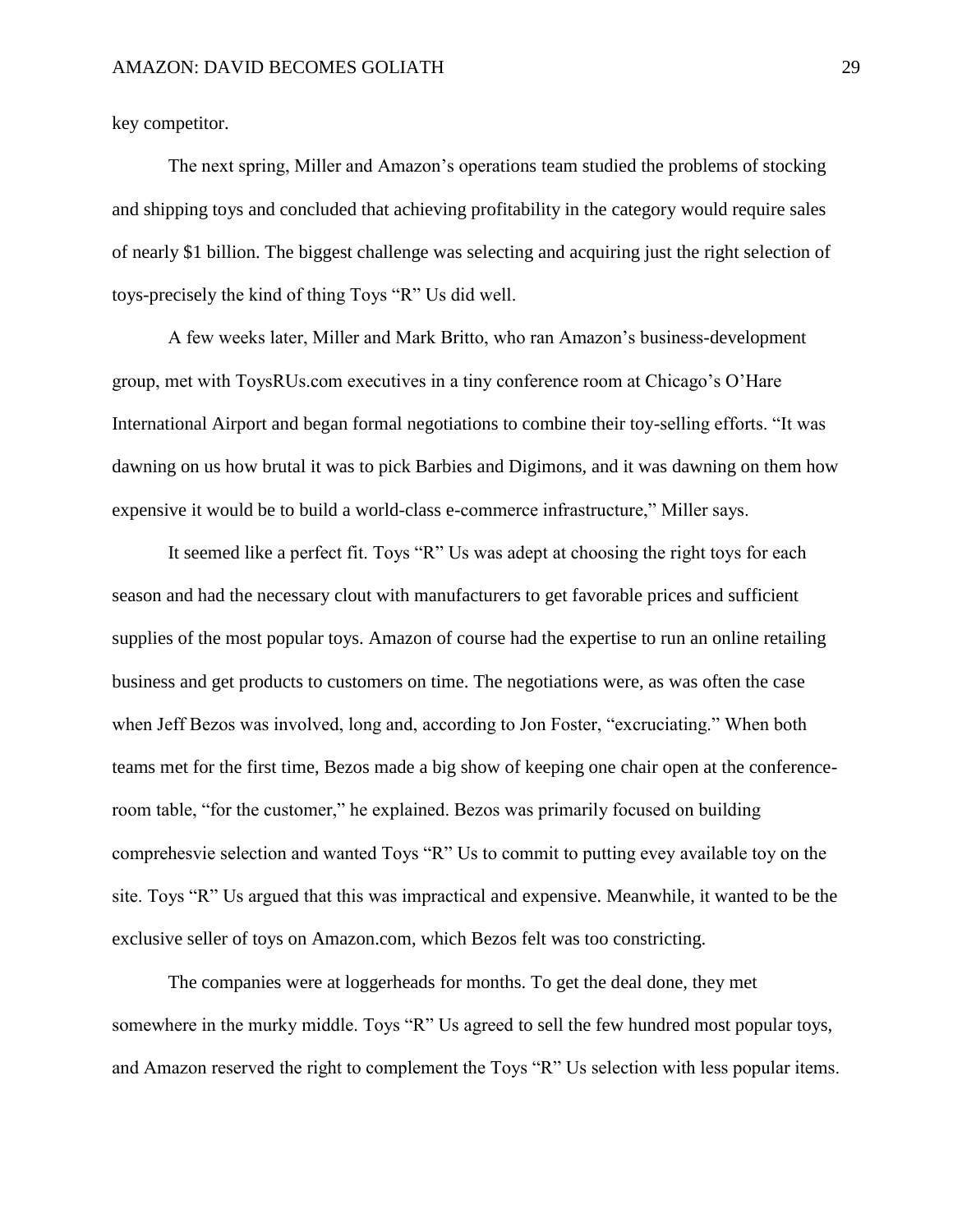Neither company got what it wanted, but for the moment, everyone was relieved. In August, the companies announced a ten year partnership, with Amazon getting a major source of desperately needed cash and some help with its balance-sheet problems. The companies agreed that Toys "R" Us inventory would be kept in Amazon's distribution centers – the first step toward making the most expensive and complicated part of Amazon's business a platform that other companies could use" (Stone, 2014, p. 107-109).

#### Sears Holdings Corporation Case Study

Sears Holdings Corporation is made up of two subsidiaries Kmart Holding Corporation (Kmart) and Sears, Roebuck and Co. (Sears Roebuck) in the U.S. which is headquartered in Hoffman Estates, Illinois. Sears, Roebuck and Company was started by Richard Warren Sears and Alvah Curtis Roebuck in 1886 and was incorporated in 1892. There are approximately 506 (Sears) locations that produce about \$13.8 billion USD. Sears Holdings Corporation had a revenue of \$25.146 billion USD for 2017. The holding company also employs approximately 178,000 people. Sears, Roebuck and Company had its last profitable year in 2010. The mission of Sears, Roebuck and Company can be found on (sears.com) and is, "to grow our business by providing quality products and services at great value when and where our customers want them, and by building positive, lasting relationships with our customers." Their vision statement is as follows also, "To be the preferred and most trusted resource for the products and services that enhance home and family life." The following is a SWOT analysis prepared by Marketline,

| Strength                                                                                                                                                                                                                            | Weakness                   |
|-------------------------------------------------------------------------------------------------------------------------------------------------------------------------------------------------------------------------------------|----------------------------|
| Focus on divesting non-core businesses<br>Presence in value retail enables Sears<br>Holdings to effectively cater to price<br>conscious customer base<br>Shift from a store network to a member-<br>centric integrated retail model | Weak financial performance |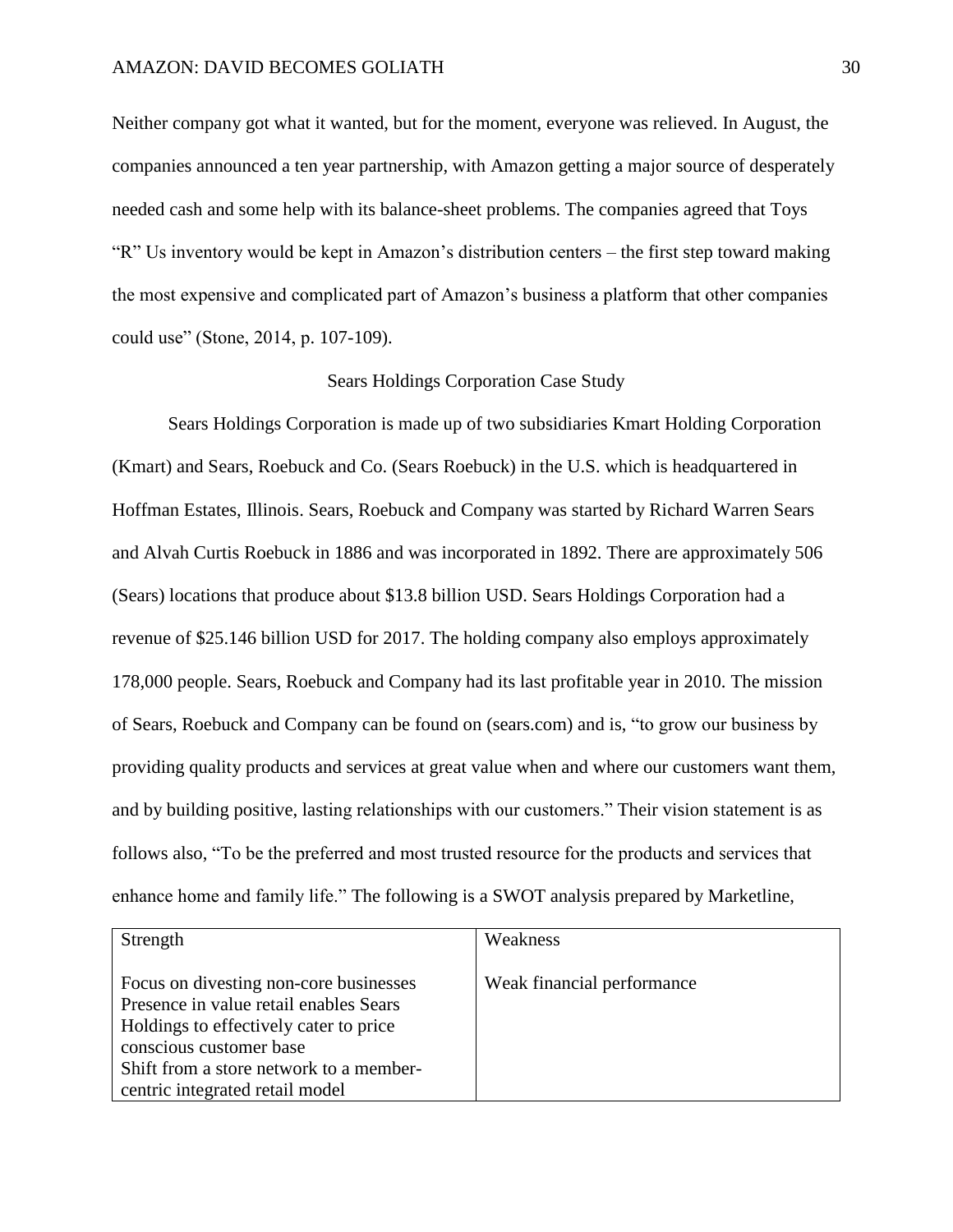| Opportunity                                                                                                                                                                                                                             | <b>Threat</b>                                                                |
|-----------------------------------------------------------------------------------------------------------------------------------------------------------------------------------------------------------------------------------------|------------------------------------------------------------------------------|
| Strong performance of footwear and<br>cosmetics markets in the US<br>Focus on internet and mobile commerce will<br>facilitate higher revenues from the channels<br>Home improvement market provides an<br>opportunity to increase sales | Intense competition<br>Exposure to rising wages and high healthcare<br>costs |

Above Table (Marketline, 2017, p.4).

Sears has been focusing on being able to pay the bills by selling assets and closing their least profitable stores. Sears has been considering selling their Kenmore brand but has held off and currently is selling their Kenmore products on the last hope they seem to have and that is Amazon.com. In January of 2018 Sears sold their famous Craftsmen brand to Stanley, Black and Decker for \$900 million USD. The new purchase will be showcased in Lowes and is projected to be available in the second half of 2018.

Sears has the name and recognition that every working American has known, but for all their glory days and for all their days as king of retail they find themselves in a current spot that no company wants to find themselves in and that is the prospect of filing for bankruptcy. The following is the explanation for the weakness category of the SWOT analysis, "The company witnessed a decline in revenues and profits over a period of time. The revenues of Sears Holdings decreased at a compound annual growth rate (CAGR) of 17% from \$36,188 million in FY2014 to \$25,146 million in FY2016. The revenues decreased by 19.4% in FY2016 compared to FY2015. Decline in revenues was mainly due to the streamlining actions taken by the company in 2014 to focus on transformation into a member-centric retailer. The actions include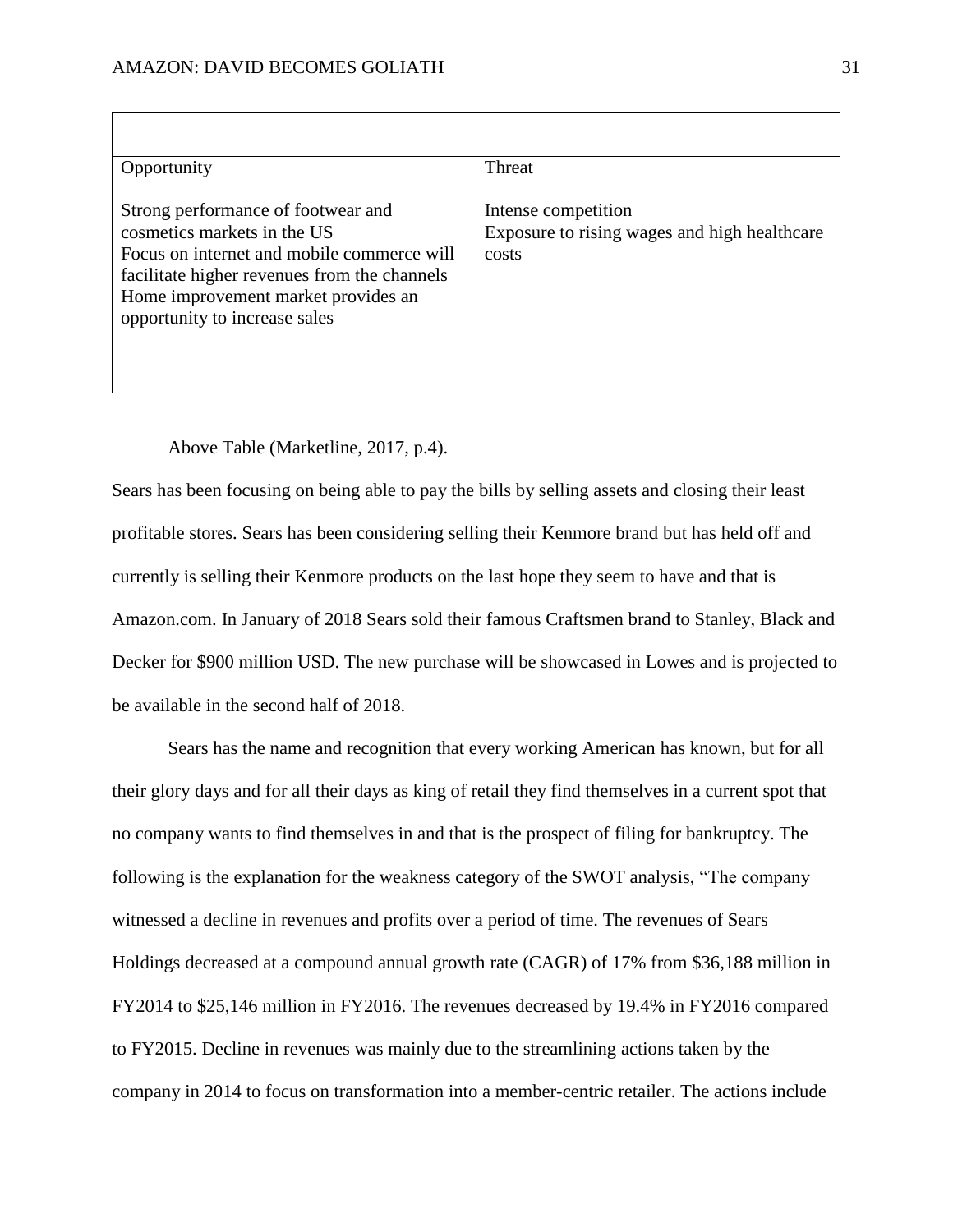de-consolidation of Sears Canada (contributing \$2.1 billion of the decline in revenues) and separation of the Lands' End business (contributing \$222 million of the decline). The decline in revenues was also due to fewer Kmart and Sears full-line stores in operation, which accounted for \$1.5 billion of the decline, and lower domestic comparable store sales, which accounted for \$2 billion of the decline. The company also registered a significant decline in profitability in the recent years. The operating loss of Sears Holdings was \$1,000 million in FY2016, \$1,508 million in FY2015 and \$927 million in FY2014. Similarly, the net loss was \$1,129 million in FY2016, \$1,682 million in FY2015 and \$1,365 million in FY2014. Weak financial performance can affect, among many things, the company's flexibility to respond to the changing business and economic conditions. Furthermore, with intensifying competition, the financial performance of Sears Holdings is subject to additional negative impacts" (Marketline, 2017, p.6).

Sears Holdings has a hole to get itself out of. In the early 90's Sears lost its rank as the  $\#1$ retailer to Walmart, Inc. Since those days many competitors have entered and taken away market share. Marketline reported this about Sears Holdings competition, "Sears Holdings operates in a highly competitive industry. The competitive factors include price, product assortment and quality, service and convenience, including availability of retail-related services such as access to credit, product delivery, repair and installation. The company competes with department stores, discounters, home improvement stores, appliances and consumer electronics dealers, auto service providers, specialty retailers, wholesale clubs, online and catalog retailers, as well as many other retailers operating on a national, regional or local level in the US. Some of the company's competitors include WalMart, Target, Kohl's, J.C. Penney, Macy's, Best Buy, Amazon, The Home Depot and Lowe's Companies. Wal-Mart is a tough competitor as it aims for price leadership in many home entertainment categories. The Home Depot and Lowe's are the key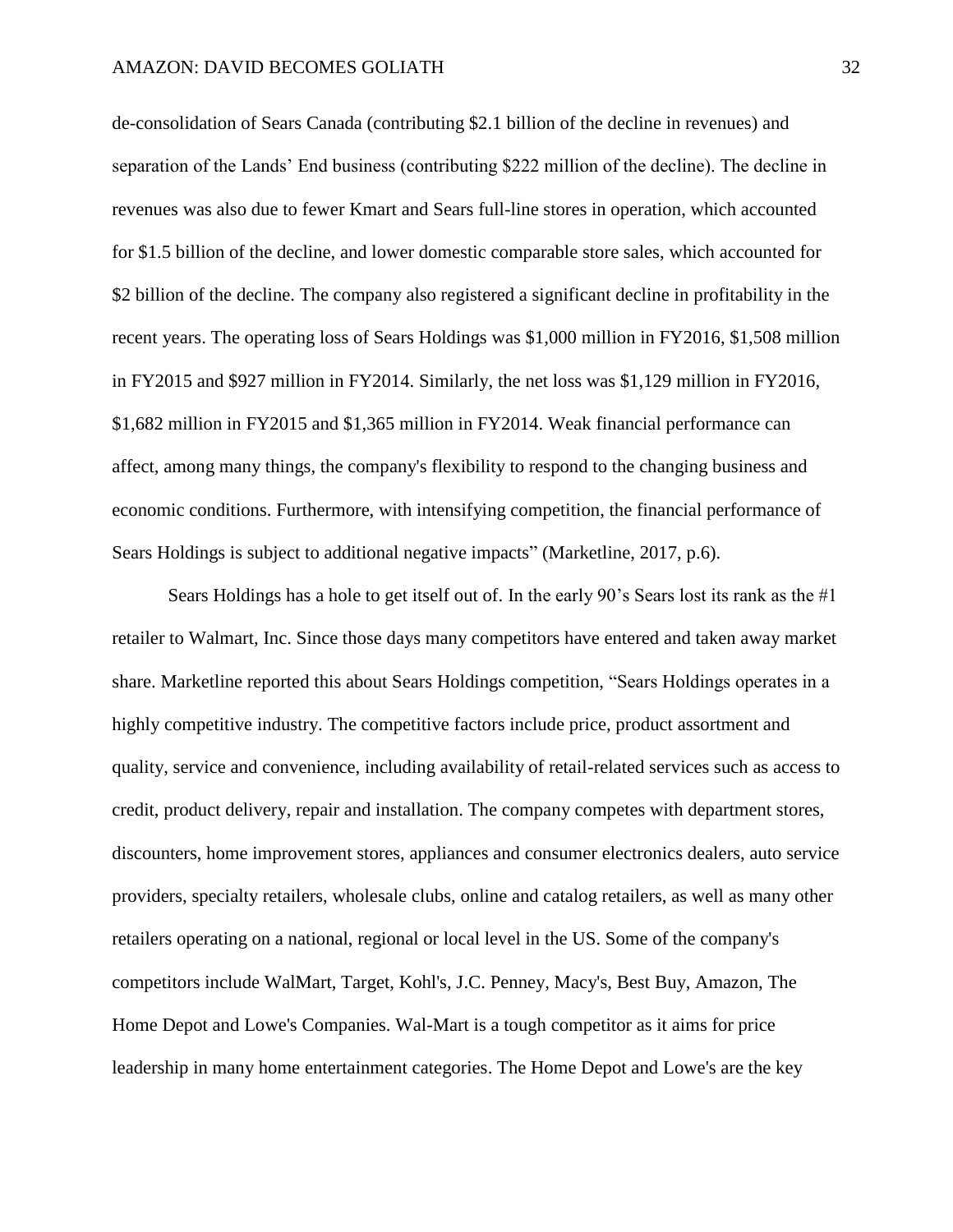competitors in home appliance business. The performance of its competitors, as well as changes in their pricing policies, marketing activities, new store openings and other business strategies will have material adverse effect on Sears Holdings' business, financial condition and results" (Marketline, 2017, p.7)

Sears simply stated has too much competition with lower prices and equal or better quality merchandise. This is where Sears should have pushed manufacturers to lower production costs, to have opened the market to make their private brands more accessible to the public, or simply have focused more on the online market in the early days of the internet.

#### J.C. Penney Company, Inc. Case Study

J.C. Penney was founded on April 14, 1902 by James Cash Penney and William Henry McManus. It's headquarter is located in Plano, Texas. There are about 860 locations currently with about 98,000 employees. J.C. Penney produced a revenue of \$12.506 billion USD and is managed by a board of CEO's. The mission of J.C. Penney Company can be found on their website and is as follows, "to help our customer find what she loves for less time, money and effort." Their vision statement is as follows, "J.C. Penney is executing a strategic long range plan that consists of four integrated strategies aimed at building a deeper, more enduring relationship with our customers, increasing the engagement and retention of our associates, and delivering industry leading financial performance to our shareholders." The following table is a SWOT analysis prepared by Marketline for J.C. Penney and Company,

| Strength                                                                                                                                                  | Weakness                   |
|-----------------------------------------------------------------------------------------------------------------------------------------------------------|----------------------------|
| Focus on improving customer service to<br>increase customer visits<br>Omni-channel presence of the company<br>Exclusive brands facilitate differentiation | High level of indebtedness |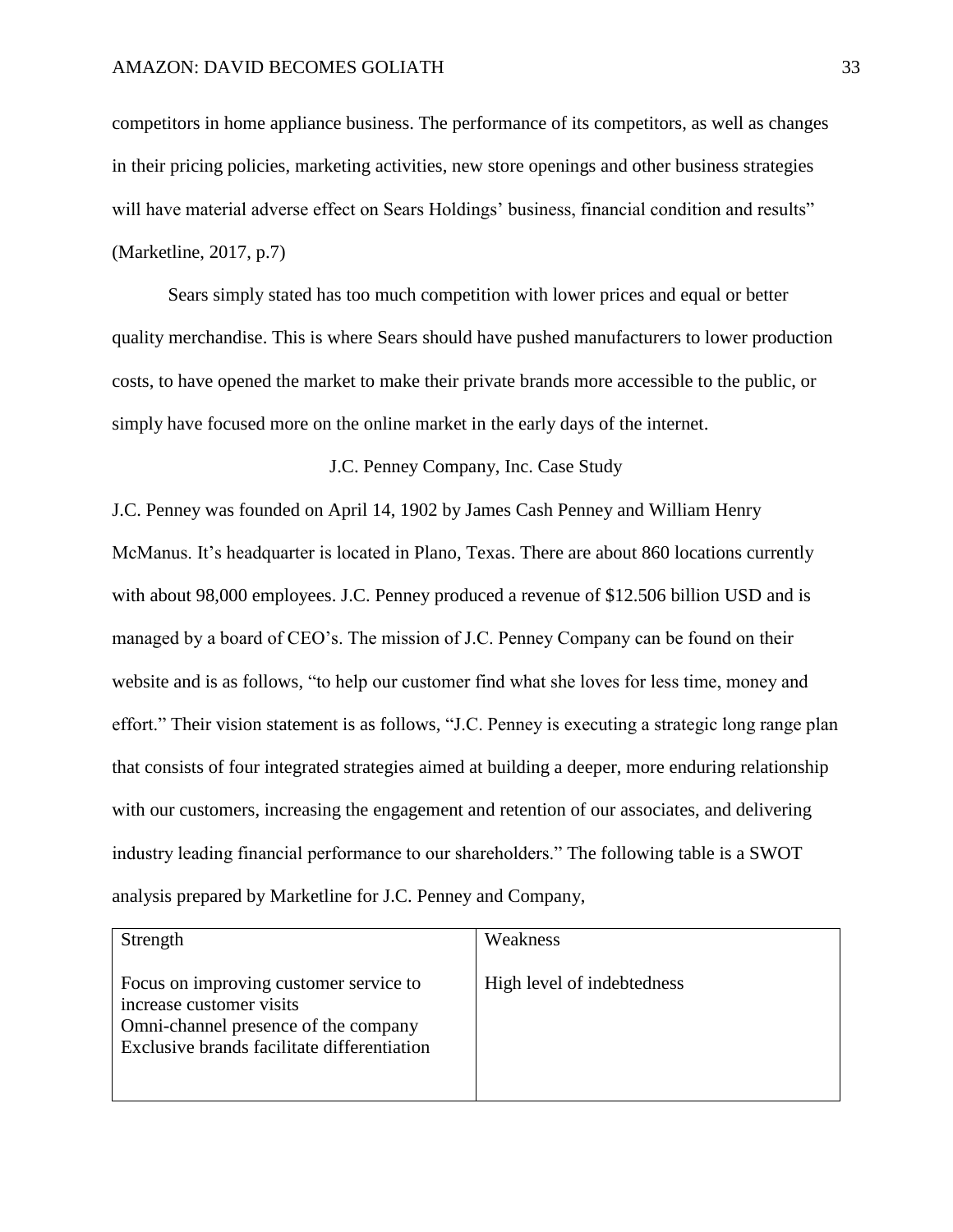| Opportunity                                                                                                                  | Threat                                                                                                                 |
|------------------------------------------------------------------------------------------------------------------------------|------------------------------------------------------------------------------------------------------------------------|
| Increasing popularity of private brands<br>Improving apparel retail market in the US<br>Rising popularity of online shopping | Rising labor wages in the US<br>Intense competition<br>Risks related to sourcing merchandise from<br>foreign countries |

Above Table (Marketline, 2016, p.4).

One major issue that J.C. Penney faces is that they owe a huge amount of money. Marketline's analysis says, "JC Penney faces significant level of indebtedness. At the end of FY2015, the company had a long-term debt of \$5,322 million. High level of indebtedness may limit the company's ability to obtain additional financing to fund additional projects, working capital requirements, capital expenditures, debt service, and other general corporate or other obligations. Furthermore, low returns from business could impact the financial position of the company with most of it going towards fulfilling debt obligations" (Marketline, 2016, p.6).

Many of the threats to Sears are the same threats J.C. Penney is facing. J.C. Penney on the other hand is considered an omni-channel retailer. They have also had a big push to increase customer satisfaction, which is key for any company to be successful, and also bringing in more desirable brands which in turn increases customer flow and revenue. The elephant in the room though is the same issue that is going to cause Sears to potentially go bankrupt before the end of the year and that is the debt issue of J.C. Penney. Penney's is not doing what Sears is doing and that is selling of parts of the company to keep the lights on, Penneys is focusing on making the company better to increase customer flow which in return will increase revenue for the company. Penney's could start selling and closing stores, but they seem to have fight left in them and only time will tell how this strategy plays out and how willing their lenders and shareholders will be to the company itself. Marketline also reported this about the revenue amongst some of Penney's closest competition, "JC Penney operates in the intensely competitive retail apparel industry. The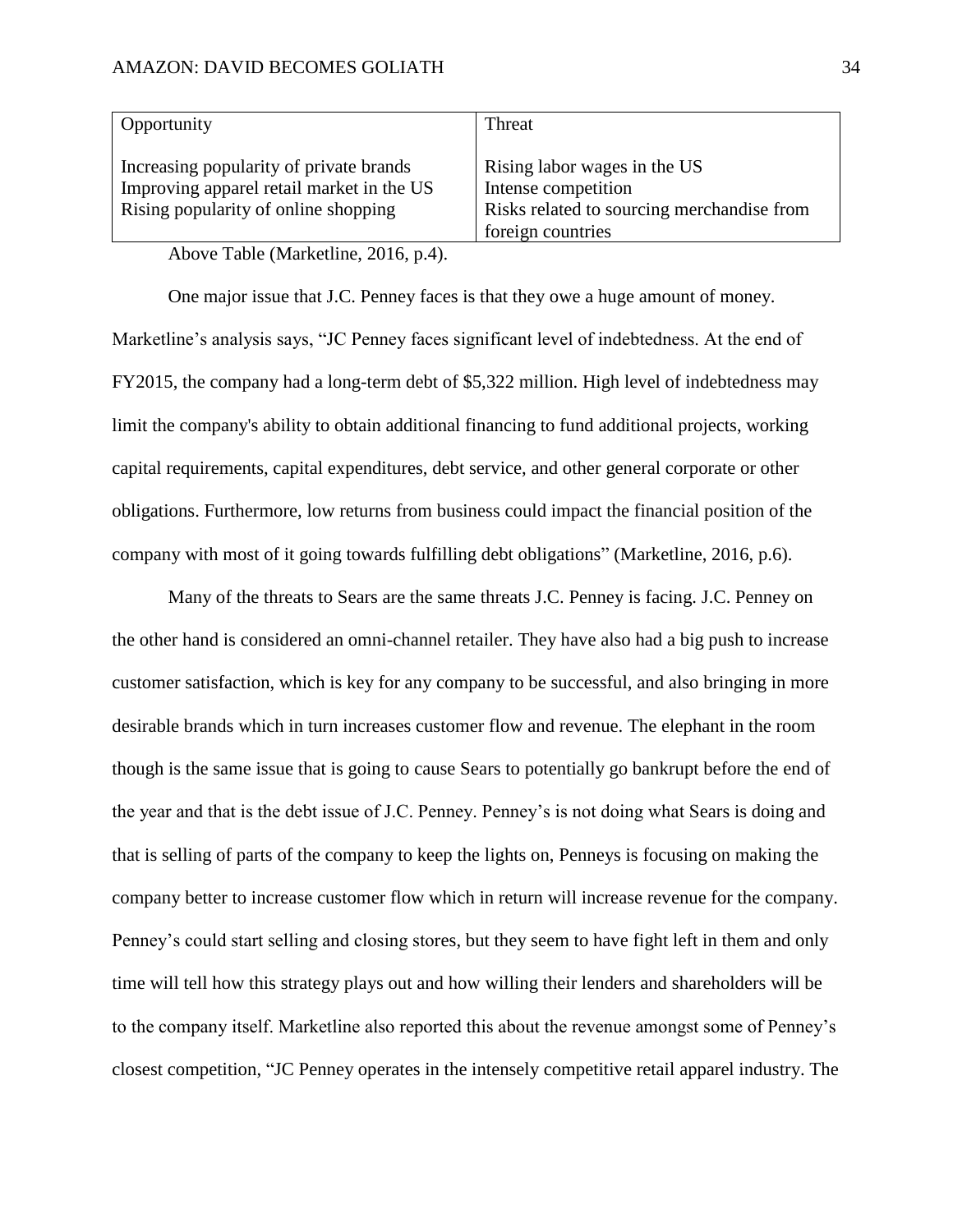company competes with many local, regional and national retailers. It faces competition from department stores, discounters, home furnishing stores, specialty retailers, wholesale clubs, direct-to-consumer businesses, including those on the internet, and other forms of retail commerce. The company competes on the basis of price, quality, style, service, product mix, convenience and credit availability. Some of its key competitors include Kohl's Corporation, Macy's, Target Corporation and Wal-Mart Stores. Some of these companies have substantially larger resources, offer frequent promotions and reduce their selling prices. For instance, Kohl's Corporation recorded revenues of \$19,023 million in FY2015 and Macy's registered revenues of \$28,105 million during the same period. In comparison, JC Penney recorded revenues of \$12,257 million in FY2015. If JC Penney is unable to compete effectively with its peers, it could have an adverse effect on the company's revenues and market share" (Marketline, 2016, p.7). Jeff Bezos operated Amazon for a loss for many years until the public and investors seemingly their hope and could no longer see the vision of what Amazon had become. J.C. Penney can survive this time of debt and loss, but the faith of the people will have to be rallied behind them and consumers will have to shop and invest in this company. The criticism that Amazon faced was attacked head on and through time people began to remember why they had believed in Amazon and Jeff Bezos all along.

Another factor in how J.C. Penney will do in the coming months might be affected by the tariffs and seeming trade wars that are currently taking place on a global scale. Marketline reported in their SWOT analysis, "The company sources a substantial portion of its merchandise from foreign countries. As a result, JC Penney is subject to various risks related to importing merchandise from abroad and purchasing product made in foreign countries. These include potential disruptions in manufacturing, logistics and supply; changes in duties, tariffs, quotas and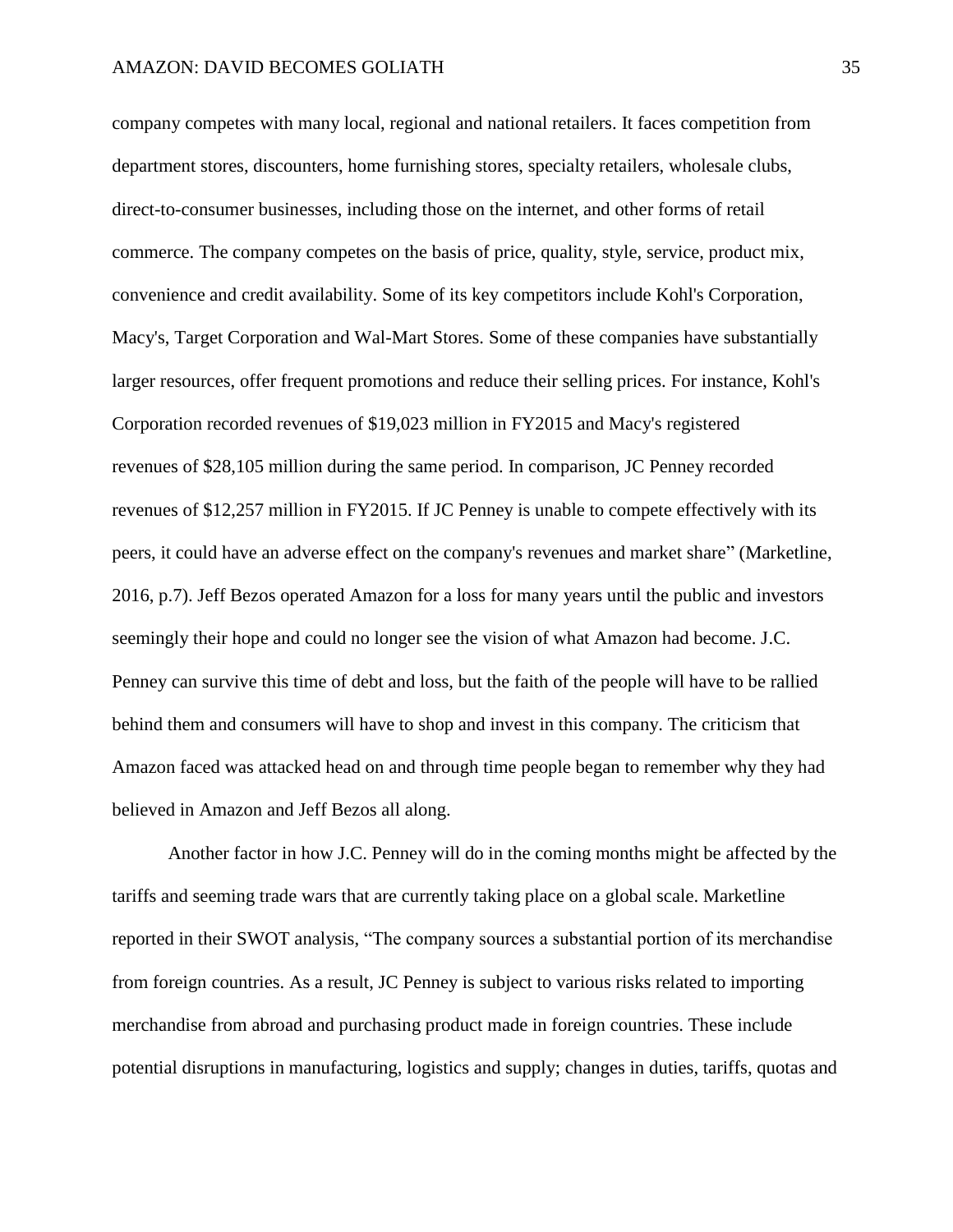voluntary export restrictions on imported merchandise; strikes and other events affecting delivery; consumer perceptions of the safety of imported merchandise; product compliance with laws and regulations of the destination country; and product liability claims from customers or penalties from government agencies relating to products that are recalled and defective. The company's business may also be affected by changing labor, environmental and other laws in these countries; compliance with laws and regulations concerning ethical business practices, such as the US Foreign Corrupt Practices Act; and economic, political or other problems in foreign countries from where merchandise is imported. Factors such as trade restrictions, tariffs, currency exchange rates, labor conditions, transport capacity and costs, and problems in third party distribution and warehousing and other interruptions of the supply chain could affect the availability and the price of inventory. These risks and other factors relating to foreign trade could affect the company's sourcing operations, and could adversely impact its results of operations (Marketline, 2016, p.8).

#### Amazon Innovation and Endeavors

From the begging of this company Amazon has been innovators and trailblazers, by going where no man or woman has dared go before. When the world said you can not sell books online, Amazon was there selling books online, when people said you can not sell everything online, Amazon was there pushing to sell more and more for less. When reporters and analysts told Jeff Bezos he did not know how to run a company he showed them that he was in fact the only that had the vision and grit to make the future come to the present. In this portion of this paper we will look at three areas where Amazon has made big waves and those areas are technology, logistics, and retail.

Amazon has always focused on paving the way in everything they have done. In the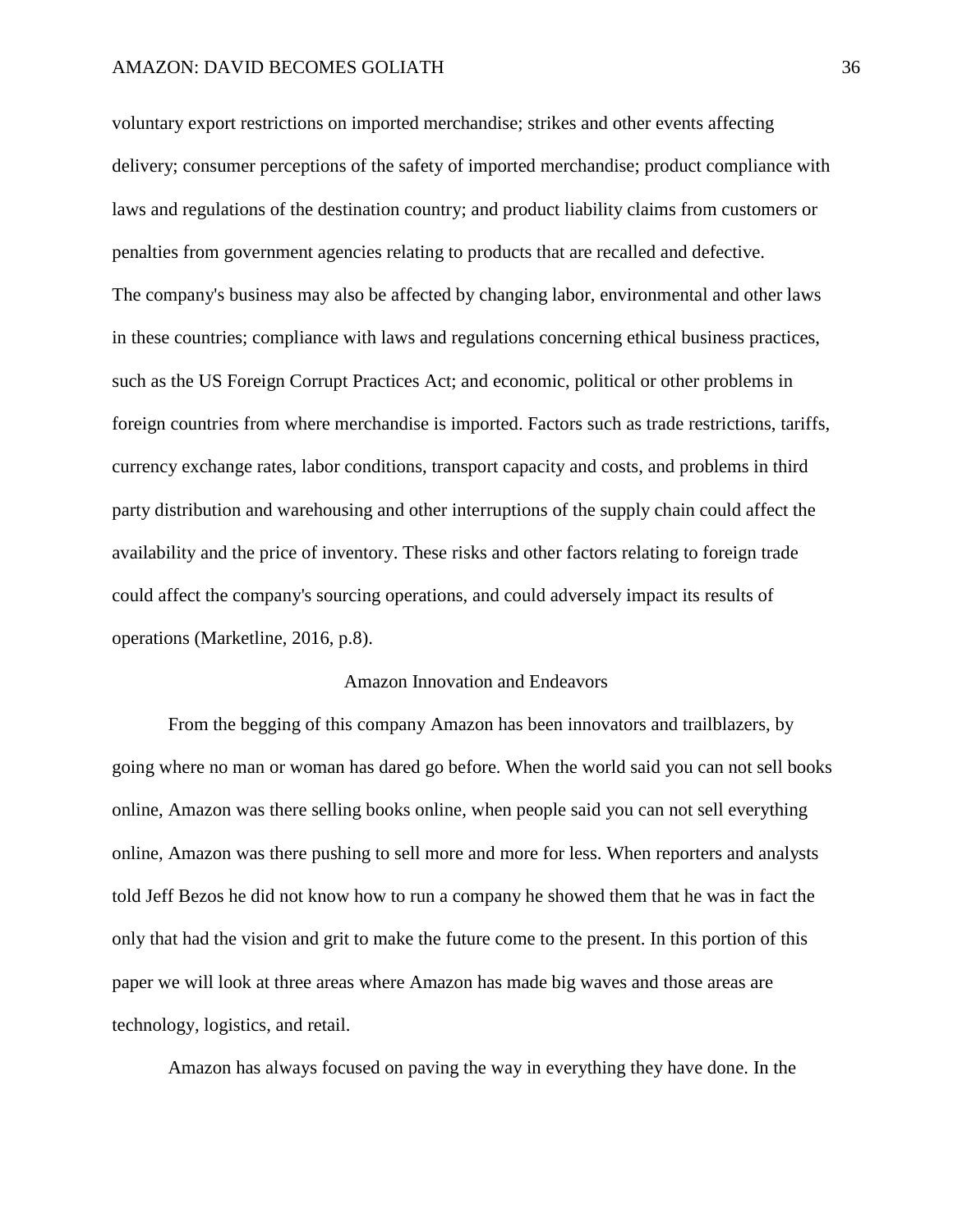beginning Amazon pushed for the best and the brightest minds to come and program and code their new online company. As mentioned before Amazon focused on hiring people that would only increase the ability of the company and not simply hiring people in order to hire them. This culture is exactly what would lead to some great innovative products like the Kindle, Alexa, and the Fire Stick. The kindle was first released in the U.S. only on Amazon.com on November 19, 2007. This first launch sold out within hours and would not be available for almost half a year after the first release date do to a major lack of supply. The kindle would not change its original function and that is an innovative thought in and of itself since that technology typically always adapts to do more with less. Through the different generations of kindles Amazon made three major changes through the years, the first being that they developed a touch screen kindle called Kindle Touch. The second major update would be the backlit display that allows readers to be able to read in a dark or low lighting venue. The third major update is that the newest Kindle is waterproof. This allows readers the ability to read in the tub or by the pool worry free. In the decade of existence, the Kindle has come a long way from where it started. The original Kindle hit the market at a whopping \$399, but today the newest version Kindle can be purchased for less than \$200. Brad Stone records this about the original release of the Kindle, "On November 19, 2007, Jeff Bezos stepped onto a stage at the W Hotel in lower Manhattan to introduce the Kindle. He spoke to an audience of a hundred or so journalists and publishing executives, a relatively small crowd compared to the reverential throngs who gathered for the product rollouts of Apple. Wearing a blue sport coat and khakis, Bezos stated that Amazon's new device was the successor to the five-hundred- and-fifty-year-old invention of blacksmith Johannes Gutenberg, the movable-type printing press. "Why are books the last bastion of analog?" Bezos asked that day. "The question is, can you improve upon something as highly evolved and as well suited to its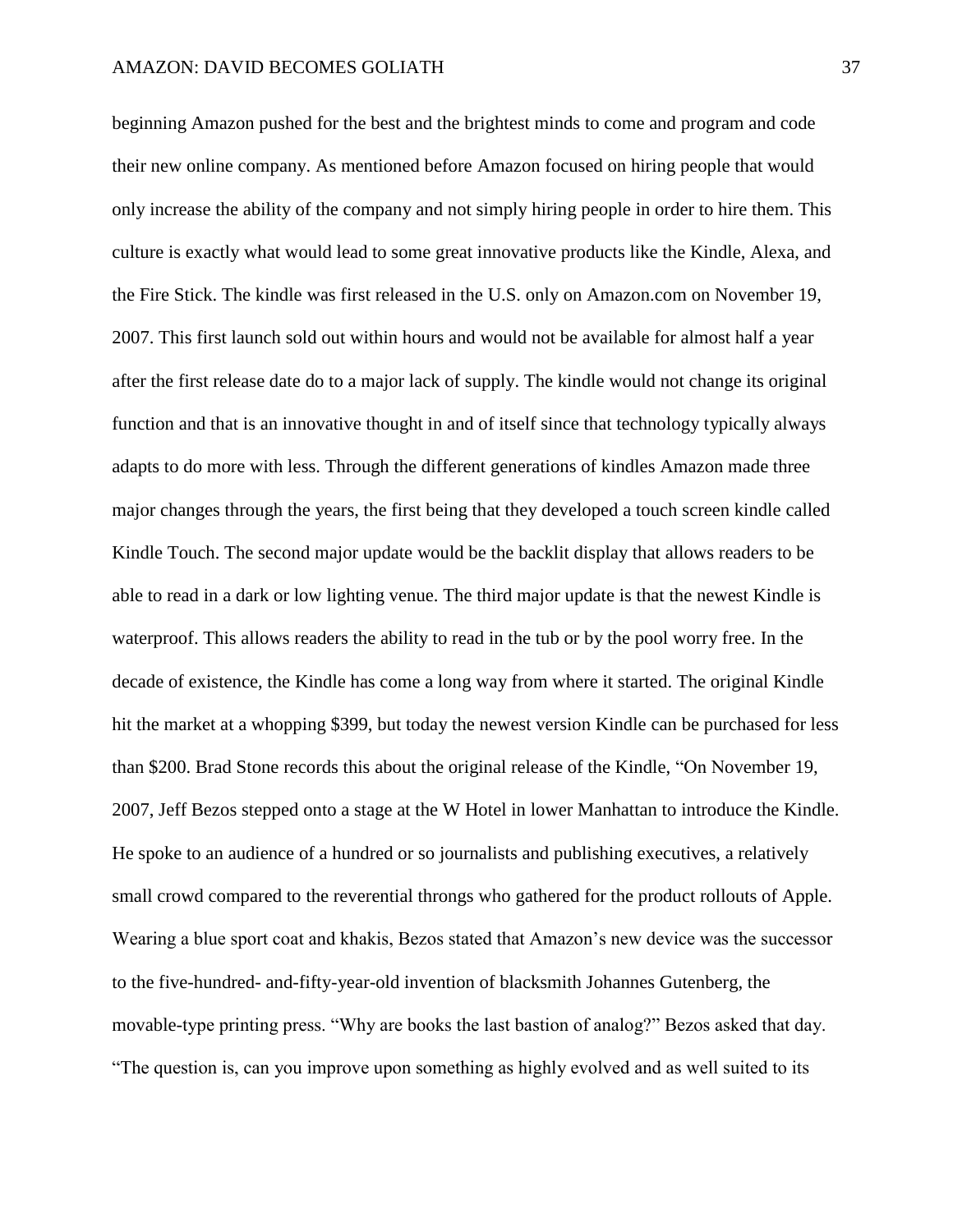task as the book, and if so, how?" … In retrospect, the first Kindle provided an exultant answer to Bezos's question. In many respects, it was superior to its analog predecessor, the physical book. It weighed ten ounces and could carry two hundred titles. The E Ink screen was easy on the eyes. Whispernet, the name Amazon gave to the Kindle's free 3G cellular network, allowed readers to painlessly download books in a flash. "I think the reason Kindle succeeded while others failed is that we were obsessive, not about trying to build the sexiest gadget in the world, but rather [about building] something that actually fulfilled what people wanted," says Russ Grandinetti, a faithful Jeff Bot who later joined the Kindle team" (Stone, 2014, p. 252-253).

Another technology that Amazon has developed for many years is Alexa. This product was released in late 2014 and has caused some major advancements in the way that we live today. In the early days of Alexa an individual could do simple inquiries; asking about the weather, making a grocery or to do list, and playing a song. Now Alexa can reorder items from Amazon for you or can pay some bills by simply asking Alexa to pay your water bill. The technology is quickly expanding as the potential for this product is almost infinite. Just like with shopping online Amazon had a lot of trial and error and also education to provide to consumers about the benefits of online shopping and now the benefits of simply telling Alexa you need more paper towels. The Alexa enabled products can be controlled simply by saying the chose command word which in most cases is "Alexa." For all the benefits there have been some draw back to the product in the last year or two. Consumers have reported their Alexa enabled devices randomly laughing or speaking. This can play into many conspiracy theories but in reality Alexa is simply responding to a word that is similar enough to Alexa that the device is activated and is responding to whatever it thinks the individual might be trying to say to it.

The last innovative technology that will be explored is the Amazon Fire devices. The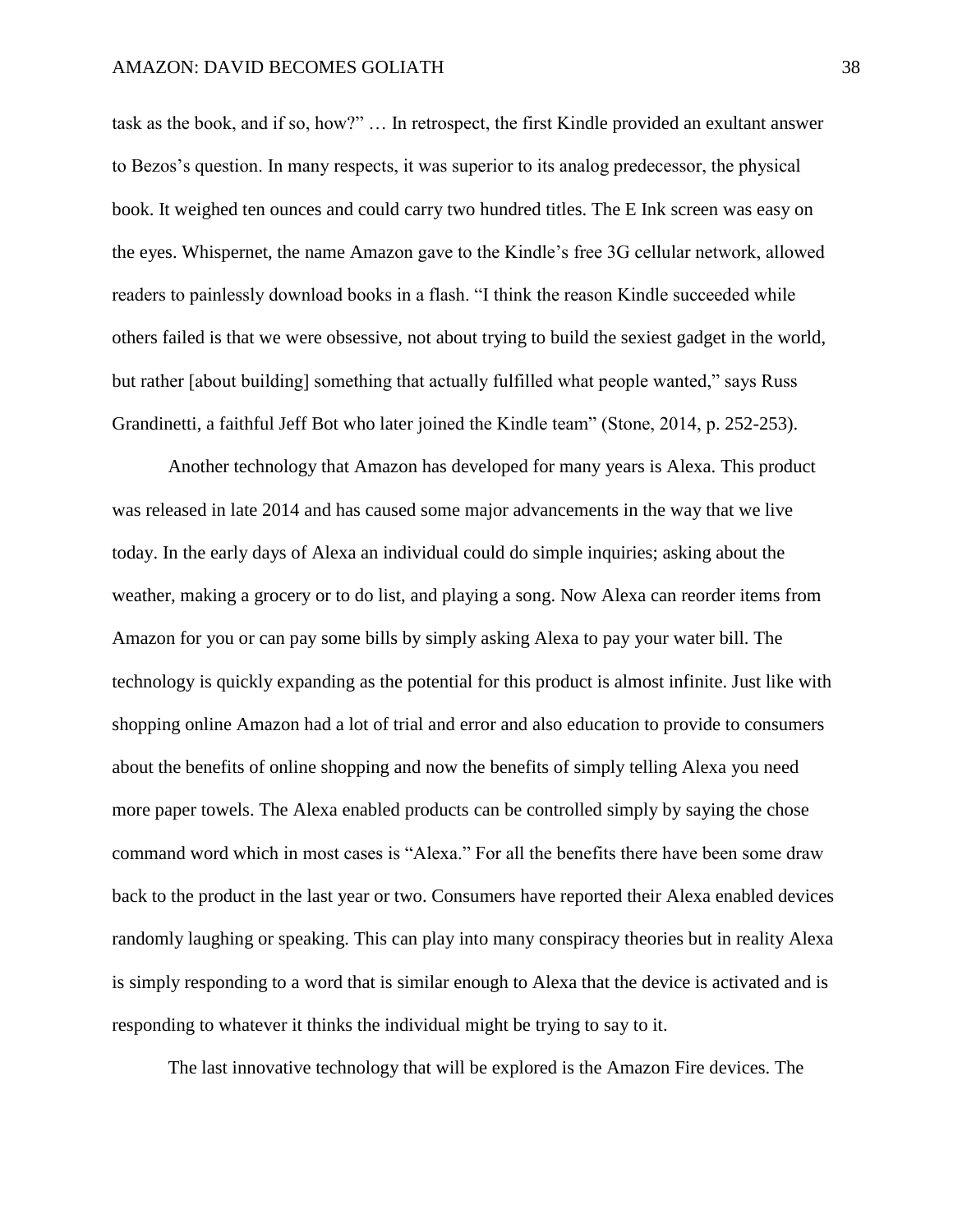Kindle Fire is a line of lablets that were designed to compete with the Ipad and various other tablets on the market. The Amazon Fire Stick is a streaming device that is similar to the Roku stick and Google Chromecast. The prices of these three vary but all run under \$50 normally. The Amazon Fire Sticks are popular also because they are able to easily be "jail broke", this is a tech jargon term describing an individual removing the restrictive programing codes off a device, and allows individuals to access downloaded blockbusters that have not been released out of theatres yet. These items are all ways that Amazon has changed the way that we as individuals live and conduct our lives now.

The next innovative area the Amazon has influenced is the shipping industry. One of the first things that Amazon focused on was having fulfillment centers that would insure on a massive scale that the orders were getting to the correct customer at the correct time. Amazon drafted another Walmart person, retired vice president of distribution, Jimmy Wright. Jimmy came to the company in 1998 and by 1999 he had planned the building and retrofitting of multiple fulfillment centers which would end up costing Amazon \$300 million USD. This is what author Brad Stone recorded of this, "He turned them into real-life versions of an M.C. Escher drawing, automating them to the rafters, with blinking lights, on aisles and shelves to guide human workers to the right products, and conveyor belts that ran into and out of massive machines, called Crisplants, that took products from the conveyors and scanned and sorted them into customer orders to be packaged and shipped" (Stone, 2014, p.73). Amazon also began looking into same-day delivery in the late 90's. This is what Stone reports happened in the early days of this concept, "John Doerr says that "for many years we were on a journey to figure out if we could get to same-day delivery." The quest sparked a \$60 million investment in Kozmo.com, which delivered everything, from snacks to video games, to a New York City customer's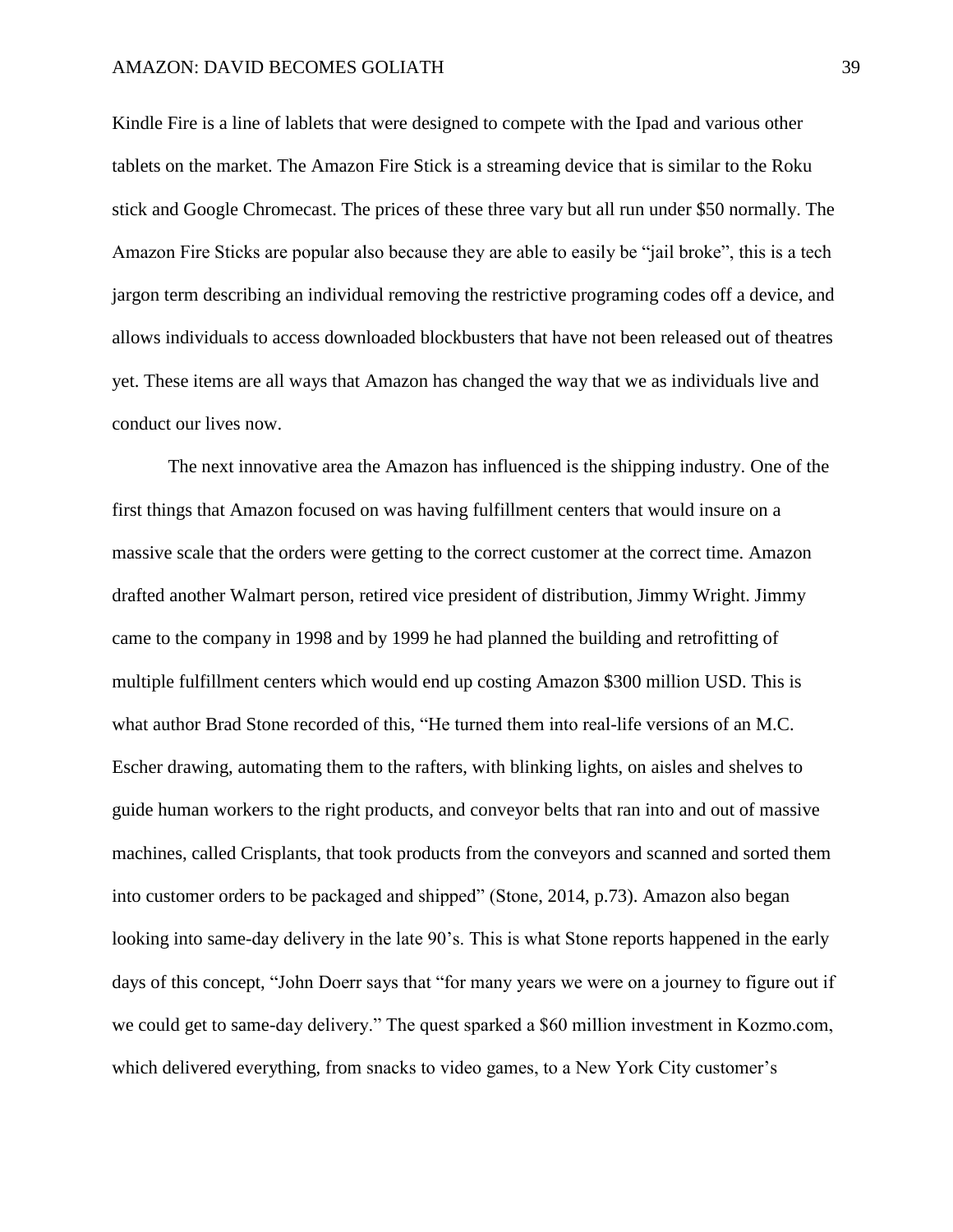doorstep. (It went bust in 2001.) Bezos even wondered aloud whether Amazon could hire college students on every block in Manhattan and get them to store popular products in their apartments and deliver them on bicycles" (Stone, 2014, p.82). Now in certain areas of the country and for certain products you can have items delivered only hours after you order them. Amazon has also been using drones to deliver some items to customers and they have also been working on delivering groceries to your home. Bit by bit Amazon has been cutting out one of the last middle men in their pipeline and that is with delivery. From its beginning Amazon has depended on the United States Postal Service, United Parcel Service, and Federal Express. Amazon primarily used UPS and when their contract was up Amazon came at them fighting for better rates. This is what is recorded of the negotiations, "In 2002, Jeff Wilke led the first significant effort to use Amazon's now impressive size to exact concessions from a major business partner: the United Parcel Service. That year, Amazon's contract with UPS was up for renewal, and the packagedelivery giant, embroiled in a separate standoff with the Teamsters Union, did not appear to be in the mood to grant more-favorable terms to the online upstart. Amazon wasn't using Federal Express in any significant way at the time, and the primary alternative to UPS, the federally managed U.S. Postal Service, was not permitted to negotiate its rates. Amazon, it seemed, had no leverage.

But early that year, sensing an opportunity, Wilke approached Bruce Jones in Operations and asked him to begin cultivating FedEx. Over the course of six months, Jones and a team traveled frequently to FedEx's headquarters in Memphis, integrating their systems and quietly ratcheting up the volume of packages. Amazon also increased its shipment injections with the U.S. Postal Service: company employees drove Amazon's trucks to the post office and inserted packages directly into the flow of federal mail.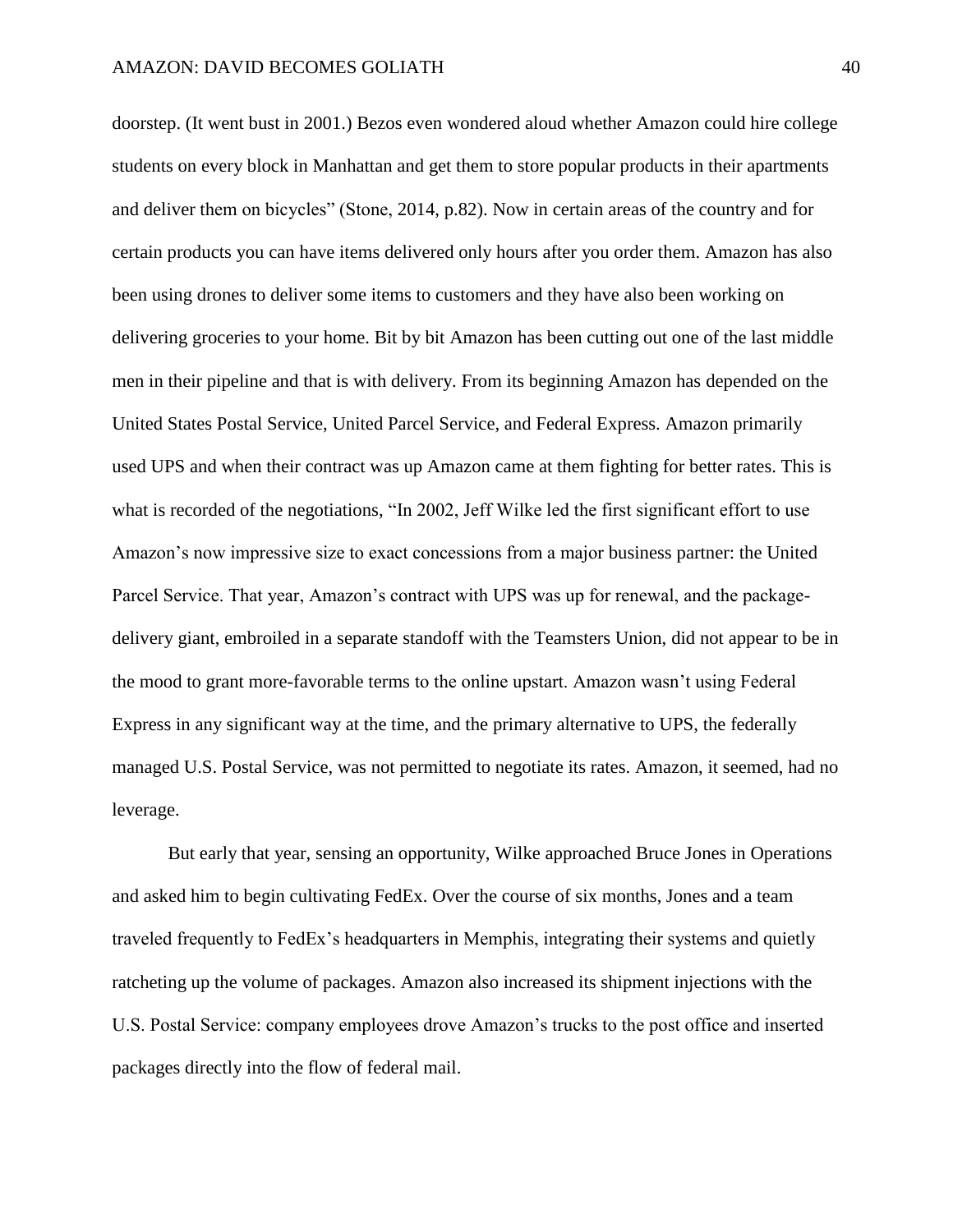Wilke started his negotiations with UPS that summer in Louisville, ahead of a September 1 contract deadline. When UPS was predictably obstinate about deviating from its standard rate card, Wilke threatened to walk. UPS officials thought he was bluffing. Wilke called Jones in Seattle and said, "Bruce, turn them off."

"In twelve hours, they went from millions of pieces [from Amazon] a day to a couple a day," says Jones, who flew to Fernley to watch the fallout. The standoff lasted seventy-two hours and went unnoticed by customers and other outsiders. In Fernley, UPS representatives told Jones they knew Amazon couldn't keep it uo and predicted that FedEx would be overwhelmed. They were likely right. But before it came to that, UPS execs caved and gave Amazon discounted rates.

"Yes, we could have operated mostly without them," Wilke says. "But it would have been very hard, very painful. They knew that. I didn't want to leave them, I just wanted a fair price." In the end, he got one, bringing home one of Amazon's first bulk discounts and teaching the company an enduring lesson about the power of scale and the reality of Darwinian survival in the world of big business" (Stone, 2014, p. 180-181). It has also been reported by multiple sites that Amazon could start its own shipping service by the end of the year. So far this is only speculation and nothing official has been presented by Amazon, but the service would allow businesses that sell on Amazon to have Amazon come and pick up orders you had sold from your website on Amazon and then be handled by the Amazon fulfillment centers around the country. This service is proposed to be called Ship with Amazon (SWA), but appears to be in the development and testing phases still.

Amazon has also started moving into brick and mortar retail by purchasing Whole Foods and by opening their very own grocery store in Seattle, Washington called Amazon Go. In the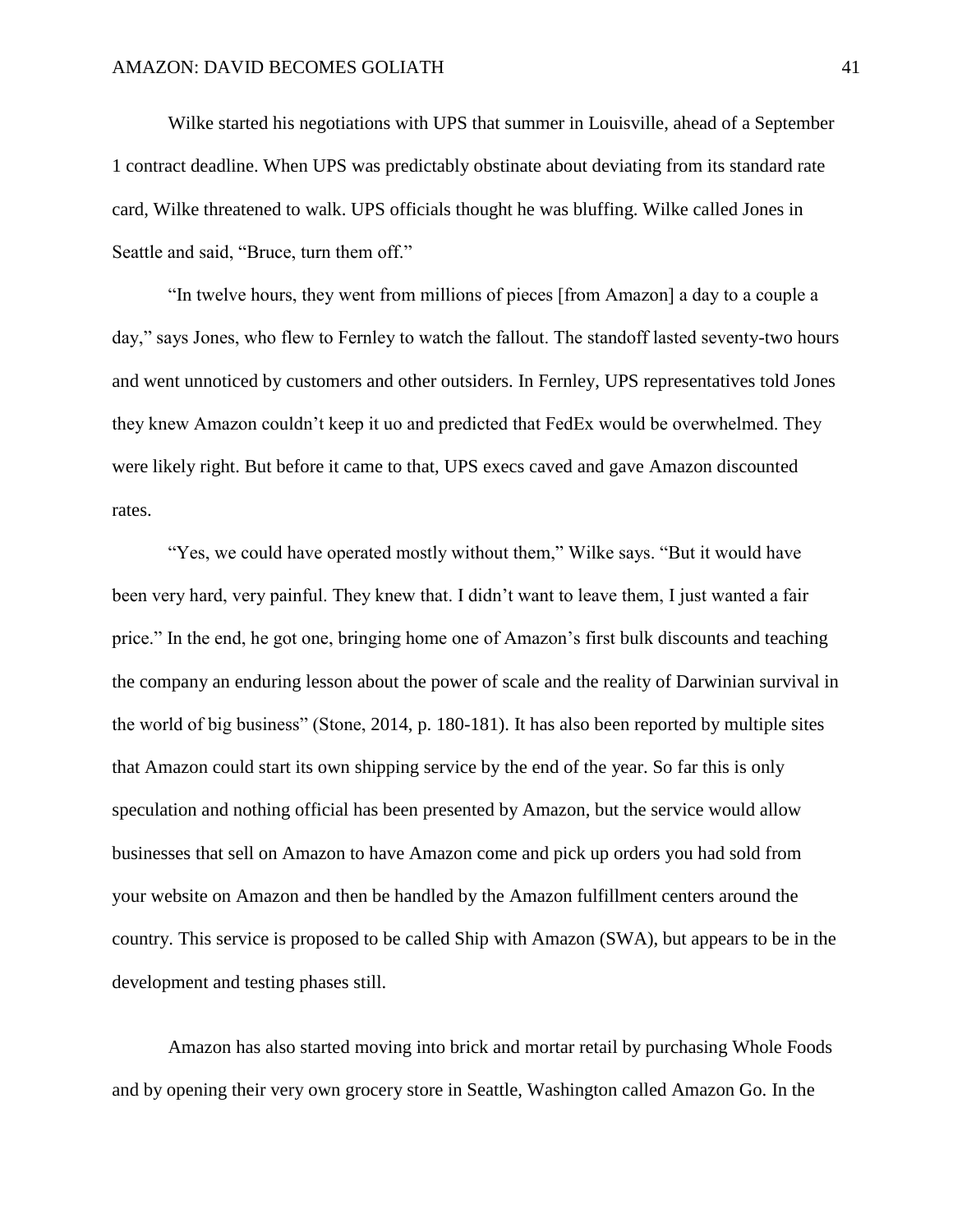article, *Amazon and Whole Foods: Follow the Strategy (and the Money),* author Michael A. Cusumano records this statistic, "Bezo's interest in groceries goes back a decade, when he launched Amazon Fresh. Why? Volume. The annual grocery business in the U.S. alone was worth some \$1.3 trillion in 2016, with Walmart (which has 4,500 stores) having the largest market share at 18%. Amazon and Whole Foods together would have a market share of about 3.5%. Amazon has figured out how to sell perishable and non-perishable groceries via the Web. It is not clear the company has figured out how to do this at a profit. Amazon can learn from Whole Foods how to sell groceries to upscale customers, but this market is shrinking" (Cusumano, 2017, p.25). Cusumano also brings an interesting fact to light, "Nearly 44% of U.S. consumers go first to Amazon when they want to make a purchase. However, the vast majority of purchases we make (about 92%) still occur in brick-and- mortar stores, not over the Internet. The value of this acquisition will be in how effectively and broadly Amazon is able to utilize the new physical plat-form it is buying" (Cusumano, 2017 p.26). According to this article at the time Walmart's portion of the U.S. grocery business was worth \$234 billion in sales, while Amazon and Whole Foods only accounted for \$45.5 billion. When the merger of Whole Foods and Amazon was still being hashed out, many people were worried that automation would replace workers as it had in the Amazon Go store. Dana Wilkie recorded this in her article about these two companies joining forces, "In July, an Amazon spokesperson told *SHRM Online* that "Amazon has no plans to use the technology it developed for Amazon Go to automate the jobs of cashiers at Whole Foods. No Job reductions are planned as a result of the deal" (Wilkie, 2018). Another researcher Jordan Valinsky with CNN Money wrote in an article, *5 ways Amazon has already changed Whole Foods,* about five ways Amazon has already changed Whole Foods and they are as follows; Price cuts, Online shopping and delivery, Prime exclusive deals, Hello Echo,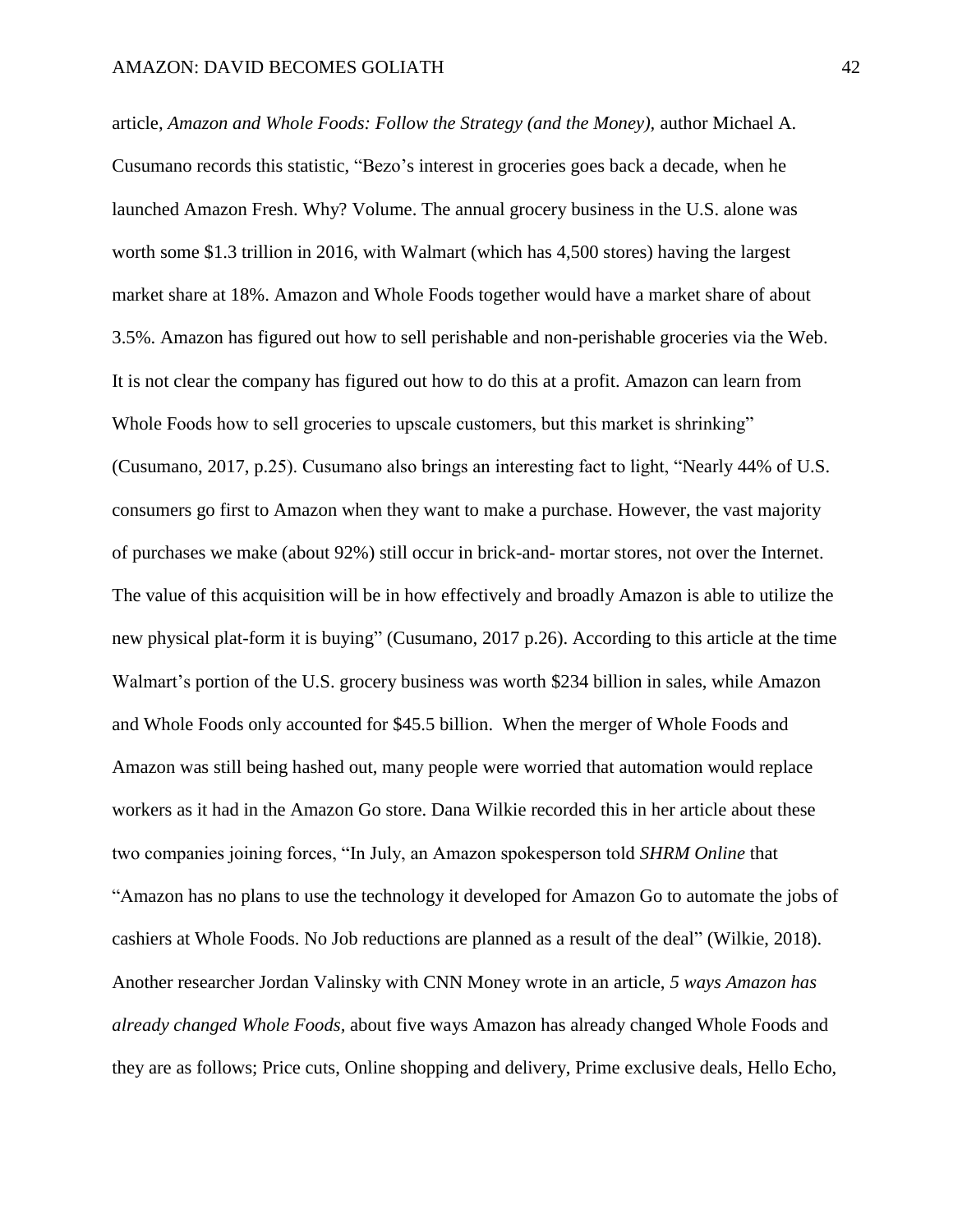New ad campaign. In the price cut Valinsky spoke of how that Amazon lowered the prices of a variety of items up to 50%. Amazon has given Whole Foods the ability to compete and undersell the competition. Also mentioned in the article is how that Amazon and Whole Foods swapped private brands and now you can purchase Amazon items at Whole Foods and vice versa. One impressive step that Amazon has made in their Amazon Go store is there are no cashiers. A customer can simply walk in, get what they need, and walk out. There is a lot that happens in between those moments such as scales and cameras telling their automated system what has been picked up by a customer. Their camera system can track that specific item and follow that customer and item to see if they set that item down elsewhere in the store or if they leave the store with it. When an item is purchased the system will charge their Amazon account for the items purchased. In simpler terms though you walk in and walk out.

#### Amazon's Future

A major obstacle that Amazon faces is that they have spread their wings so wide that they stretch over many different industries. In fact, it is difficult to find an industry that Amazon is not involved in no matter if it is directly or indirectly. One question that sprinkles the news is, Is Amazon a monopoly? This question is answered in different ways depending on who you are speaking with or depending on who is writing the article you are reading. It is true that many of the services that Amazon offers is helping small businesses. One thing Amazon has done lately is they have formed Amazon Web Services (AWS). This has created one of if not the most profitable areas of Amazons business. One argument is that, "And Amazon should not operate as both a marketplace and a competitor within that marketplace. It's one thing, say, to run a big trucking company – but if you're allowed to own the highway itself, other truckers won't stand a chance" (Stoller, 2017, p.25). On the other hand, Nicolas Farhi in his article, A Good Partner for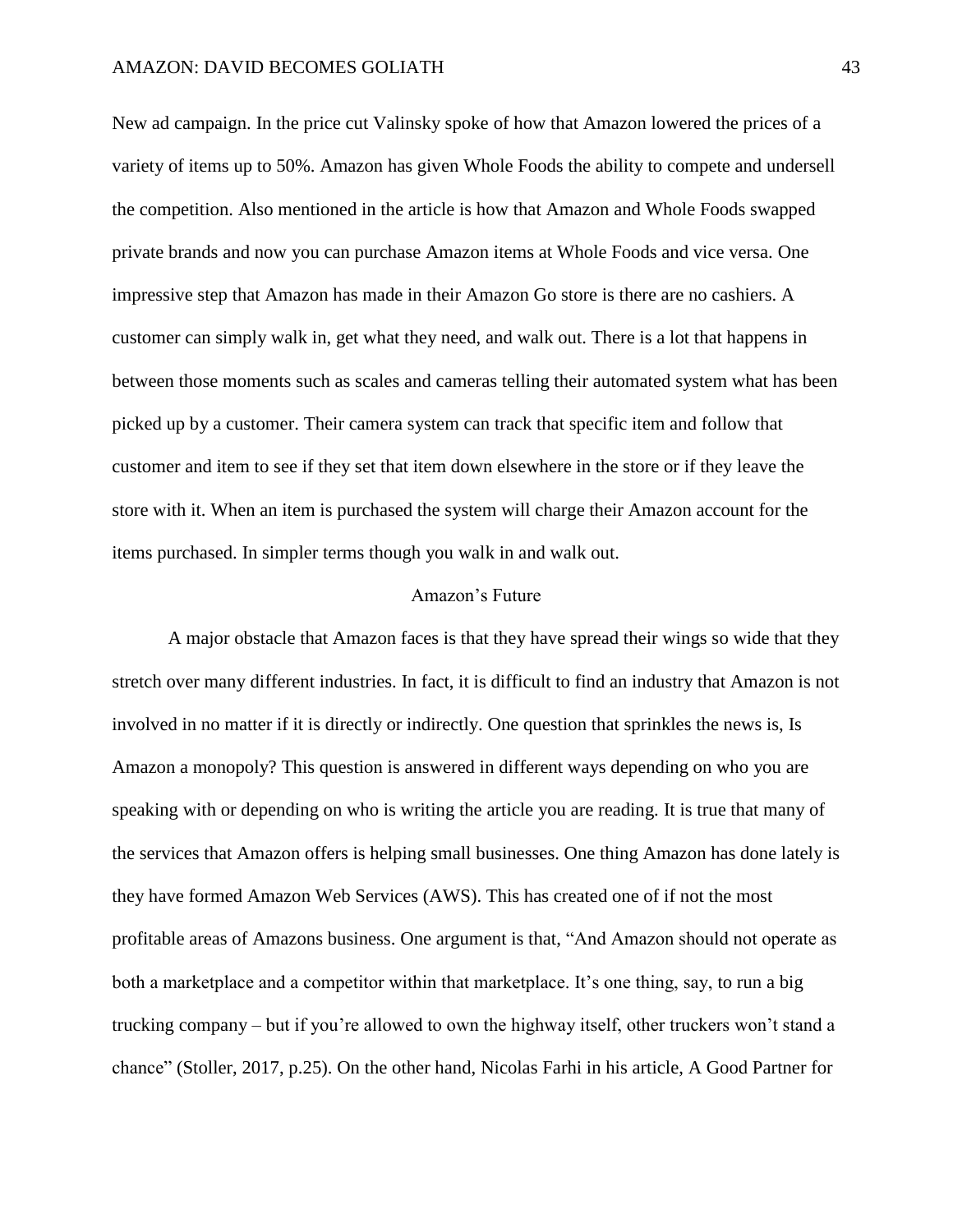Many, makes these statements on the benefits of Amazon being the way it is, "So how is Amazon already good for business? One of the biggest but least-obvious ways is that a vast number of businesses are Amazon customers. Just like consumers, businesses can buy their supplies cheaper, quicker, and more conveniently than ever. And businesses also buy \$4.5 billion worth of great-value cloud services from the AmazonWeb Services (AWS) division.

Amazon is also good news for small retailers. They excel at sourcing and curating product but are often horrible at marketing and shipping it. Amazon's Marketplace and Fulfillment By Amazon offerings have made running a small e-commerce retailer a breeze." (Farhi, 2018, p.33) Another view on this question is what Amazon is doing to existing businesses that cannot compete. Heidi Pozzo says this, "Even as it continues to eliminate local businesses, cities and states are clamoring to be selected as the site of Amazon's second headquarters" (Pozzo, 2018, p.34). Hundreds of cities and several countries have submitted bids with a deadline date for a decision being December 31, 2018. The company has narrowed their search to 20 possible locations including; Atlanta, Georgia, Austin, Texas, Boston, Massachusetts, Chicago, Illinois, Columbus, Ohio, Dallas, Texas, Denver, Colorado, Indianapolis, Indiana, Los Angeles, California, Miami, Florida, Montgomery County, Maryland, Nashville, Tennessee, Newark, New Jersey, New York City, New York, Northern Virginia, Philadelphia, Pennsylvania, Pittsburgh, Pennsylvania, Raleigh, North Carolina, Toronto, Ontario, Washington, D.C. Along with this information there are projections for the building of a \$5 billion dollar campus along with the creation of about 50,000 jobs. This information along with the way they have settled on these locations can be found on Amazon's website by searching HQ2. In an interview with Steve Bates from SHRM, Bates recorded this from an individual that has worked with the Amazon search teams, "Nick A. Egelanian, president of Annapolis, Md.-based real estate consulting firm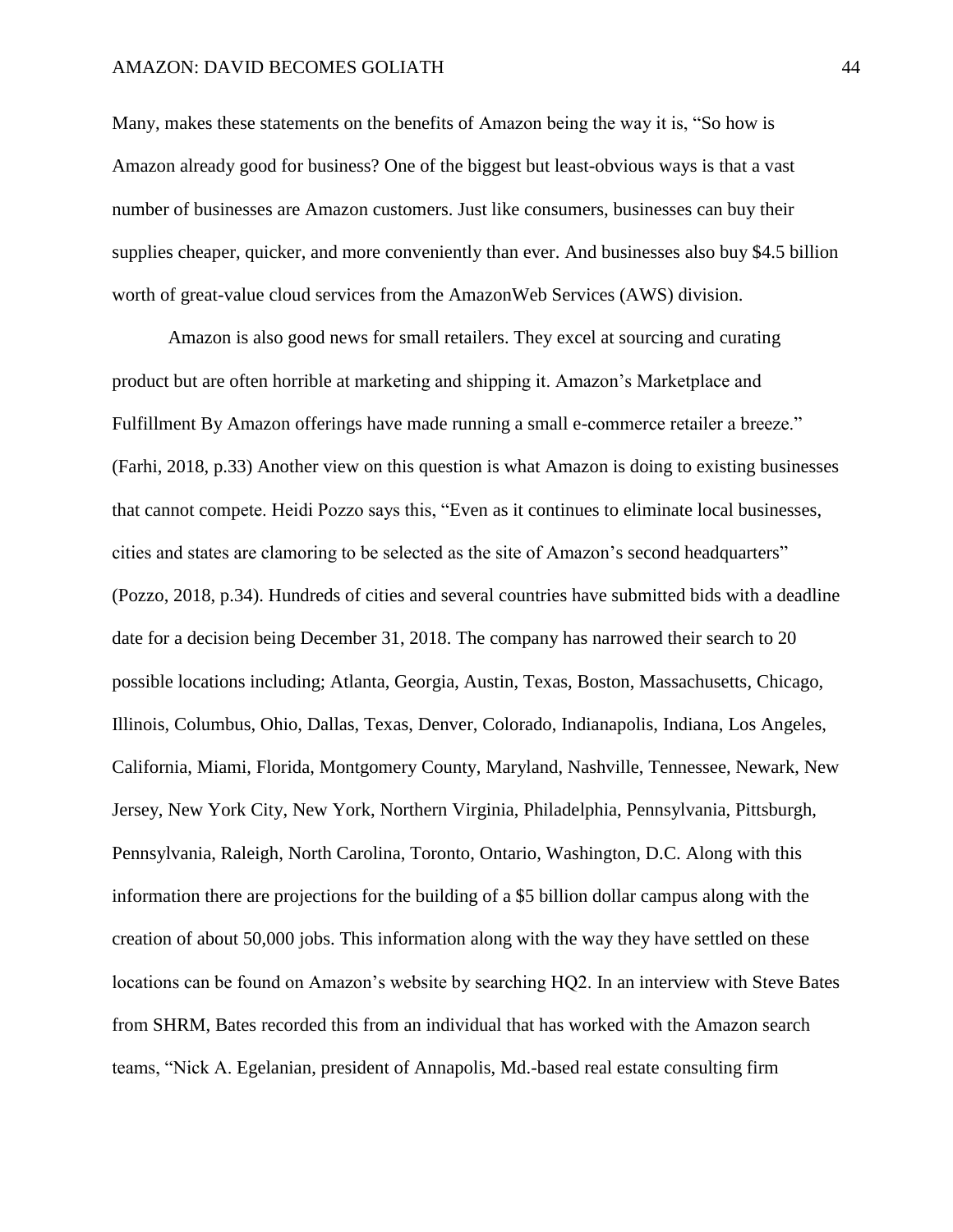SiteWorks, has helped two communities with bids for the Amazon headquarters. He said that in his discussions with Amazon representatives, "We were told that access to talent was really their No. 1 criterion. They want access to creativity." (Bates, 2018).

From the beginning Bezos has wanted to be the "Everything Store" but has also insisted that Amazon is not just a retailer. It could be said that where Walmart was the first one stop shop for retail Amazon is essentially the one stop shop for almost everything. Where retailers can sell you a computer to help run your business, Amazon can not only help you buy a computer to run your business they can help you build and manage a website, they will manage your inventory and shipping, and they will handle the financial collection and return process for you. Amazon charges fees for many of their services but they also make it so easy to run your business through Amazon that it would kill most businesses to try and use other sources for the same options.

Amazon must start focusing on becoming profitable. Although Amazon does have profitable areas in its business those profits are quickly consumed by the company. In an article written by Spencer Soper and Mark Bergen entitled *Amazon Has a Plan to Become Profitable. It's Called Advertising,* this is recorded, "Advertising is the most profitable business in the world," says Jay Kahn, a partner at Light Street Capital, who notes that Chinese e-commerce giant Alibaba Group Holding Ltd. Gets more than half its revenue from ads. "For Amazon, advertising is going to be more profitable than its cloud business" (Soper, 2018).

Amazon and Jeff Bezos are seemingly undistinguishable. One without the other might not be all that impressive, but together the amount of hands in various cookie jars is truly amazing. Amazon's most notable acquisitions are Audible, Zappos, and the most recent purchase of Whole Foods. Together these three companies cost about \$15.2 billion USD. These three companies launched Amazon into the electronic reading market, clothing markets, and brick and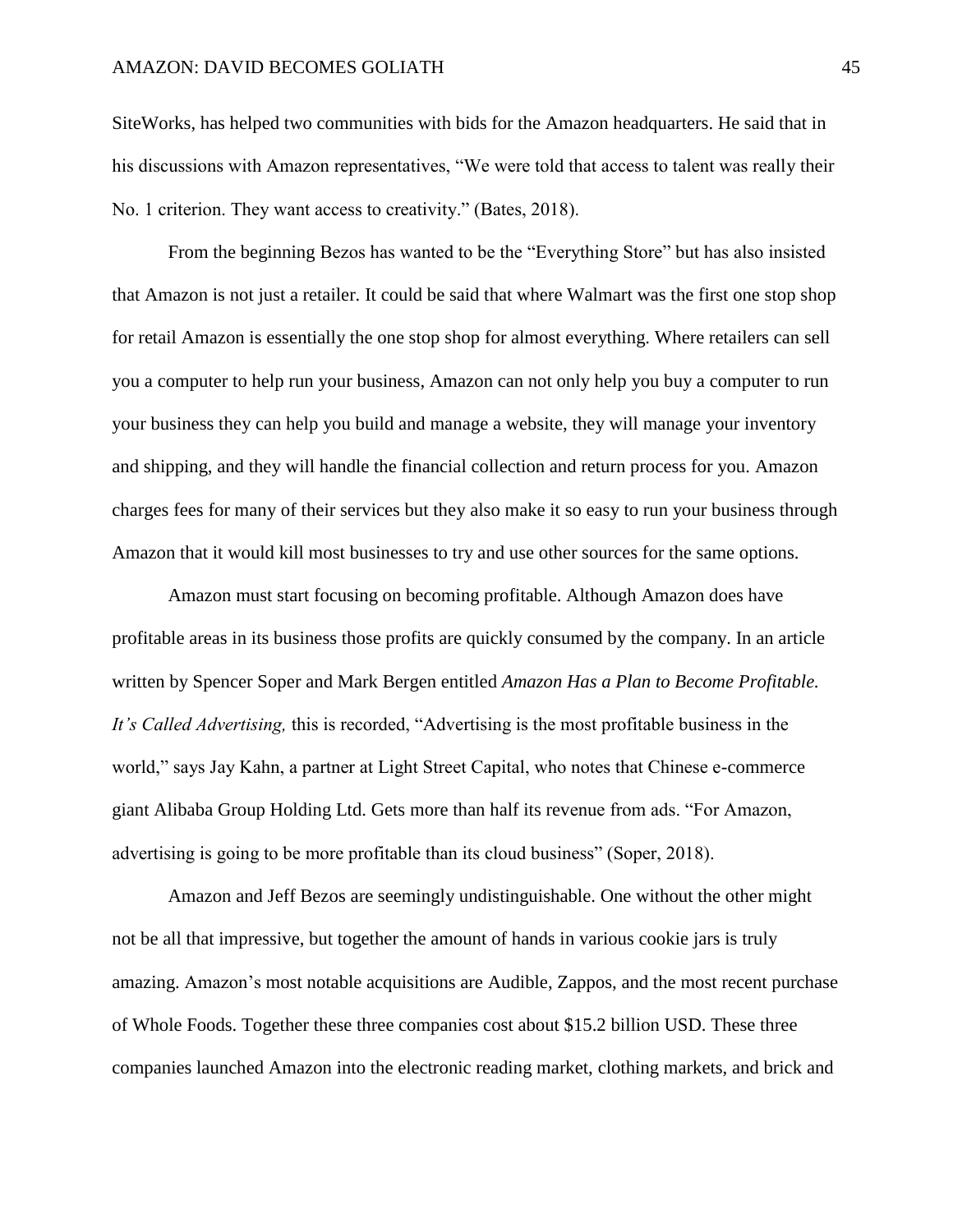mortar retail. On the other hand, there is Jeff Bezos that has invested in companies such as Google, before they were Google, Uber, Airbnb and many more. Bezos also acquired The Washington Post for \$250 million. Bezos also formed his own rocket company, Blue Origin, that has set their sights on commercial space travel.

Great investments and great acquisitions can build your base and help "Get Big Fast" but once again in the most recent quarterly report Amazon fell short on sales and profit and has caused their stock to drop almost 8% in after-hours trading. Amazon and Bezos is going to have to focus on profitability to retain the faith of investors in their vision in this turbulent time in the American economy.

Amazon has focused on online retail, but in the last ten years they have started wetting their feet in the world of brick and mortar retail. Walmart is going to be Amazon's biggest competition in the retail arena but most retailers are hoping to see a boost in the economy this year and are also predicting that the holiday shopping season will be one of the best with unemployment at its lowest rate, and with companies raising their workers' wages. This also will be the first shopping season without Toys "R" Us. It will be interesting to see where consumers choose to go in the absence of this retailer. This will be a telling year for retail that will be played out in the last couple of months of 2018. With a positive trend in the economy, more money in people's pockets, and more people working, are these consumers going to shop online or will they choose brick and mortar retail.

Amazon is moving forward and upward every day. This little upstart that began in the garage of now the wealthiest man in the world has grown up and is dominating the business world. Just as the Israelites feared at the name of Goliath so do small companies, failing companies, and mom and pop shops fear when Amazon is mentioned. Just as David became king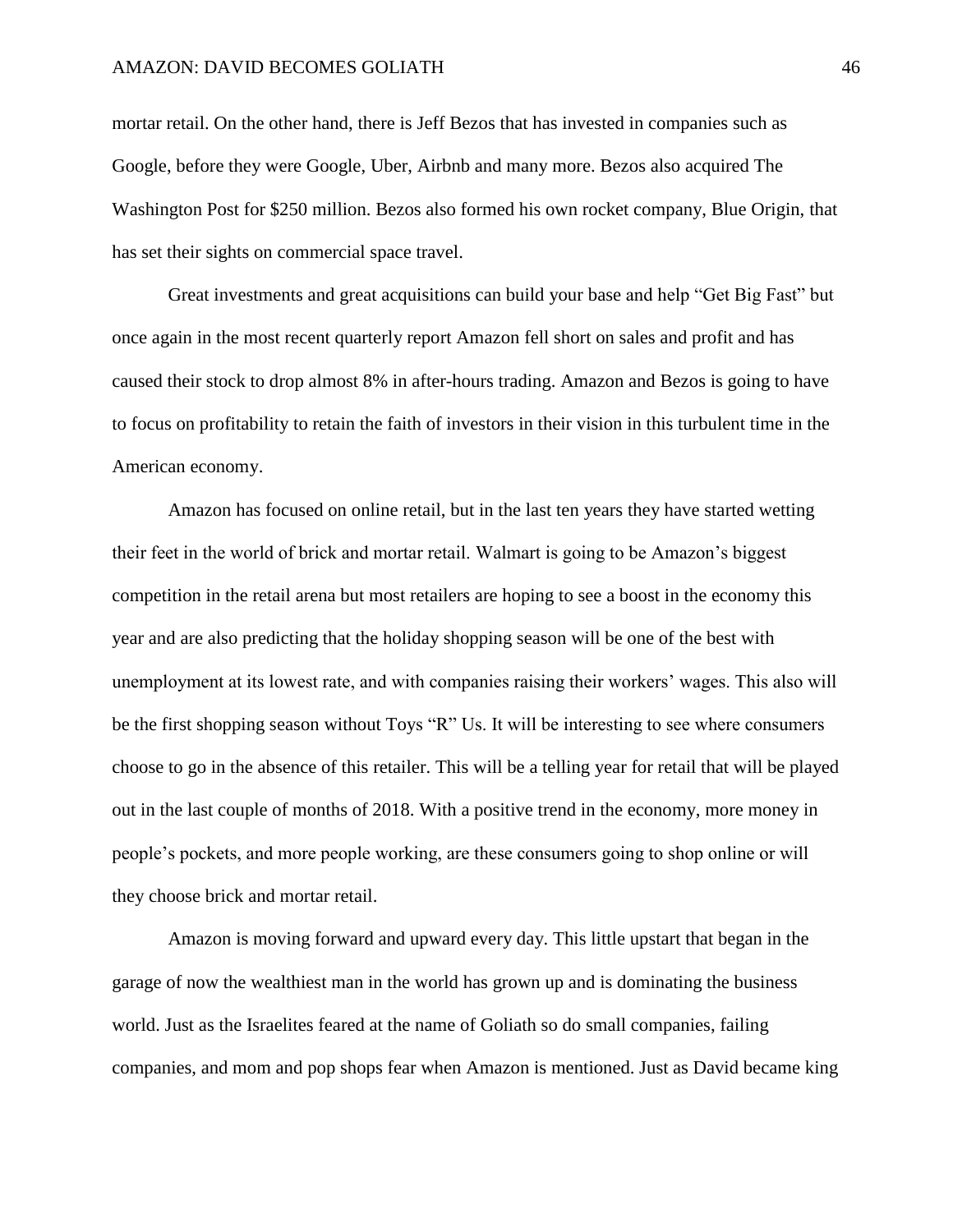and ruled the and conquered that world so too has Jeff Bezos slain giants and now sits upon the throne of retail. The battles were not easy and the days long and difficult, but Bezos believed in what he was doing and thus reigns King Bezos, all hail the King of business. The lingering question for Amazon and investors will be who will fill the shoes of Bezos when he leaves the company?

"So David slept with his fathers, and was buried in the city of David. And the days that David reigned over Israel were forty years: seven years reigned he in Hebron, and thirty and three years reigned he in Jerusalem. Then sat Solomon upon the throne of David…" (1 Kings 2:10-12a)

#### Recommendations

The recommendations that I would make to Amazon or Jeff Bezos would be three fold. The first thing I would do is purchase FedEx or bolster Amazons shipping units. Amazon has built the infrastructure for their fulfillment centers and also for their trucks, but the one part of the process that Amazon does not do is the delivering of their packages. In some small areas or cities Amazon does deliver through various means but what would be better than Amazon helping customers from beginning to end. Amazon has prided itself on its customer service but more often than not Amazon depends on outsiders to present their customers with their merchandise. If Amazon could cut out these other shipping companies or place the Amazon style on a company by purchasing it then Amazon would be able to go full circle with their customers and their needs. If Amazon purchased one of the shipping companies, it would definitely be the most expensive acquisition that Amazon would make to date. The purchase I would estimate would be somewhere over \$50 billion USD. This would also solidify Amazons position in the world of shipping. They would also be able to continue their research into same day delivery and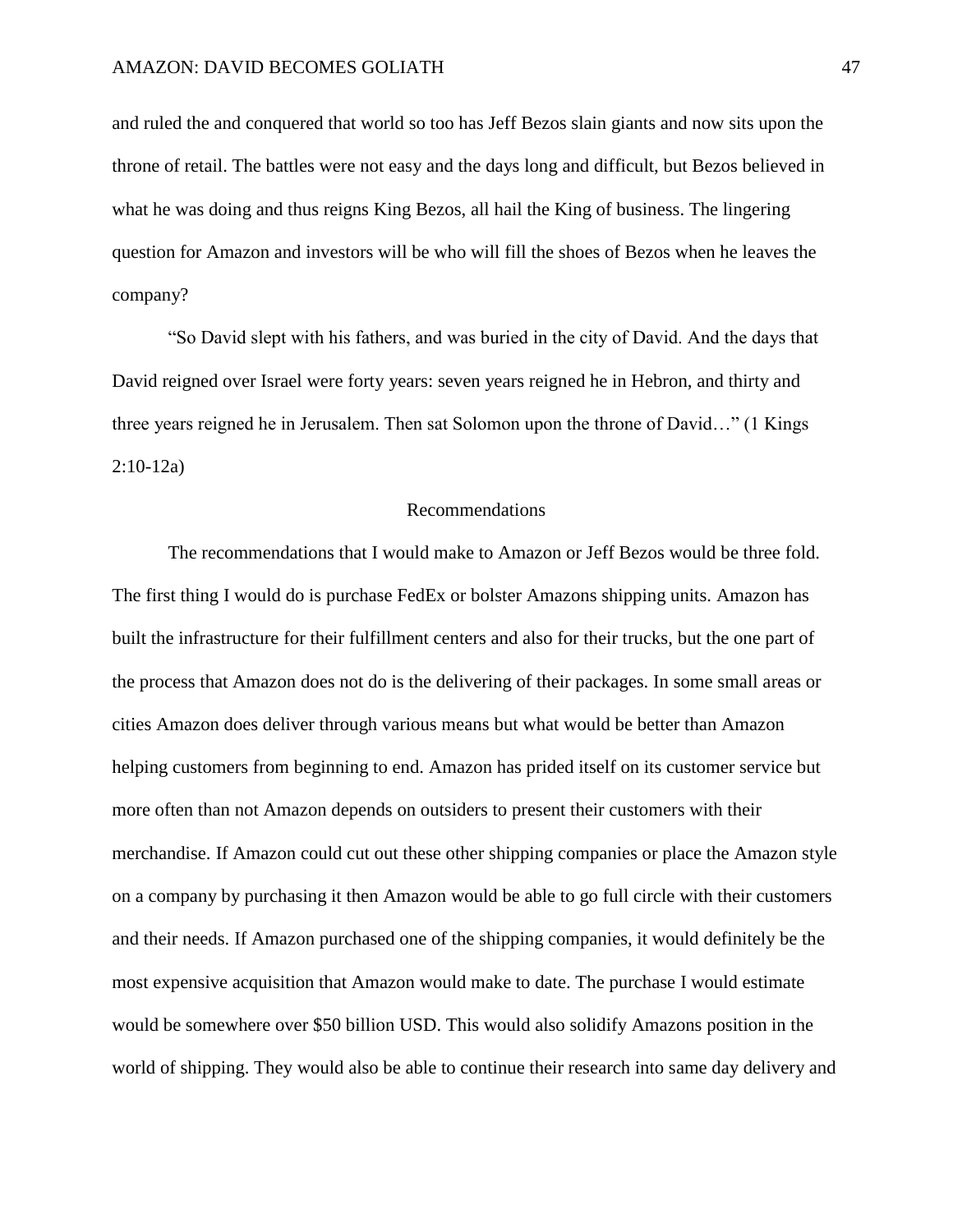also the use of technology like drones, and even Amazon pickup locations that could be strategically placed around the country.

The next suggestion I would make is the move to brick and mortar locations. The biggest retail competition that Amazon faces is Walmart. Walmart is the largest retailer in the world, but it is the second largest online retailer. Amazon has more profitable endeavors, but I would suggest to Amazon to potentially purchase the empty Toys "R" Us stores and the soon to be empty Sears and Kmart stores. They could also purchase Target which would be estimated to be less than \$50 billion USD. This would support the tactics that Amazon has used in the past. Amazon has patiently waited for companies to get in trouble financially and then they appear with open arms ready to receive and rescue those in trouble.

The last suggestion that I would have for Amazon is to become consistently profitable. In such a massive company there will always be areas that perform poorly from time to time but Amazon has to for the sake of investors and future endeavors must start having some return on their investments. Amazon has operated on a suspended profit model for growth now. This has worked but if investors lose faith in the vision of Bezos then the Amazon balloon could deflate. This has been seen in recent days when Amazon showed poor earnings and lost approximately 8% of their stock price instantly. People have faith when the stock is growing but people get nervous when their money is seemingly benefiting others and not themselves.

#### Lessons Learned

When I started studying Amazon I had no idea of all the things that Amazon and Jeff Bezos were doing. I knew that Jeff Bezos was the wealthiest man in the world, but what a journey and a roller coaster Bezos has been on to get where that he is.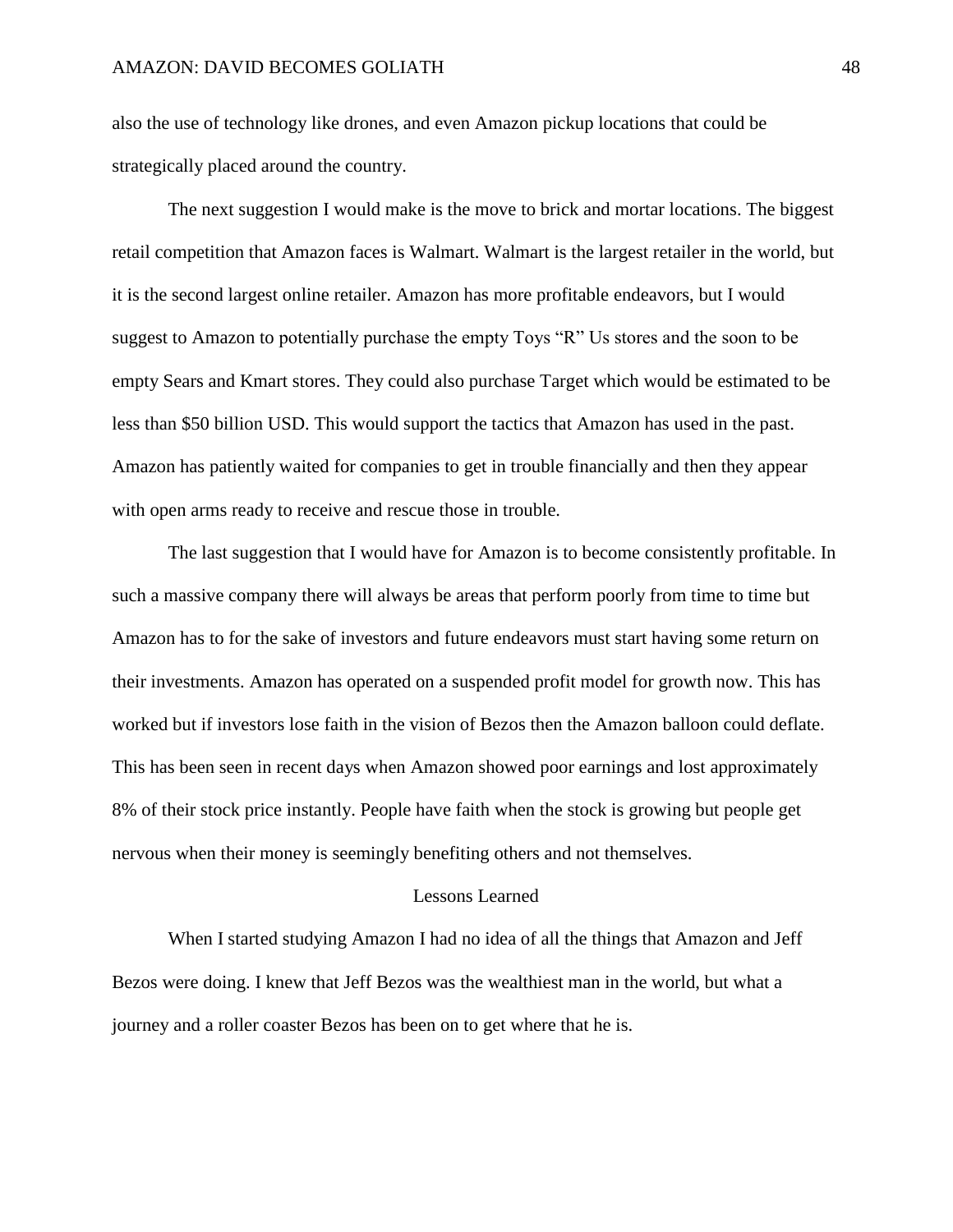I learned that Amazon started from humble beginnings in Bezos garage. This included the infamous door desks, the laughter of Bezos, and the vision of a visionary. Bezos and Amazon taught me that just because others cannot see what you see does not mean that you should give up, but instead make people believe in the individual when they cannot see the vision. Many people were asked why they took a chance on Amazon and time and time again investors reported they believed in Bezos more than they did what Bezos was trying to do.

It amazed me that Amazon grew faster than anybody imagined or predicted. When Bezos would prepare prediction he would do a good, better, best model and the best predictions he made were not even close to what ended up coming to pass. In retrospect Bezos thought he was over estimating his business but even he severely underestimated what Amazon would do. Bezos also taught and believed that you could not be afraid of failing because he was going to make a lot of mistakes but he was going to make more lucrative decisions than mistakes.

I learned that one of Bezos biggest influences was Mr. Sam Walton and his book, *Made in America*. In fact Amazon's distribution centers were built by the same man that built Walmart's distribution centers and that to cut that Walmart connect would later be changed to fulfillment centers. Amazon swept so many Walmart workers away in their early days that Walmart sued Amazon for taking its people. Nothing ever came of the lawsuit but Amazon did slow down on poaching Walmart's workers. Just like Mr. Sam Bezos pushed and innovated the why we buy and sell things because he believed so much in the customer. Bezos would even leave an empty chair in their meetings to remind everyone that the customer was the most important member of Amazon.

I learned that Bezos endorsed and supported the LGBTQ community before it was the acceptable thing to do. Bezos has always pushed for the best and the brightest and the hardest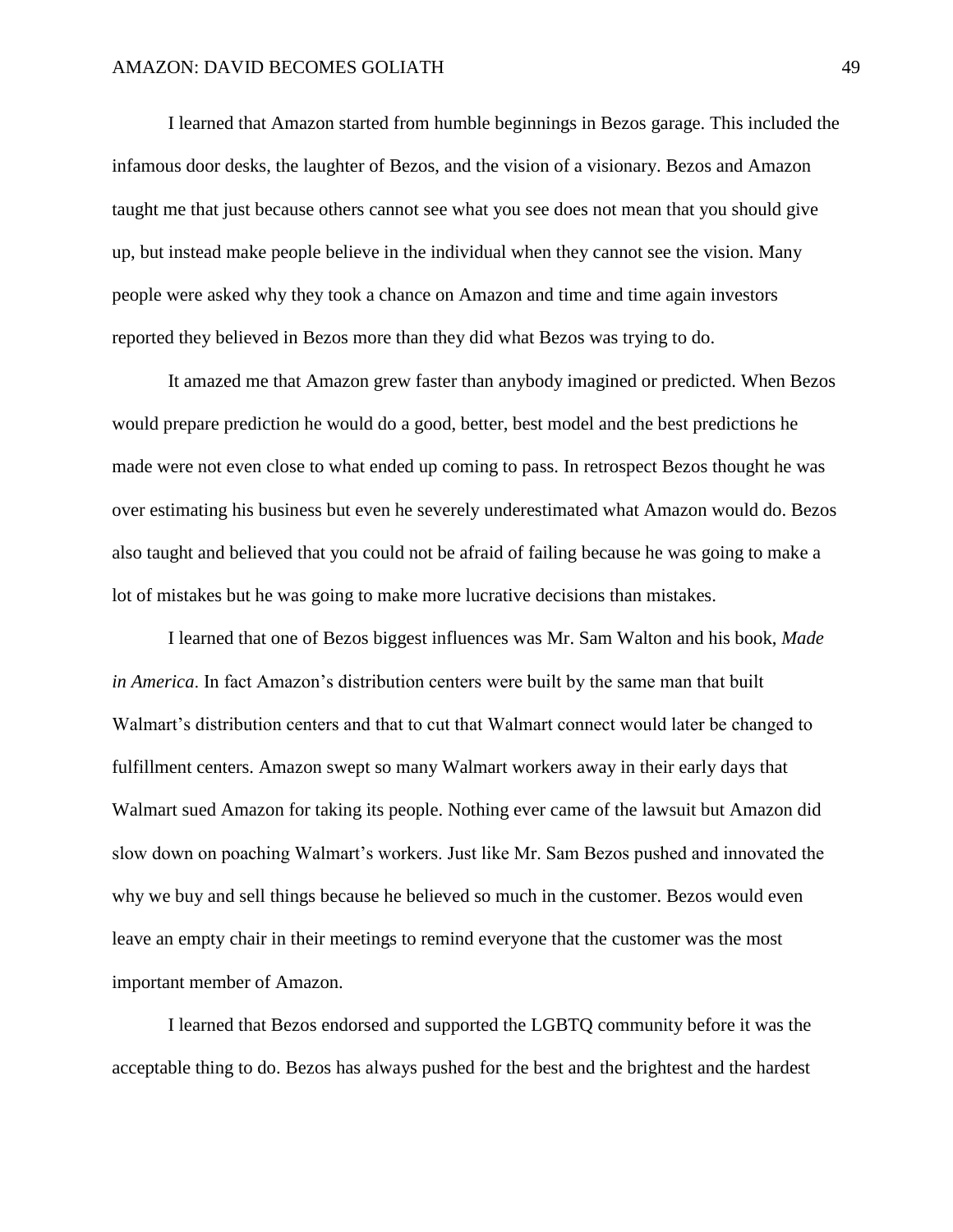working to come and build Amazon. I learned that Bezos believed that the business was more important than family and encouraged his workers to stay and work and remember that their home and family would be there when the work was done.

I also learned that Amazon does not operate on a profit model. There was a lot of negative publicity from financial analysts that predicted the fall of Amazon. Amazon turned this into a funny moment when they created the term "*milliravi*" which is a term for a financial mistake over \$1 million and incorporates the last name of one of the analysists that was the most outspoken against Amazon. Amazon in response to these negative projections showed the world had their first profitable quarter ever. This in return showed the world that they could do it if they wanted to, but they are focused more on growing, expanding, and scaling their business for their shareholders.

I learned through all my research that Amazon is also considering partnering with other companies like Berkshire Hathaway, and others to purchase one of the few major healthcare organizations. Amazon is always looking for the next big thing and I have also learned that by the time the public knows about something Amazon is doing that Amazon is normally ready to execute their plan for the new endeavor.

I learned also that Amazon takes the time to make the right decision for their company and shareholders. Amazon is patient with weighing their options and they are willing to spend millions in order to be able to make the decision that will make them billions. Amazon is not afraid to strike when the moment presents itself and roll the dice that their people made the correct choice no matter what they are endeavoring to do. Hire the best people and you will make the best choices that will make the biggest returns on investment.

50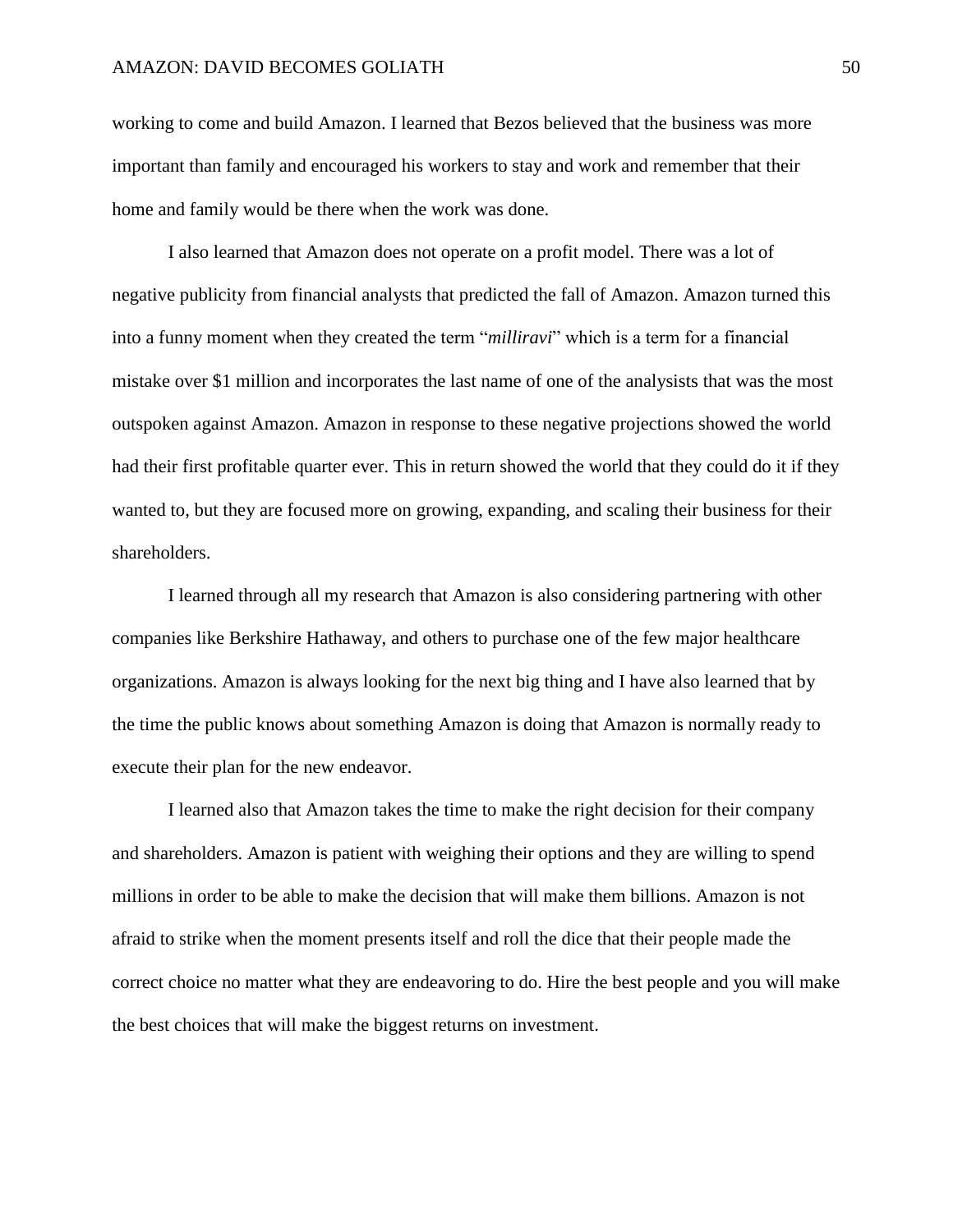This has been an amazing and sometimes frustrating assignment, but I feel that I have also learned how to better manage my time, how to evaluate sources, and also how to outline an idea and see that outline turn in to a finished project.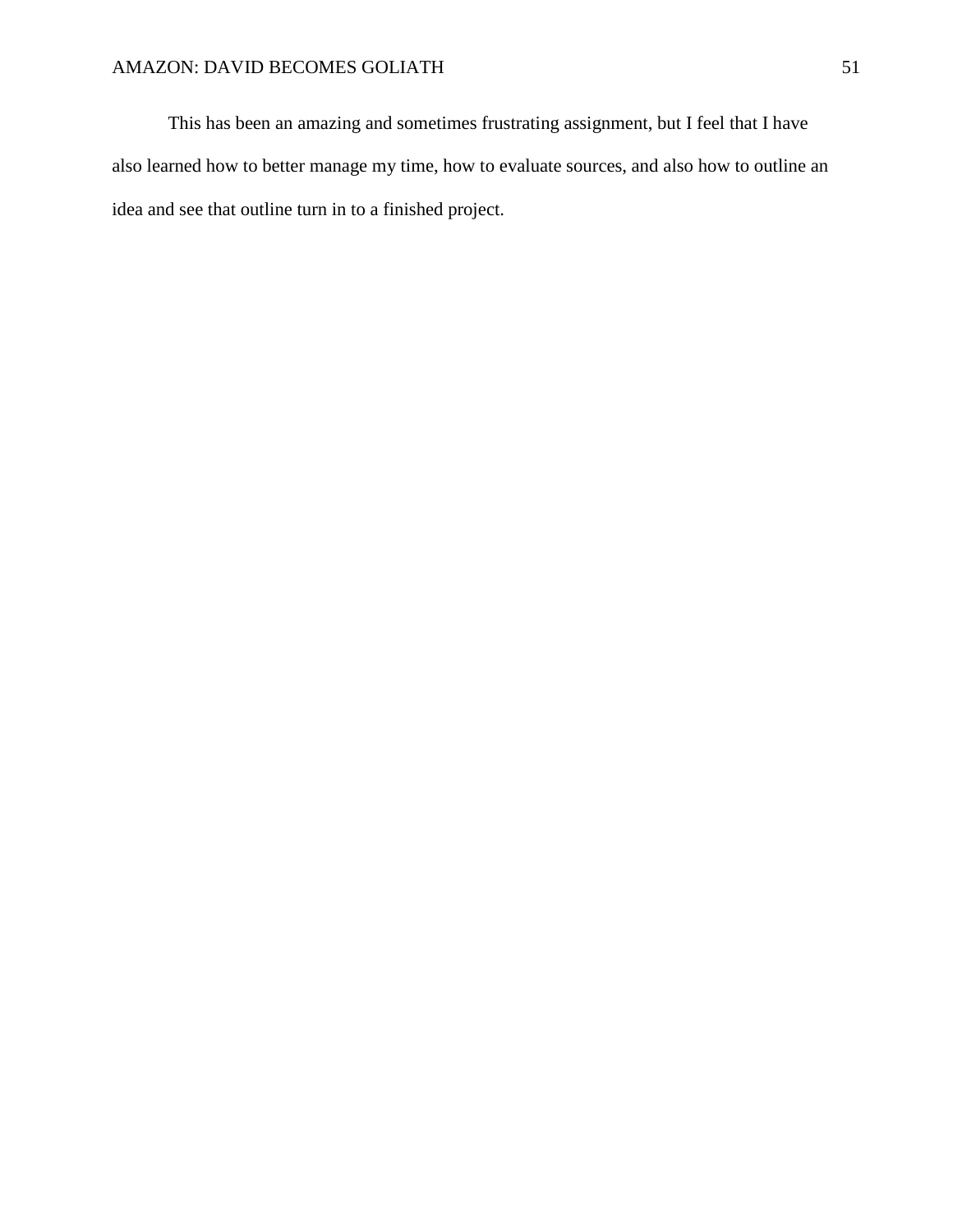#### Bibliography

- Bates, S. (2018, March 30). Is Talent the X Factor in Amazon's HQ2 Decision? Retrieved April 10, 2018, from [https://www.shrm.org/resourcesandtools/hr-topics/talent](https://www.shrm.org/resourcesandtools/hr-topics/talent-acquisition/pages/talent-amazon-hq2-decision.aspx?_ga=2.146222580.1528977251.1523321296-1124888681.1518375635)[acquisition/pages/talent-amazon-hq2](https://www.shrm.org/resourcesandtools/hr-topics/talent-acquisition/pages/talent-amazon-hq2-decision.aspx?_ga=2.146222580.1528977251.1523321296-1124888681.1518375635) [decision.aspx?\\_ga=2.146222580.1528977251.1523321296-1124888681.1518375635](https://www.shrm.org/resourcesandtools/hr-topics/talent-acquisition/pages/talent-amazon-hq2-decision.aspx?_ga=2.146222580.1528977251.1523321296-1124888681.1518375635)
- Cusumano, M. A. (2017). Amazon and whole foods. *Communications of the ACM,60*(10), 24-26. doi:10.1145/3132722
- Farhi, N. (2018, February/March). A Good Partner for Many. *CFO*, *34*(1), 33-34.
- Hertzfeld, A. (1983, August). Saving Lives. Retrieved October 1, 2018, from https://www.folklore.org/StoryView.py?story=Saving\_Lives.txt
- Marketline. (2018a,July). *Apple Inc SWOT analysis,* 1-9. Retrieved from the Business Source Complete database.
- Marketline. (2018b,August). *Amazon.com, Inc. SWOT analysis,* 1-9. Retrieved from the Business Source Complete database.
- Marketline. (2016,December). *J.C. Penney Company, Inc. SWOT analysis,* 1-9. Retrieved from the Business Source Complete database.
- Marketline. (2018c,July). *Walmart Inc SWOT analysis,* 1-10. Retieved from Business Source Complete database.
- Marketline. (2018d,July). *Toys "R" Us, Inc. SWOT analysis,* 1-9. Retrieved from Business Source Complete database.
- Marketline. (2018e, April). *eBay Inc SWOT analysis,* 1-9. Retrieved from Business Source Complete database.
- Marketline. (2017, May). *Sears Holdings Corporation SWOT analysis,* 1-9. Retrieved from Business Source Complete database.
- Maurer, R. (2018, March 30). Usual Suspects Permeate 2017 Top Employer Rankings. Retrieved April 10, 2018, from [https://www.shrm.org/resourcesandtools/hr-topics/talent](https://www.shrm.org/resourcesandtools/hr-topics/talent-acquisition/pages/linkedin-2017-top-employer-rankings.aspx?_ga=2.107817154.1528977251.1523321296-1124888681.1518375635)[acquisition/pages/linkedin-2017-top-employer](https://www.shrm.org/resourcesandtools/hr-topics/talent-acquisition/pages/linkedin-2017-top-employer-rankings.aspx?_ga=2.107817154.1528977251.1523321296-1124888681.1518375635)[rankings.aspx?\\_ga=2.107817154.1528977251.1523321296-1124888681.1518375635](https://www.shrm.org/resourcesandtools/hr-topics/talent-acquisition/pages/linkedin-2017-top-employer-rankings.aspx?_ga=2.107817154.1528977251.1523321296-1124888681.1518375635)
- Panta, K. (2017, February 06). Case study on amazon.com. Retrieved April 10, 2018, from <https://www.slideshare.net/KaushikPanta/case-study-on-amazoncom-71795010>
- Pozzo, H. (2018, February/March). Destroying Connections. *CFO*, *34*(1), 34-34.